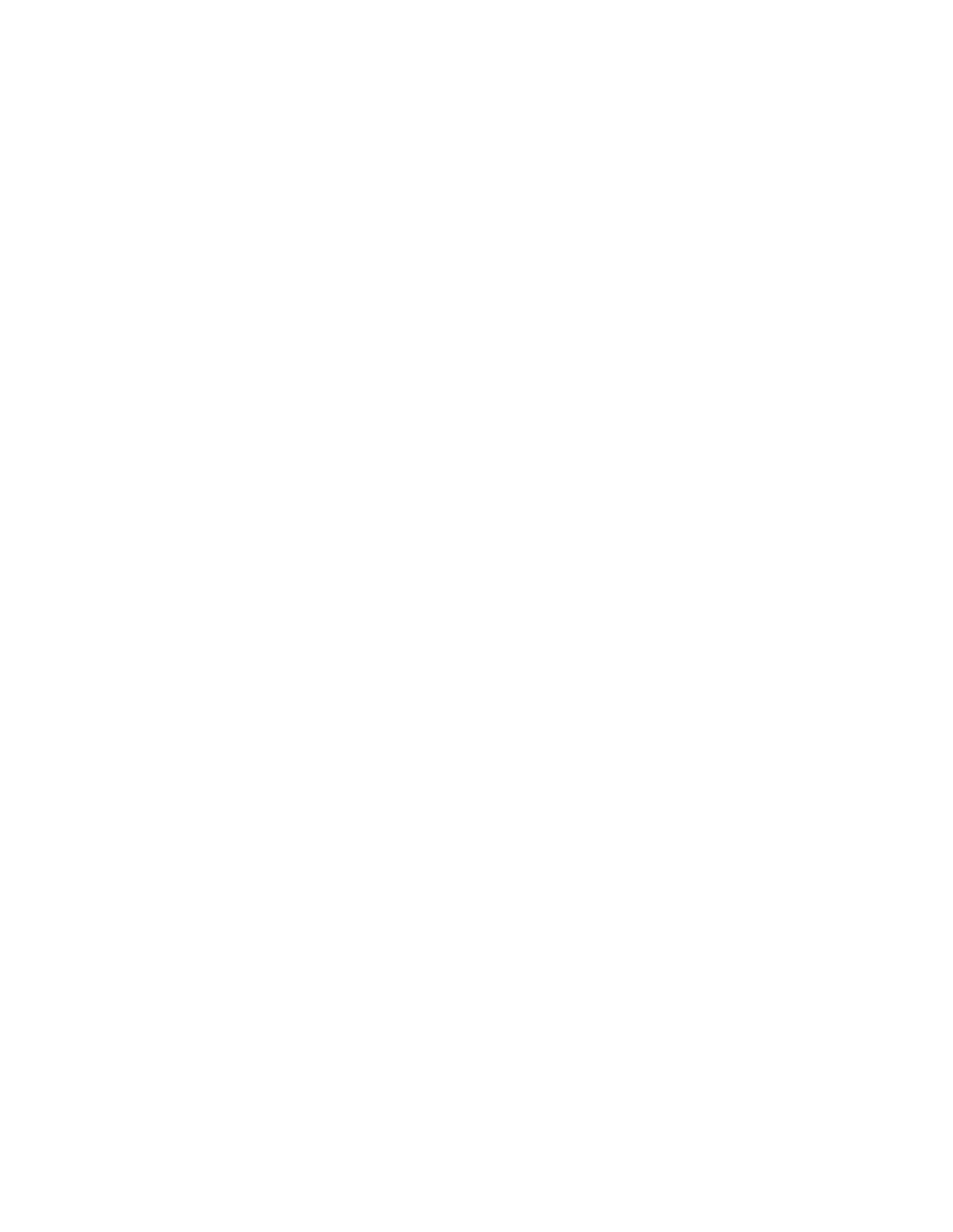

# **TABLE OF CONTENTS**

| <b>Section Title</b> |                                                  | Page |
|----------------------|--------------------------------------------------|------|
|                      |                                                  |      |
| 11                   |                                                  |      |
| 1.2                  |                                                  |      |
| 1.3                  |                                                  |      |
| 1.4                  |                                                  |      |
| 1.5                  |                                                  |      |
| 1.6                  |                                                  |      |
| 2 <sup>1</sup>       |                                                  |      |
| 2.1                  |                                                  |      |
| 3 <sup>1</sup>       |                                                  |      |
| 3.1                  |                                                  |      |
| 3.1.1                |                                                  |      |
| 4                    |                                                  |      |
| 4.1                  |                                                  |      |
| 4.1.1                |                                                  |      |
| 4.1.2                | REMOTE TRANSMITTER or SENSOR MODULE MOUNTING  12 |      |
|                      |                                                  |      |
| 4.2.1                |                                                  |      |
| 4.2.2                |                                                  |      |
| 4.2.3                |                                                  |      |
| 4.2.3.1              |                                                  |      |
| 4.2.3.2              |                                                  |      |
| 4.2.3.3              |                                                  |      |
| 4.2.3.4              |                                                  |      |
| 4.2.3.5              |                                                  |      |
| 4.2.3.6              |                                                  |      |
| 5                    |                                                  |      |
|                      |                                                  |      |
| 5.1.1                |                                                  |      |
| 5.1.2                |                                                  |      |
| 5.1.3                |                                                  |      |
| 5.1.4                |                                                  |      |
| 5.1.5                |                                                  |      |
| 5.1.5.1              |                                                  |      |
| 5.1.6                |                                                  |      |
| 5.1.7                |                                                  |      |
| 5.1.8                |                                                  |      |
| 5.1.9                |                                                  |      |
| 5.1.10               |                                                  |      |
| 5.2                  |                                                  |      |
| 5.2.1                |                                                  |      |
| 5.2.1.1              |                                                  |      |
| 5.2.1.2              |                                                  |      |
| 5.2.1.3              |                                                  |      |
| 5.2.2                |                                                  |      |
| 5.2.3                |                                                  |      |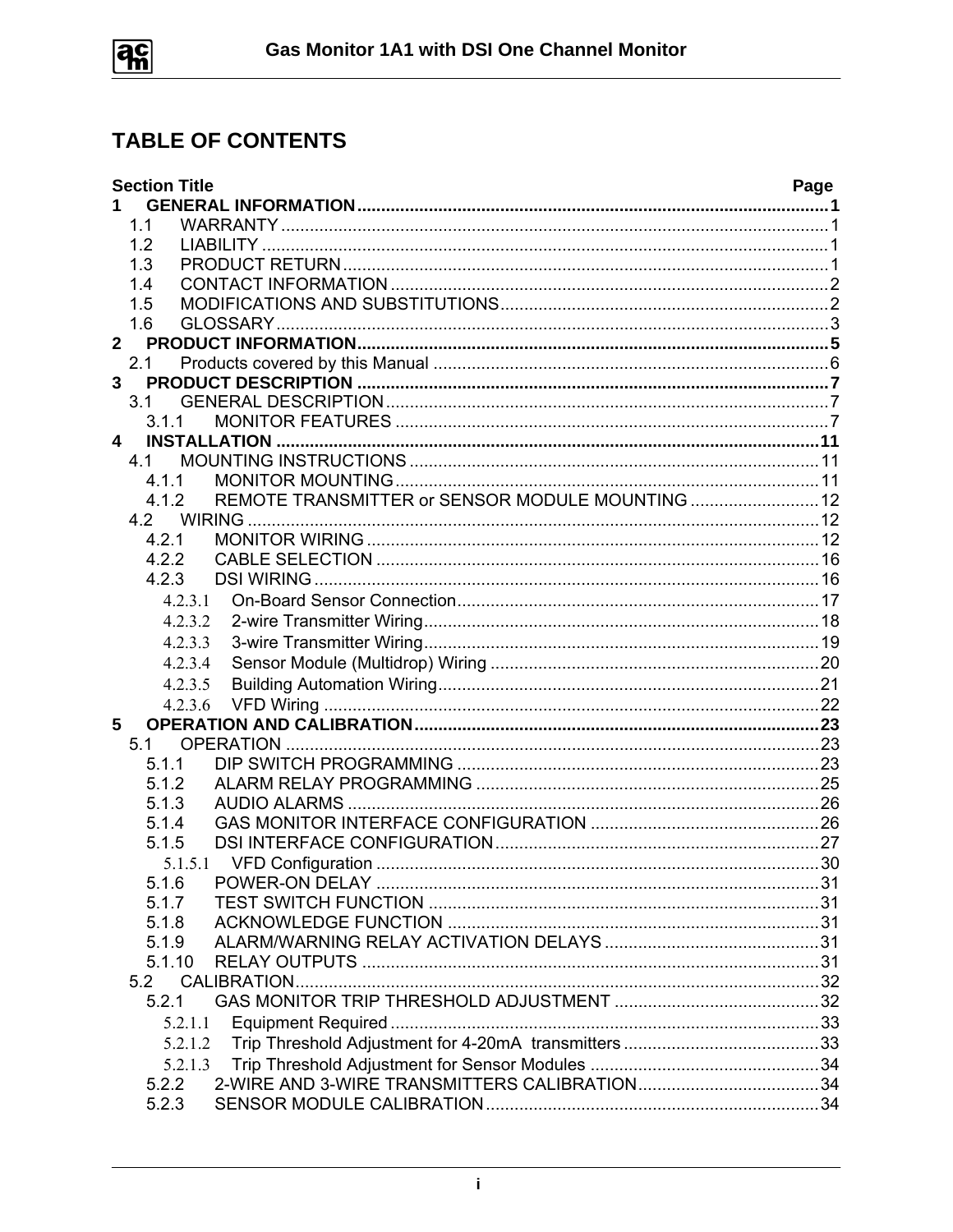

|              | 5.2.4 |         |  | .34 |
|--------------|-------|---------|--|-----|
|              |       | 5.2.4.1 |  |     |
|              |       |         |  |     |
|              |       |         |  |     |
|              |       |         |  |     |
|              |       |         |  |     |
|              |       |         |  |     |
|              |       |         |  |     |
| 6            |       |         |  |     |
|              | 61    |         |  |     |
|              | 6.2   |         |  |     |
|              | 6.3   |         |  |     |
| $\mathbf{7}$ |       |         |  |     |
| 8            |       |         |  |     |
|              | 81    |         |  |     |
|              | 8.2   |         |  |     |
|              | 8.3   |         |  |     |

# **LIST OF FIGURES**

| Figure 4-4 Connection when Relays programmed as De-Energized in Non Alarm State15 |  |
|-----------------------------------------------------------------------------------|--|
| Figure 4-5 Connection when Relays Programmed as Energized in Non Alarm State 15   |  |
|                                                                                   |  |
|                                                                                   |  |
|                                                                                   |  |
|                                                                                   |  |
|                                                                                   |  |
|                                                                                   |  |
|                                                                                   |  |
|                                                                                   |  |
| Figure 5-3: A 1CH DSI Board with VFD Option Configured for External Inputs30      |  |
|                                                                                   |  |
|                                                                                   |  |
|                                                                                   |  |
|                                                                                   |  |
|                                                                                   |  |
|                                                                                   |  |
|                                                                                   |  |
|                                                                                   |  |

# **LIST OF TABLES**

| Table 4-1 Remote Transmitter or Sensor Module Mounting Locations  12 |  |
|----------------------------------------------------------------------|--|
|                                                                      |  |
|                                                                      |  |
|                                                                      |  |
|                                                                      |  |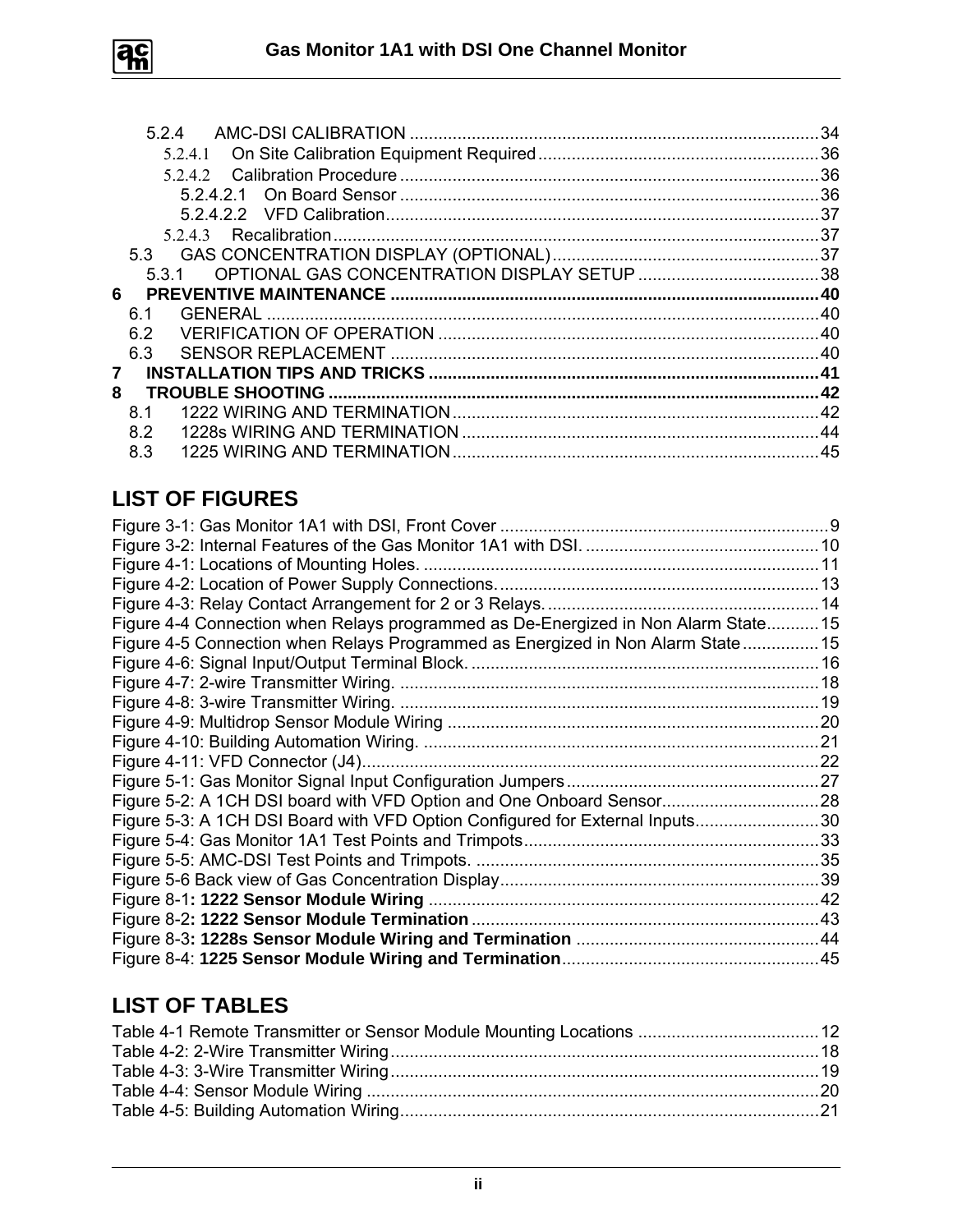

| Table 5-7: Remote Transmitter Voltage In/Current Out Cross Reference 30                      |  |
|----------------------------------------------------------------------------------------------|--|
|                                                                                              |  |
| Table 5-9: DSI board Test Points (use a voltmeter with greater than 100k input resistance)36 |  |
|                                                                                              |  |
|                                                                                              |  |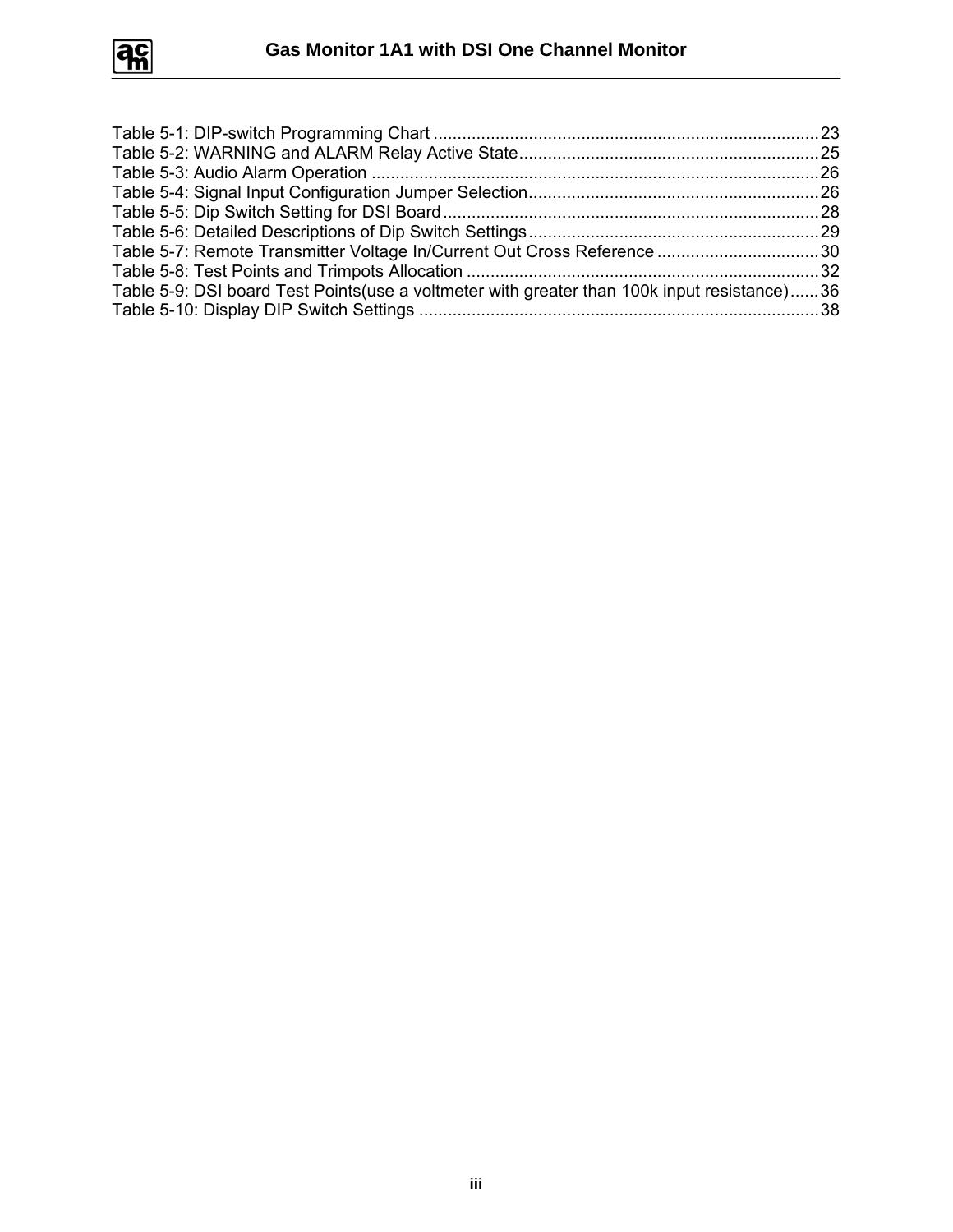

# 1 GENERAL INFORMATION

# **1.1 WARRANTY**

The Gas Monitor 1A1 with DSI one channel monitor is warranted against defects in material and workmanship for a period of two years from date of delivery. Maintenance items are not warranted. During the warranty period, *The Armstrong Monitoring Corporation* will repair or replace components that prove to be defective in the opinion of AMC. Any equipment deemed to be defective by the user should be returned to The Armstrong Monitoring Corporation for evaluation (see product return below). Site visits by Armstrong personnel, to evaluate/repair equipment, are not covered by this warranty. AMC is not liable for auxiliary interfaced equipment, nor for consequential damage. This warranty shall not apply to any product, which has been modified in any way, which has been repaired by any other party other than a qualified technician or authorized AMC representative, or when failure is due to misuse or conditions of use.

**Note:** extended warranty mail in calibration programs are available (please call 1-800-465- 5777).

# **1.2 LIABILITY**

All AMC products must be installed and maintained according to instructions. Only qualified personnel should install and maintain the equipment.

AMC shall have no liability arising from auxiliary interfaced equipment, for consequential damage, or the installation and operation of this equipment. AMC shall have no liability for labour or freight costs, or any other costs or charges in excess of the amount of the invoice for the products.

THIS WARRANTY IS IN LIEU OF ALL OTHER WARRANTIES, EXPRESSED OR IMPLIED, AND SPECIFICALLY THE WARRANTIES OF MERCHANTABILITY AND FITNESS FOR A PARTICULAR PURPOSE. THERE ARE NO WARRANTIES THAT EXTEND BEYOND THE DESCRIPTION ON THE FACE THEREOF.

# **WARNING**

**CHECK TO ASSURE THE WORKING AREA IS FREE FROM HAZARDS DURING INSTALLATION OR WHEN PERFORMING MAINTENANCE, AND USE PROPER PRECAUTIONS.** 

# **1.3 PRODUCT RETURN**

All products returned for warranty or service should be shipped by prepaid freight. Please obtain a Return Material Authorization (RMA) number from AMC prior to shipping and ensure this RMA number is clearly visible on the outside of the shipping container. Material shipped without RMA will be rejected and returned. All products returned to the client will be shipped by freight collect.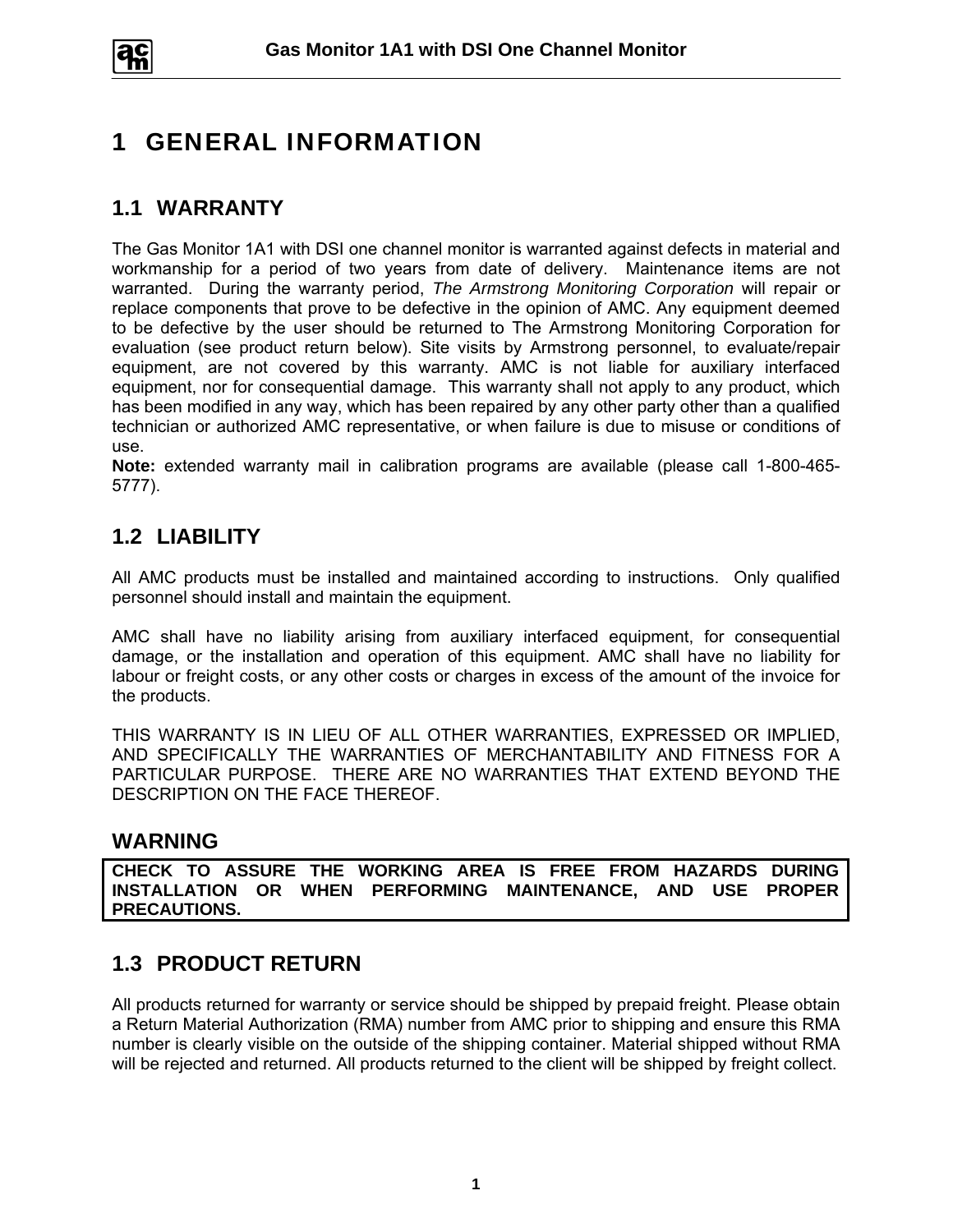

# **1.4 CONTACT INFORMATION**

For information please call 1-800-465-5777 or through contacts at www.armstrongmonitoring.com or through email directly at support@armstrongmonitoring.com.

# **1.5 MODIFICATIONS AND SUBSTITUTIONS**

Due to an ongoing development program, AMC reserves the right to substitute components and change specifications at any time without incurring any obligations.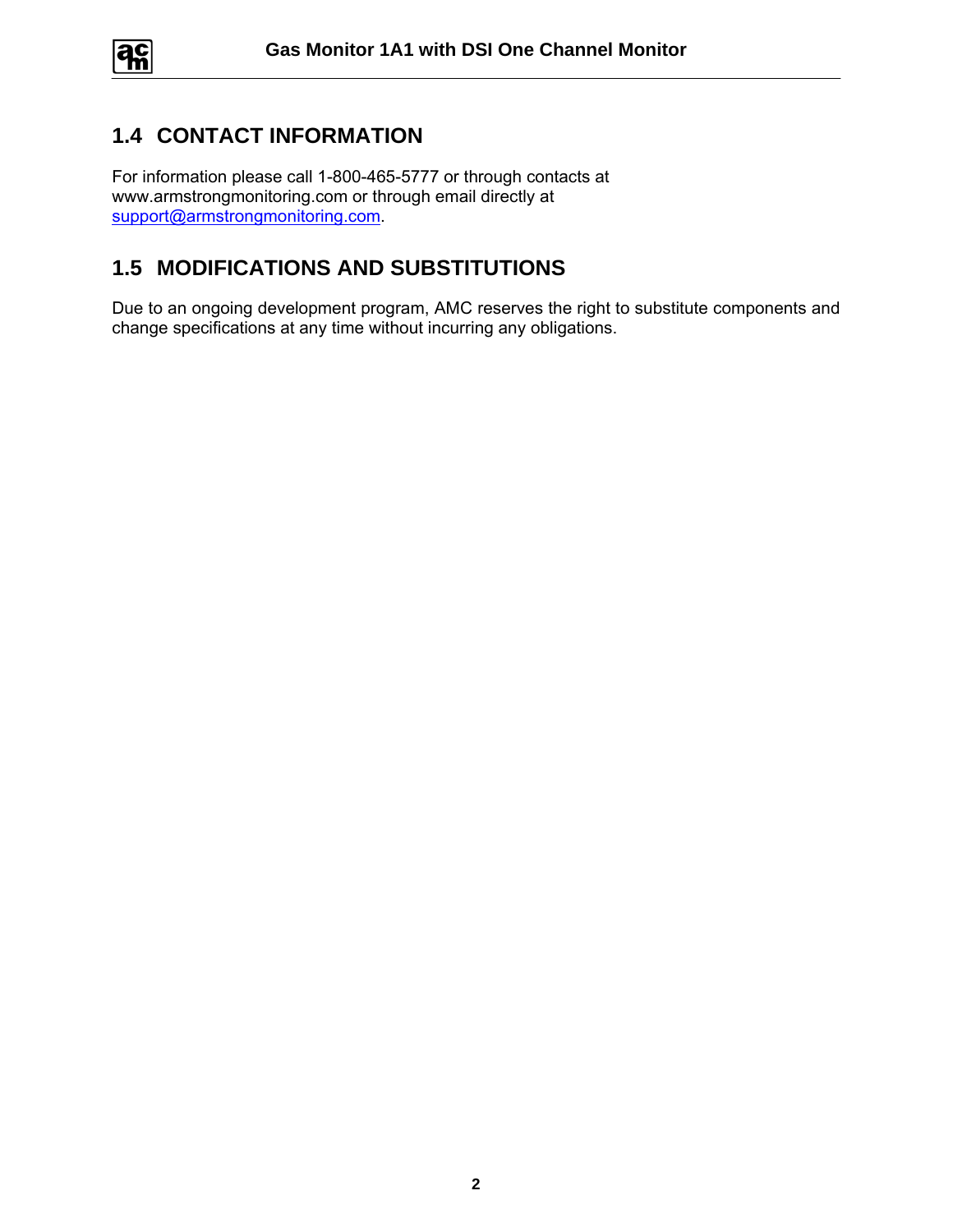# **1.6 GLOSSARY**

| Alarm is an audible, visual, or physical              |
|-------------------------------------------------------|
| presentation designed to warn the instrument          |
| user that a specific level of a dangerous             |
| gas/vapor concentration has been reached or           |
| exceeded.                                             |
| Calibration is the procedure used to adjust the       |
| instrument for proper response.                       |
| <b>Calibration Gas is a gas of known</b>              |
| concentration(s) used to set the instrument           |
| span or alarm level(s).                               |
| Dual Sensor Interface card is an integrated           |
| circuit board that adds                               |
| sensor/transmitter/VFD capabilities to the 1A         |
| <b>Gas Monitor</b>                                    |
| <b>Gas Concentration is measured:</b>                 |
| <b>PPM</b>                                            |
| %LEL (lower Explosive Limit)                          |
| Parts Per Million $(1\% \text{ volume} = 10,000$ PPM) |
| Lower explosive limit is the lowest                   |
| concentration (percentage) of a gas or a vapor        |
| in air capable of combusting in the presence of       |
| an ignition source (arc, flame, heat).                |
| Concentration of gas in a mixture expressed as        |
| a percentage of total volume.                         |
| Full range of a sensor i.e. a CO sensor with a        |
| full scale of 0-100 PPM has a 100 PPM span.           |
| Response Time in seconds to achieve 90% gas           |
| concentration reading. This a typical                 |
| calibration point that allows for sensor aging,       |
| but tends to be less accurate than a T99              |
| calibration,                                          |
| Response Time in seconds to achieve 99% gas           |
| concentration reading. This is a more accurate        |
| calibration point.                                    |
| variable-frequency drive is a system for              |
| controlling the rotational speed of an                |
| alternating current (AC) electric motor by            |
| controlling the frequency of the electrical           |
| power supplied to the motor.                          |
| Zero buffering is transmitter function which          |
| forces the gas concentration reading to zero          |
| when sensor is exposed to low concentration of        |
| a gas. The zero buffers is provided in the            |
|                                                       |
|                                                       |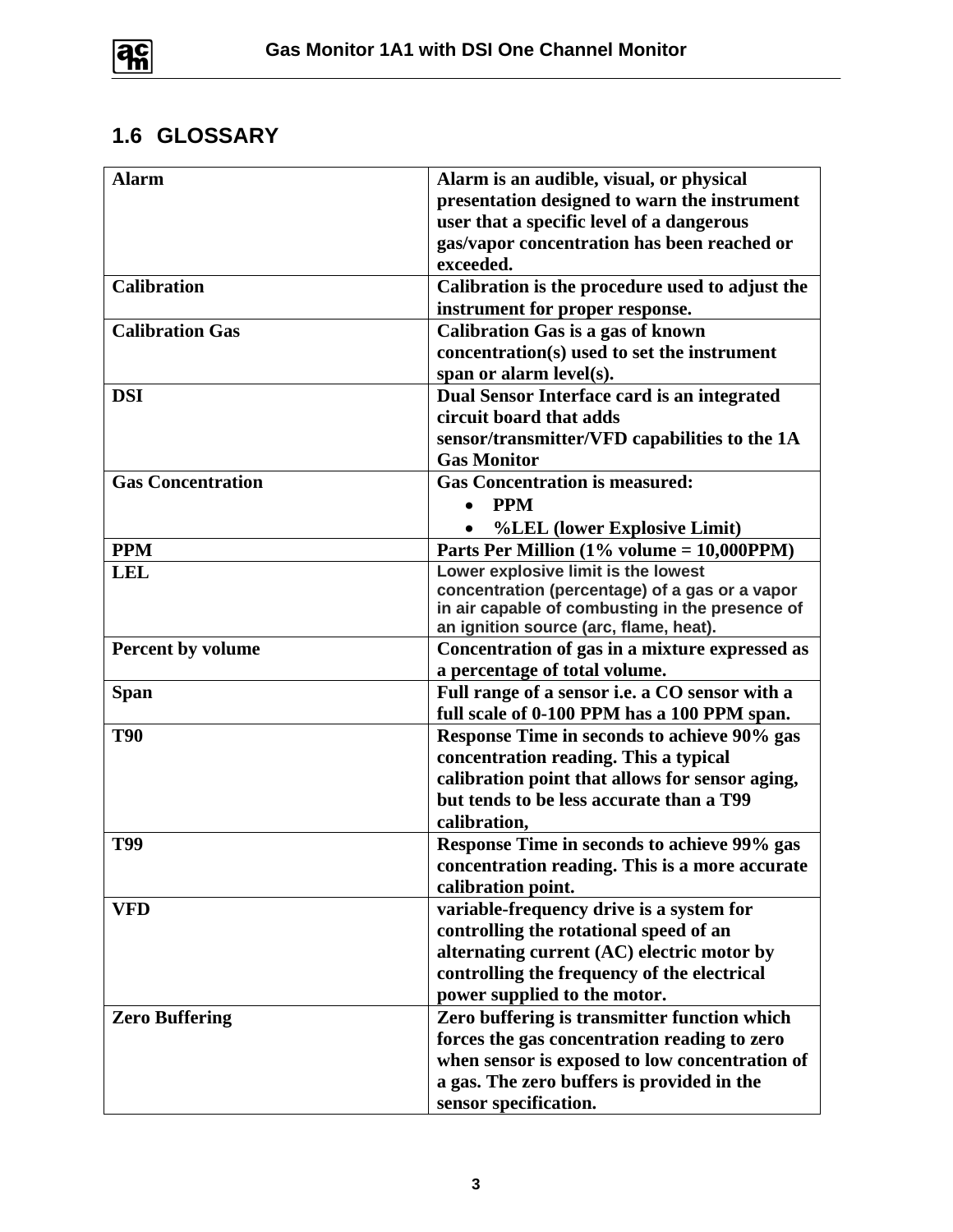

| <b>Zero Gas</b> | <b>Zero gas is a gas which is devoid of the target</b> |
|-----------------|--------------------------------------------------------|
|                 | gas.                                                   |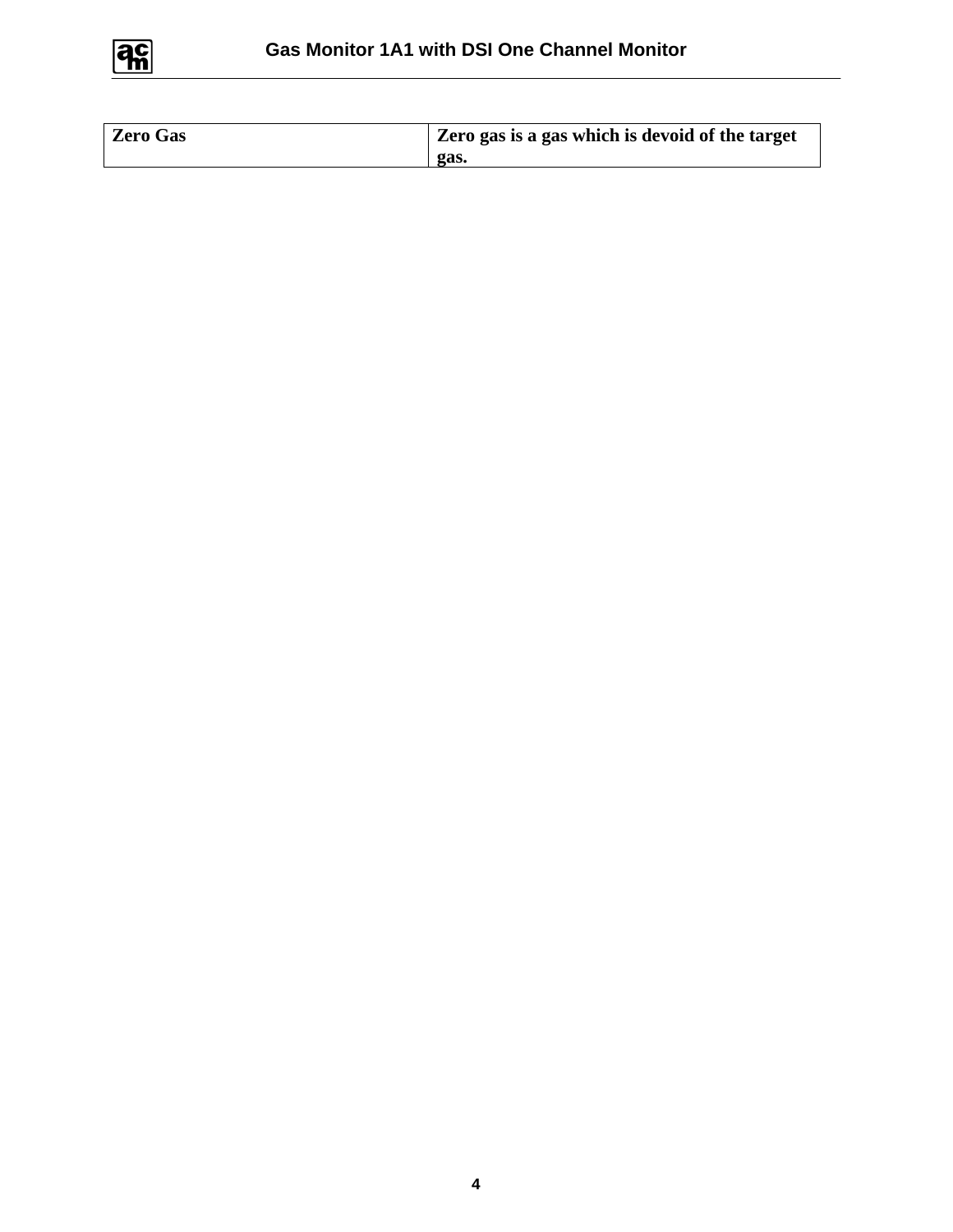

# 2 PRODUCT INFORMATION

|                                     | 2 years                         |
|-------------------------------------|---------------------------------|
|                                     |                                 |
|                                     |                                 |
|                                     | 2 years                         |
|                                     | Channel 1                       |
|                                     | 120VAC, 60Hz, 30VA              |
|                                     | -20°C to +40°C (-4°F to +104°F) |
| Operating Temperature with Displays | 0°C to +40°C (32°F to +104°F)   |
|                                     | Ambient atmospheric pressure    |
|                                     | $0 - 95%$ non-condensing        |
| Output Voltage (depending on load)  | $19 - 24$ VDC                   |

| Signal Input           | Part No. | Serial No. | Type of Gas | <b>Alarm Trip Points</b> |       | Full  |
|------------------------|----------|------------|-------------|--------------------------|-------|-------|
| Configuration          |          |            |             | Warning                  | Alarm | Scale |
| On-board Ch1           |          |            |             |                          |       |       |
| <b>Transmitter Ch1</b> |          |            |             |                          |       |       |

### MultiDrop Sensor Modules CH1

| <b>AMC-122X</b> |                 |          |            |             | <b>Alarm Trip Points</b> |       | Full  |
|-----------------|-----------------|----------|------------|-------------|--------------------------|-------|-------|
|                 |                 | Part No. | Serial No. | Type of Gas | Warning                  | Alarm | Scale |
|                 | CH <sub>1</sub> |          |            |             |                          |       |       |
| 2               | CH <sub>1</sub> |          |            |             |                          |       |       |
| 3               | CH <sub>1</sub> |          |            |             |                          |       |       |
| 4               | CH <sub>1</sub> |          |            |             |                          |       |       |
| 5               | CH <sub>1</sub> |          |            |             |                          |       |       |
| 6               | CH <sub>1</sub> |          |            |             |                          |       |       |
| 7               | CH <sub>1</sub> |          |            |             |                          |       |       |
| 8               | CH <sub>1</sub> |          |            |             |                          |       |       |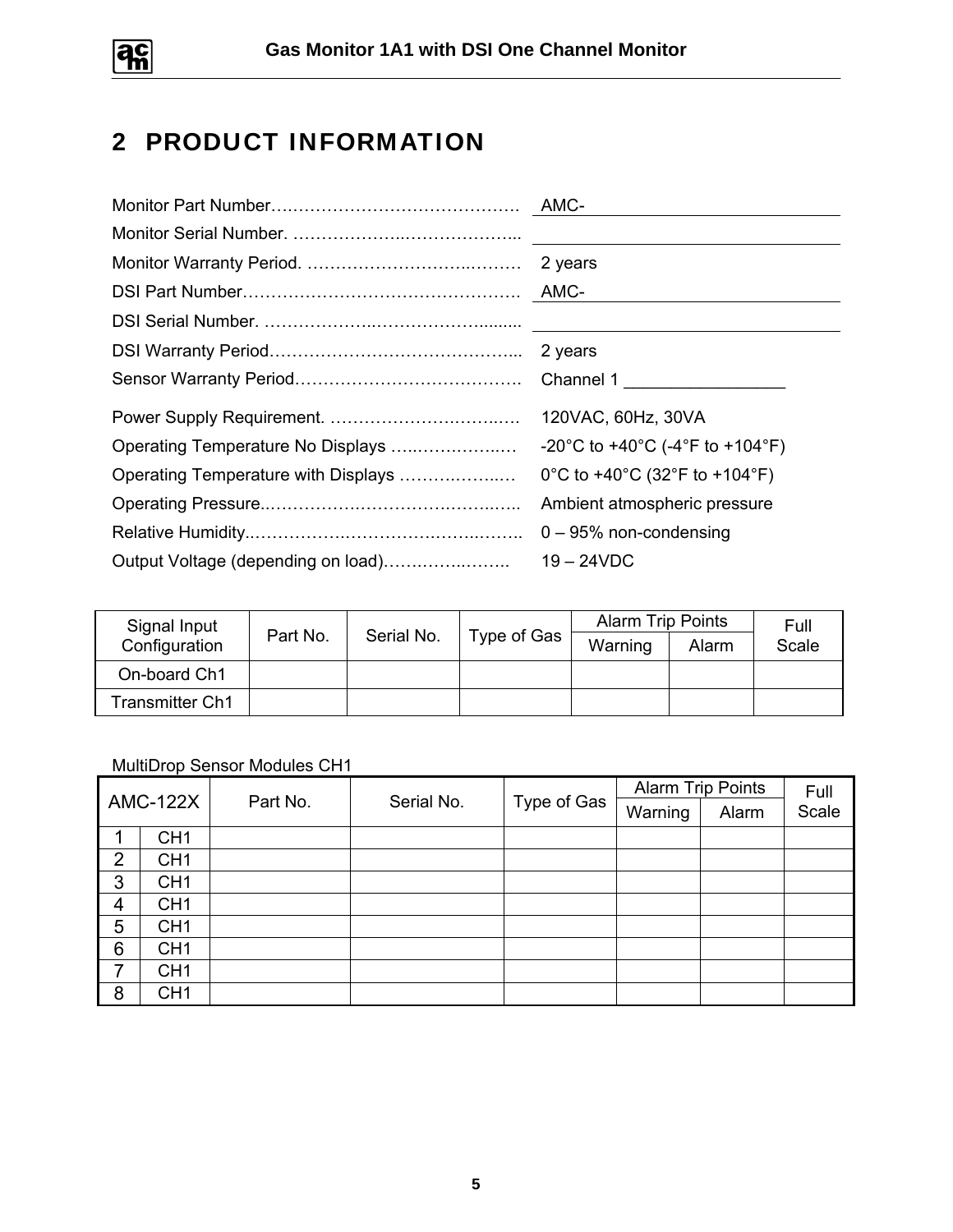

#### **TORQUE SPECIFICATIONS:**

| RELAY:               |  |
|----------------------|--|
|                      |  |
|                      |  |
|                      |  |
| <b>POWER SUPPLY:</b> |  |

#### **Note:**

**All Armstrong Monitoring systems must be installed and maintained according to instructions, to ensure proper operation. Only qualified technicians should install and maintain the equipment.** 

### **2.1 Products covered by this Manual**

1. All Products that are derived from the following Order Code



2. Other Products this Manual supports are:

AMC-1ACOs Standalone CO Series AMC-1AD1v Single Zone Monitor with Variable Output

Products that follow format 1 or 2 but append with –LV or –LVAC will use this manual with an addendum.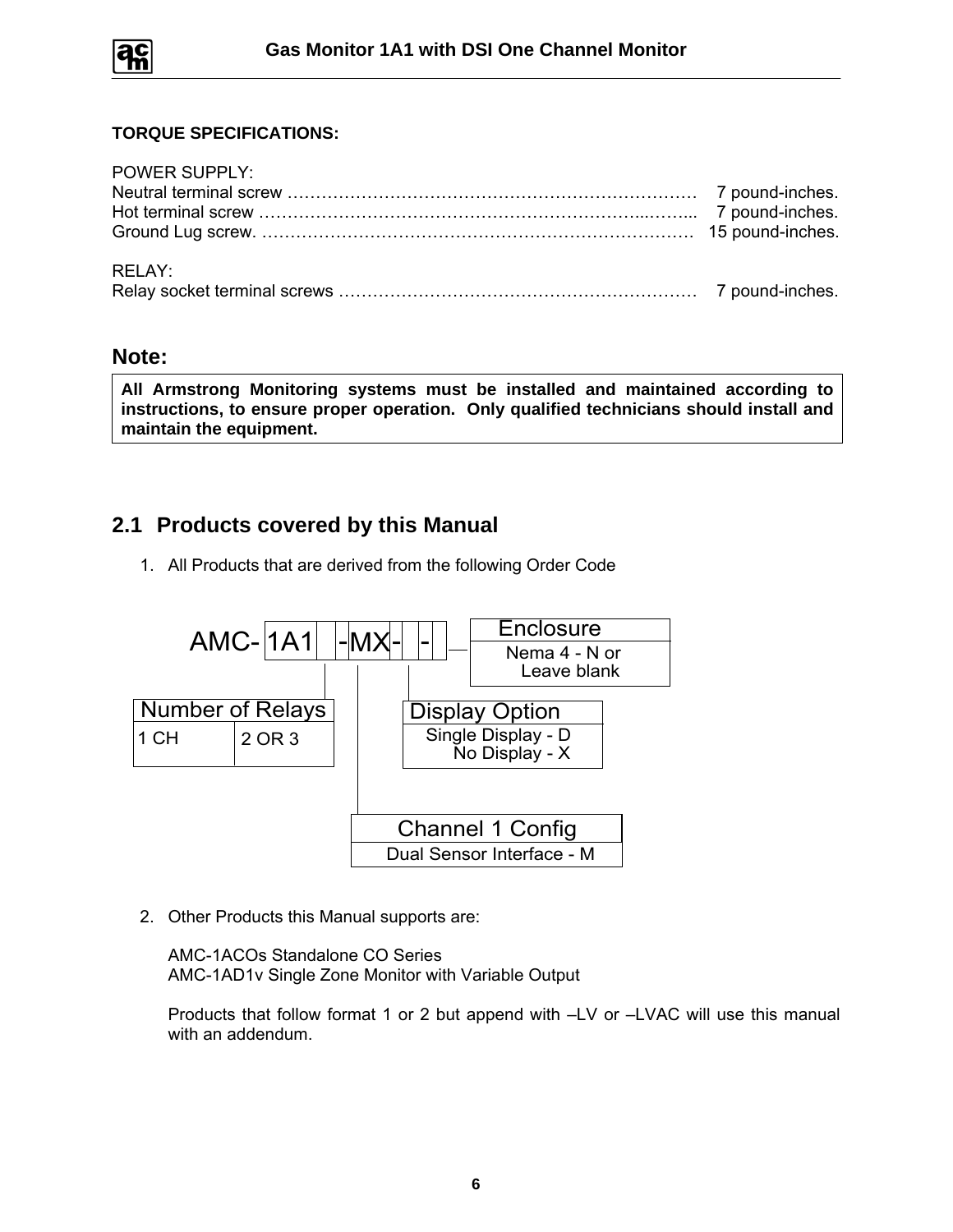

# 3 PRODUCT DESCRIPTION

# **3.1 GENERAL DESCRIPTION**

The Gas Monitor 1A1 with DSI is a one channel gas monitoring system incorporating state of the art sensing technology using micro-controller based design to provide continuous, reliable surveillance of surrounding air for traces of hazardous gases (listed in Section 2). The DSI (Dual Sensor Interface) permits three choices for the one channel input including:

- A 4-20mA transmitter input
- An on-board electrochemical sensor
- A sensor module input for either Voltage Mode or Current Mode Sensor Modules. (Multidrop)

An on board electrochemical sensor is employed where local monitoring at the monitor is sufficient. A 4-20mA transmitter is used to monitor gas in a remote location. Eight sensor modules can be daisy chained for the one channel input allowing larger area or zone to be effectively monitored. The monitor comes with the following features, see Figure 3-1 and Figure 3-2.

# **3.1.1 MONITOR FEATURES**

| 1. RUN/FAULT/OFF INDICATOR: | A green LED for each channel.<br>RUN: LED on<br>FAULT: LED flashing<br>OFF: LED off                                                                                                                                                                   |
|-----------------------------|-------------------------------------------------------------------------------------------------------------------------------------------------------------------------------------------------------------------------------------------------------|
| 2. WARNING INDICATOR:       | Warning levels of gas are indicated by a yellow LED.<br>Warning concentrations are indicated in Section 2                                                                                                                                             |
| 3. ALARM INDICATOR:         | Alarm levels of gas are indicated by a red LED. Alarm<br>concentrations are indicated in Section 2                                                                                                                                                    |
| 4. POWER TERMINAL BLOCK:    | For line voltage connections of 120 VAC, 60 Hz                                                                                                                                                                                                        |
| 5. TRANSFORMER:             | A Class II step down transformer powers the internal<br>circuitry and remote sensor/transmitters at low voltages.<br>Optional secondary transformer, used in specific VFD<br>options, may be installed. Transformer(s) located<br>underneath the PCB. |
| 6. INTERNAL WIRING HEADER:  | Provides wiring connection points as follows:<br>1,2,3,4<br>- Relay coils<br>5,6,7,8 - Reserved<br>9,10 - Acknowledge switch<br>11,12 - Audio alarm indicator                                                                                         |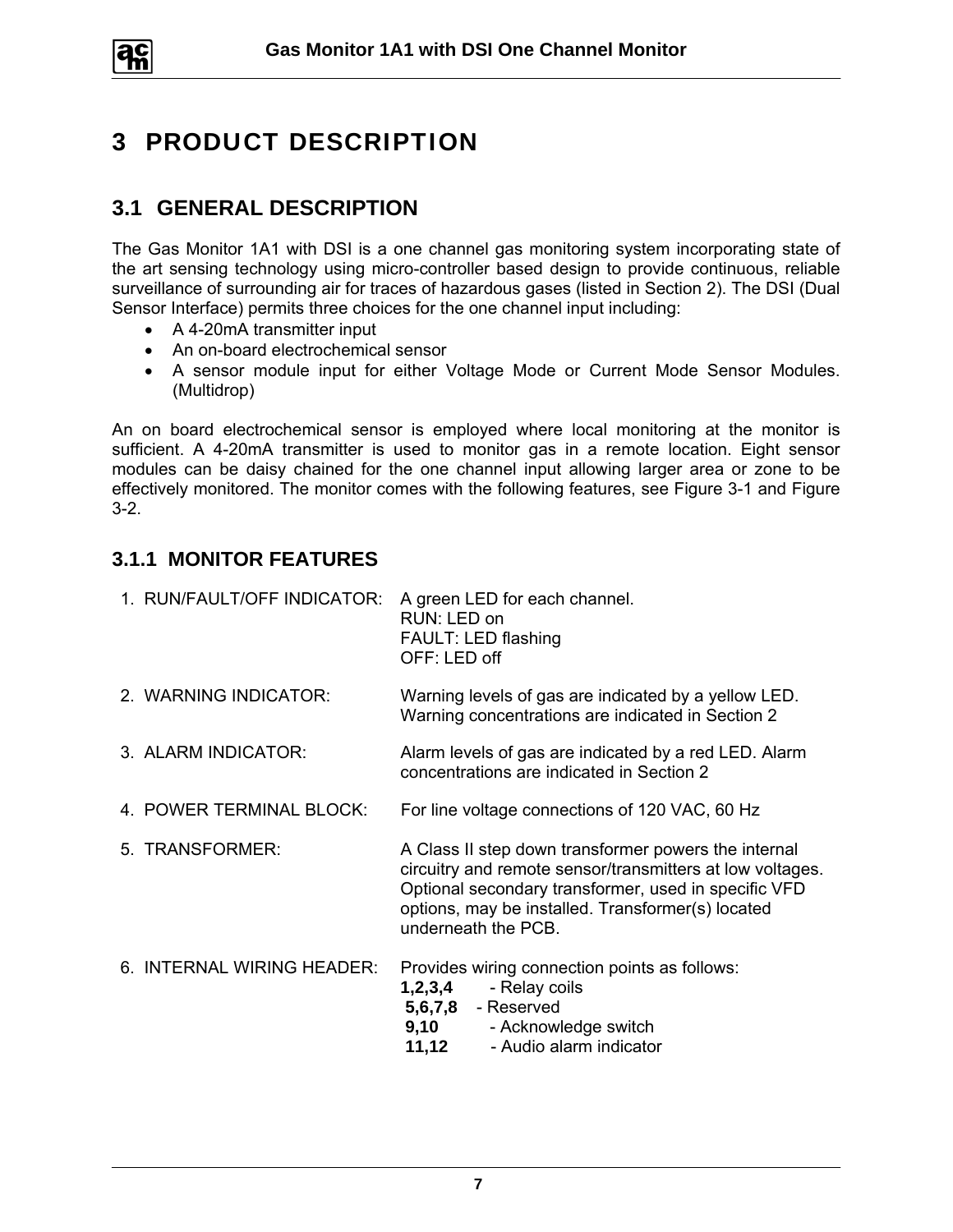

| 7. AUDIO ALARM INDICATOR:                                | The buzzer will activate for Alarm, Warning<br>(configurable) and Fault conditions, with a distinct<br>cadence for each one                                        |
|----------------------------------------------------------|--------------------------------------------------------------------------------------------------------------------------------------------------------------------|
| 8. RELAY SETUP JUMPERS:                                  | Used to independently configure the Warning and Alarm<br>relays as Normally Energized or Non-Energized                                                             |
| 9. TEST SWITCH:                                          | The test switch is provided to electronically simulate<br>alarms in order to test audio and relay functions                                                        |
| 10. TRIP POINT ADJUSTMENT:                               | Sets the Signal adjust, Alarm and Warning                                                                                                                          |
| 11. PROGRAMMING DIP<br><b>SWITCHES:</b>                  | Allows user to configure the alarm delay and timer<br>circuits, audio alarm activation, sensor mode selection,<br>fault threshold, and acknowledge switch function |
| 12. RELAYS:                                              | 2 alarm and 1 optional Fault DPDT relays are provided                                                                                                              |
| 13. DSI (Dual Sensor Interface):                         | Dual sensor interface: allows an on board sensor or a<br>remote transmitter signal in and a 4-20mA signal out                                                      |
| 14. ON-BOARD SENSOR(S):                                  | Optional sensor allows local detection of gas                                                                                                                      |
| <b>15. SIGNAL INPUT/OUTPUT</b><br><b>TERMINAL BLOCK:</b> | Allows connection to transmitter input and output                                                                                                                  |
| $\bigcirc$                                               | 1 - Signal Ground, "-"<br>2 - 4-20mA Current Output                                                                                                                |



16. OPTIONAL GAS CONCENTRATION DISPLAY **3** - Power, V+, "+"

- **4** 4-20mA Current Input
- **5**  Chassis Ground
- **6** Signal Ground, "-"

A visual indication of the gas concentration for channel 1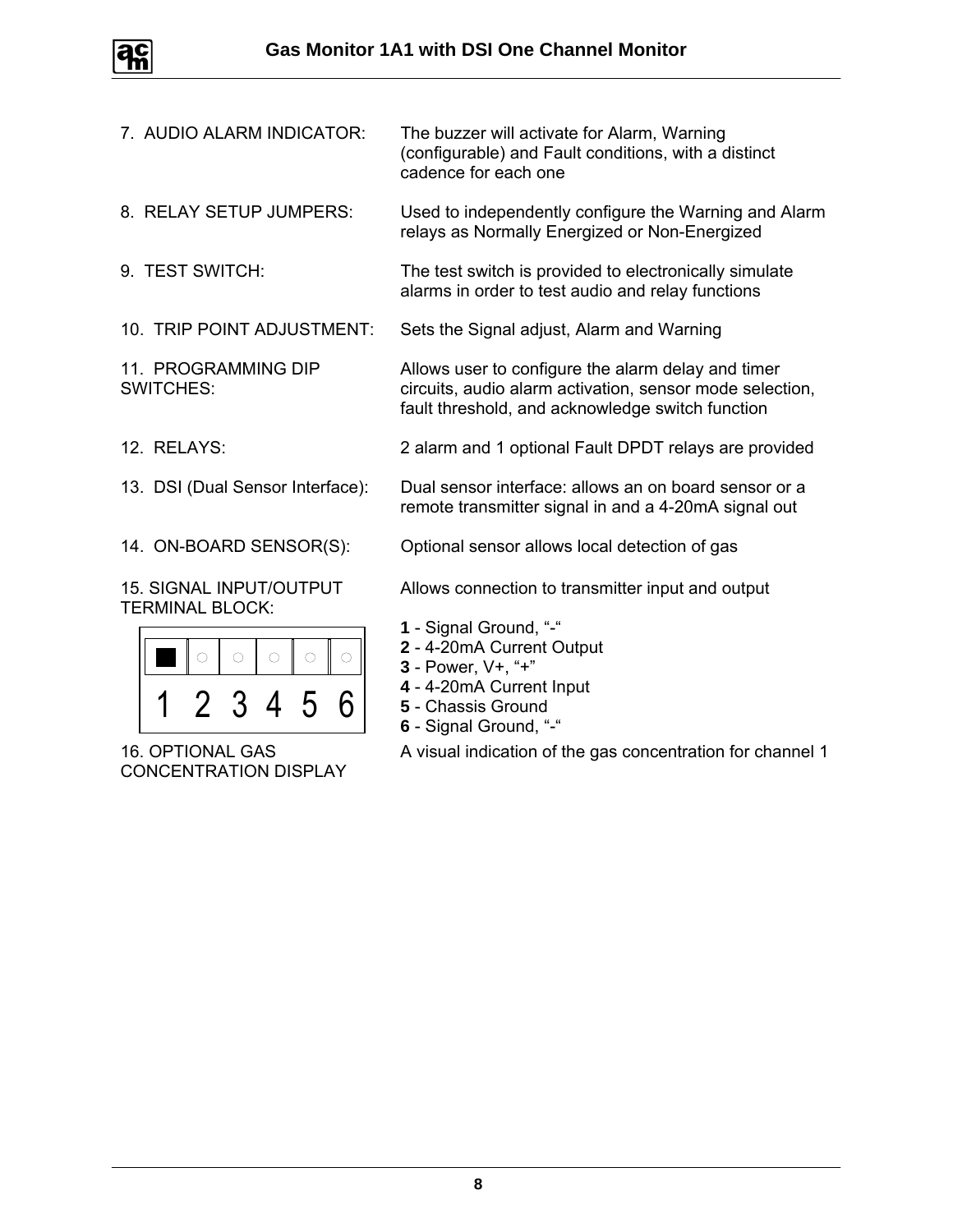



**Figure 3-1: Gas Monitor 1A1 with DSI, Front Cover**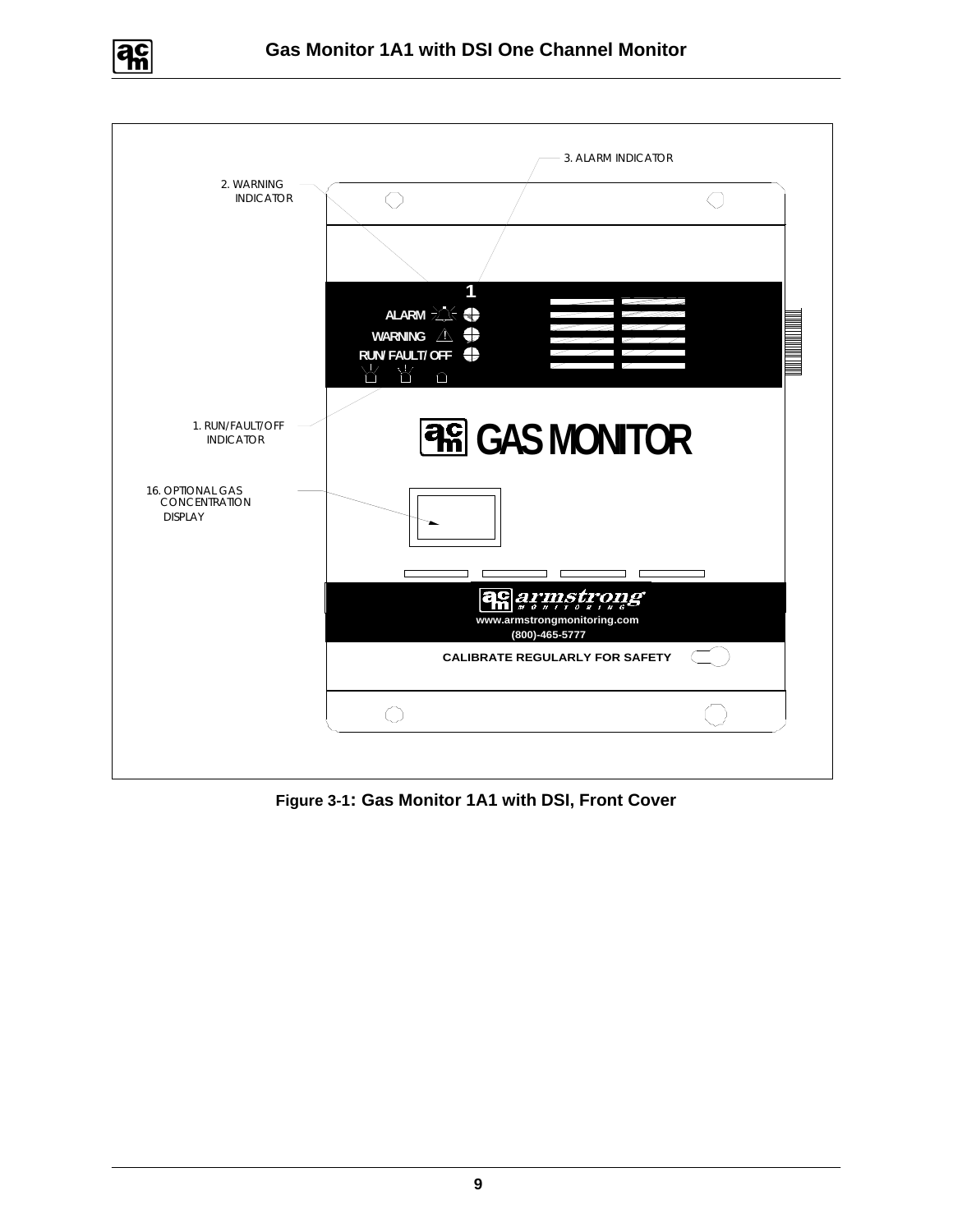



**Figure 3-2: Internal Features of the Gas Monitor 1A1 with DSI.**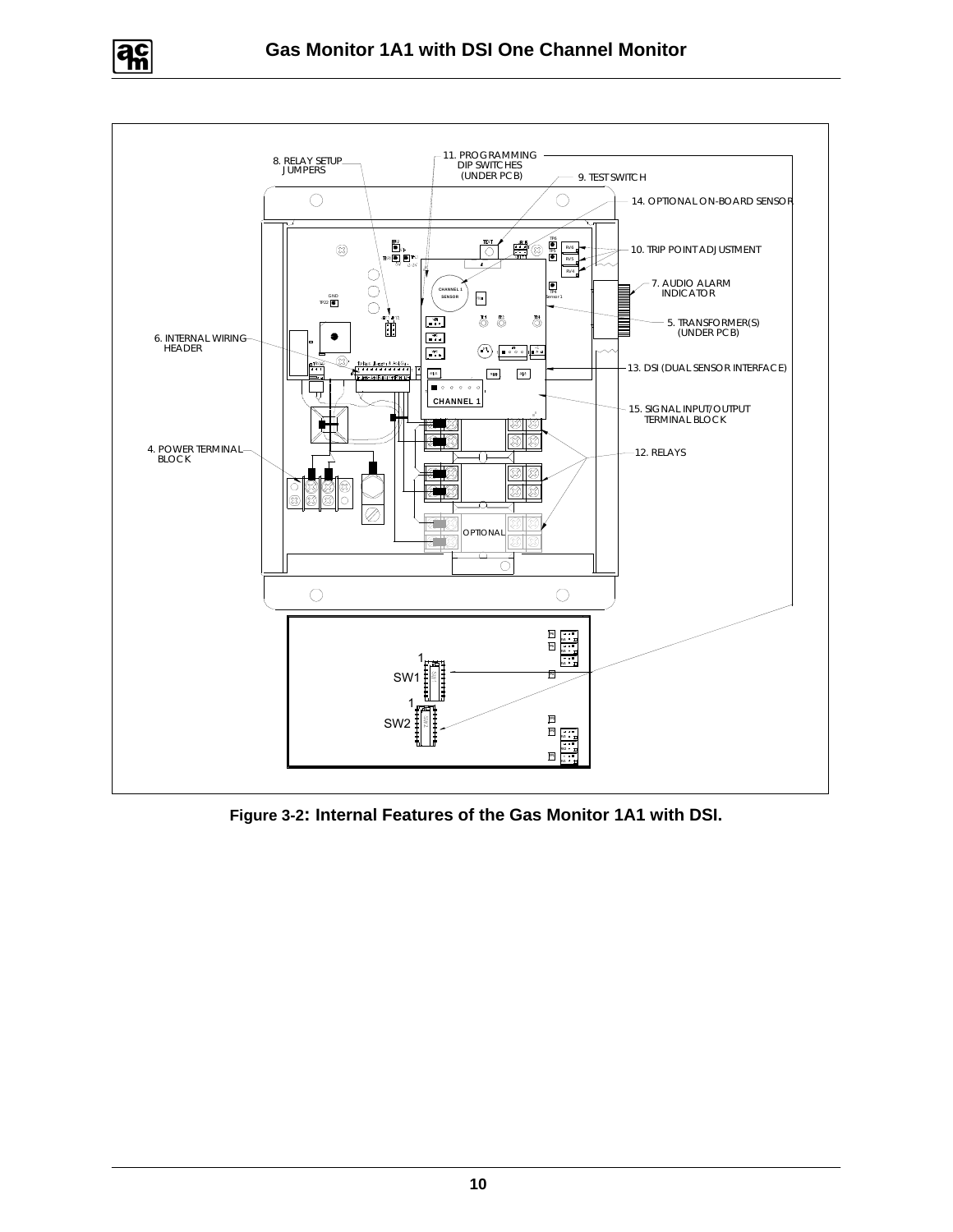

# 4 INSTALLATION

Follow the guidelines in this section for proper locations and installation of the Gas Monitor 1A1 with DSI. In addition to these instructions, ensure installation is compliant with local building and electrical codes. This section covers topics related to installation location, mounting, cable selection, wiring instructions and monitor function programming for the Gas Monitor 1A1 with DSI.

# **4.1 MOUNTING INSTRUCTIONS**

# **4.1.1 MONITOR MOUNTING**

Securely fasten the Gas Monitor 1A1 with DSI unit on a solid, non-vibrating surface or structure. Install the unit where it is not exposed to rain or water spray. If equipped with an onboard sensor, install in an area where the local concentration of gas is unaffected by the presence of ventilation systems and away from sources of interference gases. Mount the monitor where the unit can be observed periodically. For most applications the monitor should be mounted 1.2 -1.8 m (4-6 ft) from the floor. See Figure 4-1 for mounting hole locations.

**CAUTION: All cable entry MUST BE through the BOTTOM of the monitor enclosure only. Other entry locations will allow foreign materials to enter the enclosure, causing possible damage to the internal components.** 



**Figure 4-1: Locations of Mounting Holes.**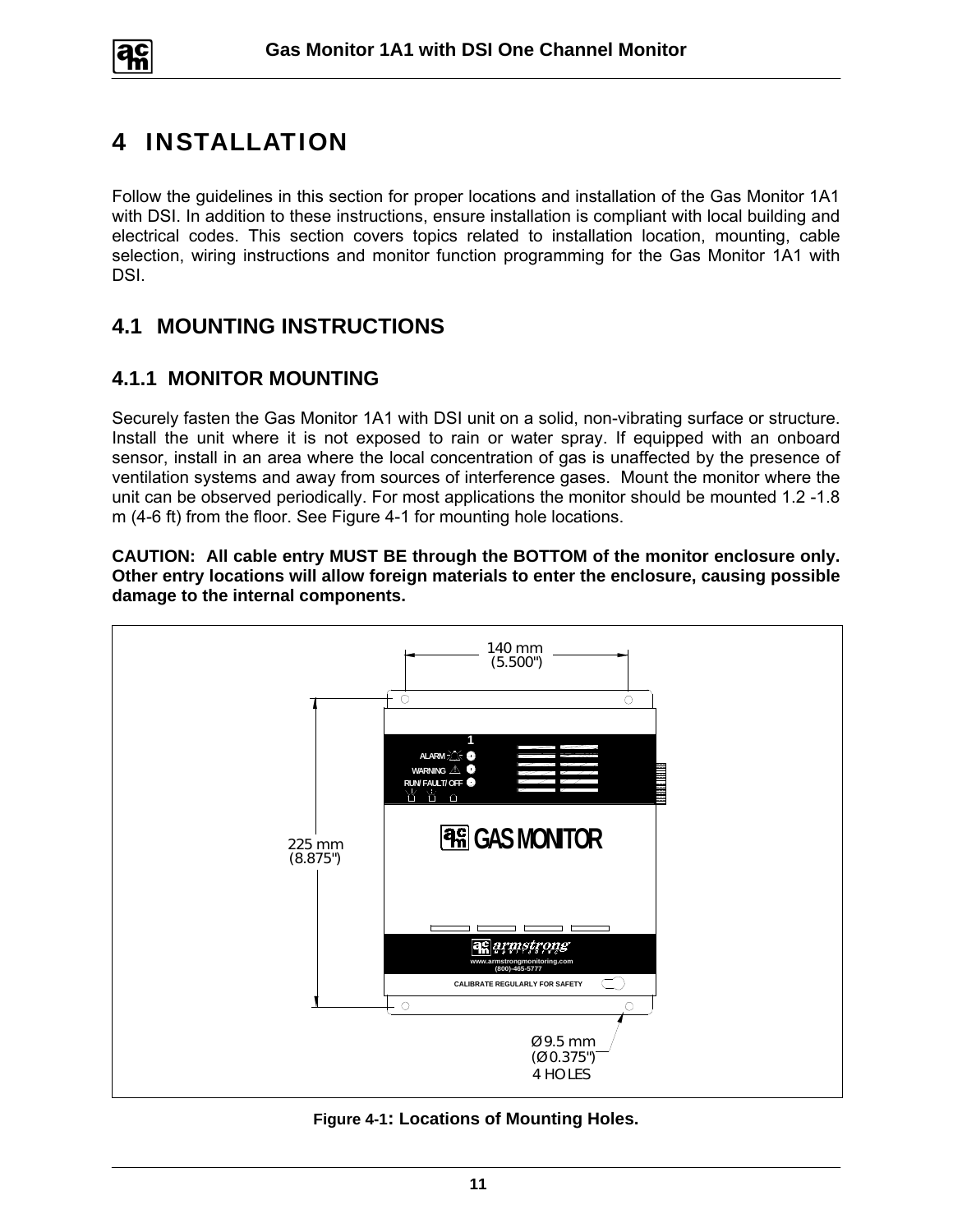# **4.1.2 REMOTE TRANSMITTER or SENSOR MODULE MOUNTING**

Mount the remote transmitter or sensor module on a solid, non-vibrating surface or structure in an area where the local concentration of gas is unaffected by the presence of ventilation systems and away from sources of interference gases. Mounting heights and location vary depending on application and target gas properties. Refer to local building codes and regulations to determine if location is specified or contact the factory for consultation. If applicable, see the associated transmitter manual(s) or sensor module manual(s) for additional instructions for proper mounting.

| Gas                     | Application                             | Location                           |
|-------------------------|-----------------------------------------|------------------------------------|
|                         | $CO$ , $NO2$ Vehicle exhaust monitoring | $1.2 - 1.5$ m (4-5 ft.) from floor |
| $O_2$ , NH <sub>3</sub> | Ambient TLV monitoring                  | $1.2 - 1.5$ m (4-5 ft.) from floor |
| <b>LPG</b>              | Vehicle fuel leaks                      | 30 cm (12") from floor             |

| Table 4-1 Remote Transmitter or Sensor Module Mounting Locations |  |  |  |
|------------------------------------------------------------------|--|--|--|
|                                                                  |  |  |  |

# **4.2 WIRING**

### **4.2.1 MONITOR WIRING**

POWER SUPPLY: **CAUTION:** Ensure to take all proper precautions when handling high voltage power sources.

> The monitor operates on 120 VAC, 60 Hz. A step down transformer powers the internal circuitry and remote sensor/transmitters at low voltages. The power supply connections are made at the power terminal block located inside the monitor, see Figure 4-2.

2 or 3 RELAYS: When 2 or 3 relays are included with the monitor, "Ice Cube" DPDT relays are used. Two of the relays are set for different alarm conditions and the optional third relay is a Fault relay. The contacts are rated for 10Amps@240VAC resistive. For relay contact arrangement, see Figure 4-3.

The Gas Monitor 1A1 with DSI is shipped with relays factory configured per customer order, typically as de-energized in the non-alarm state. If the user prefers to have relays in a normally energized (failsafe) state see section 5.1.2 for jumper configuration.

The Fault relay is in the normally energized (failsafe) mode, and is not programmable by the end user.

All settings are factory configured, as per original customer order, for use with the installed sensor. Certain user options however may be set according to preferences in the field. Be certain to observe appropriate interconnection of sensors to specified monitor inputs (see Section 2).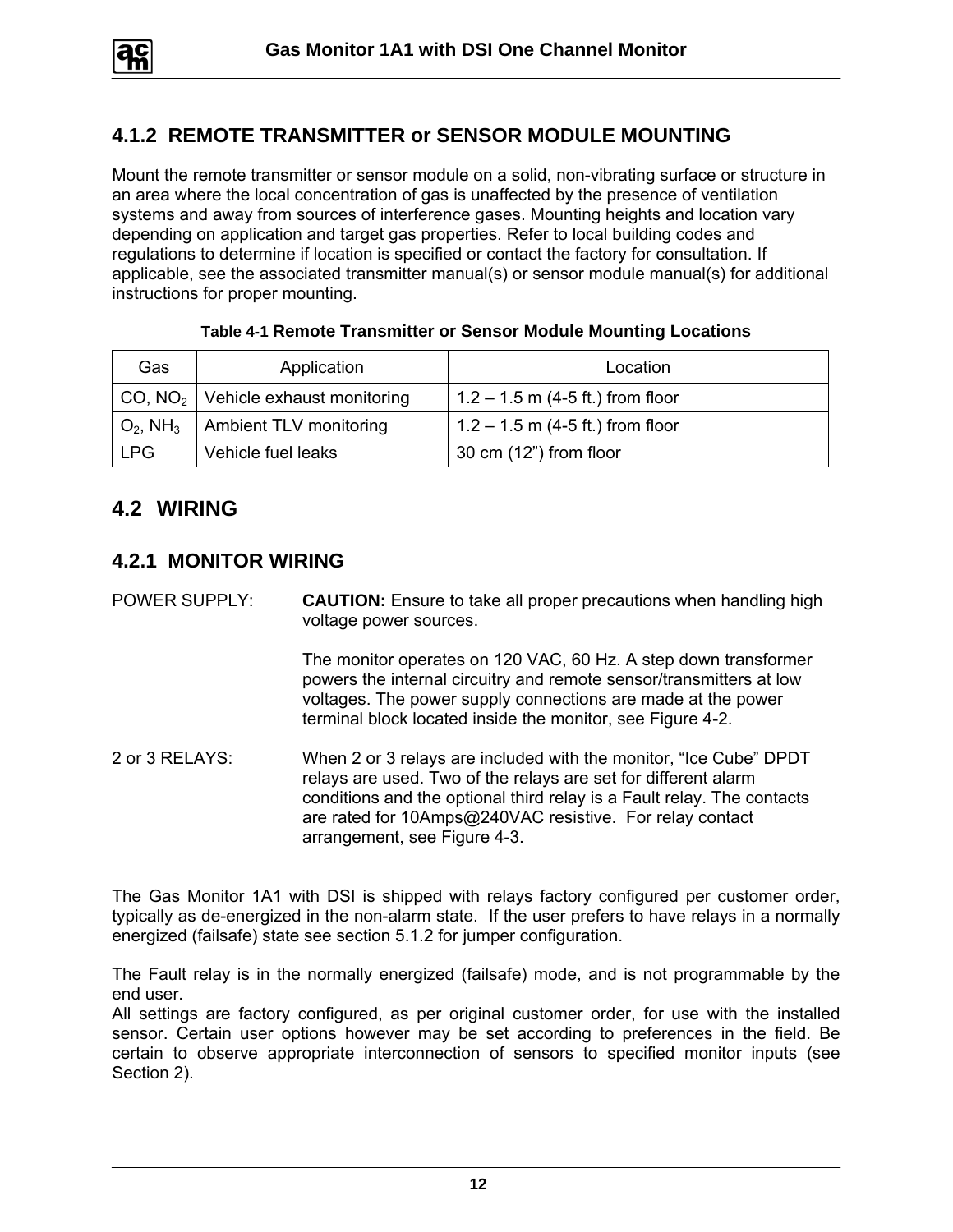



**Figure 4-2: Location of Power Supply Connections.**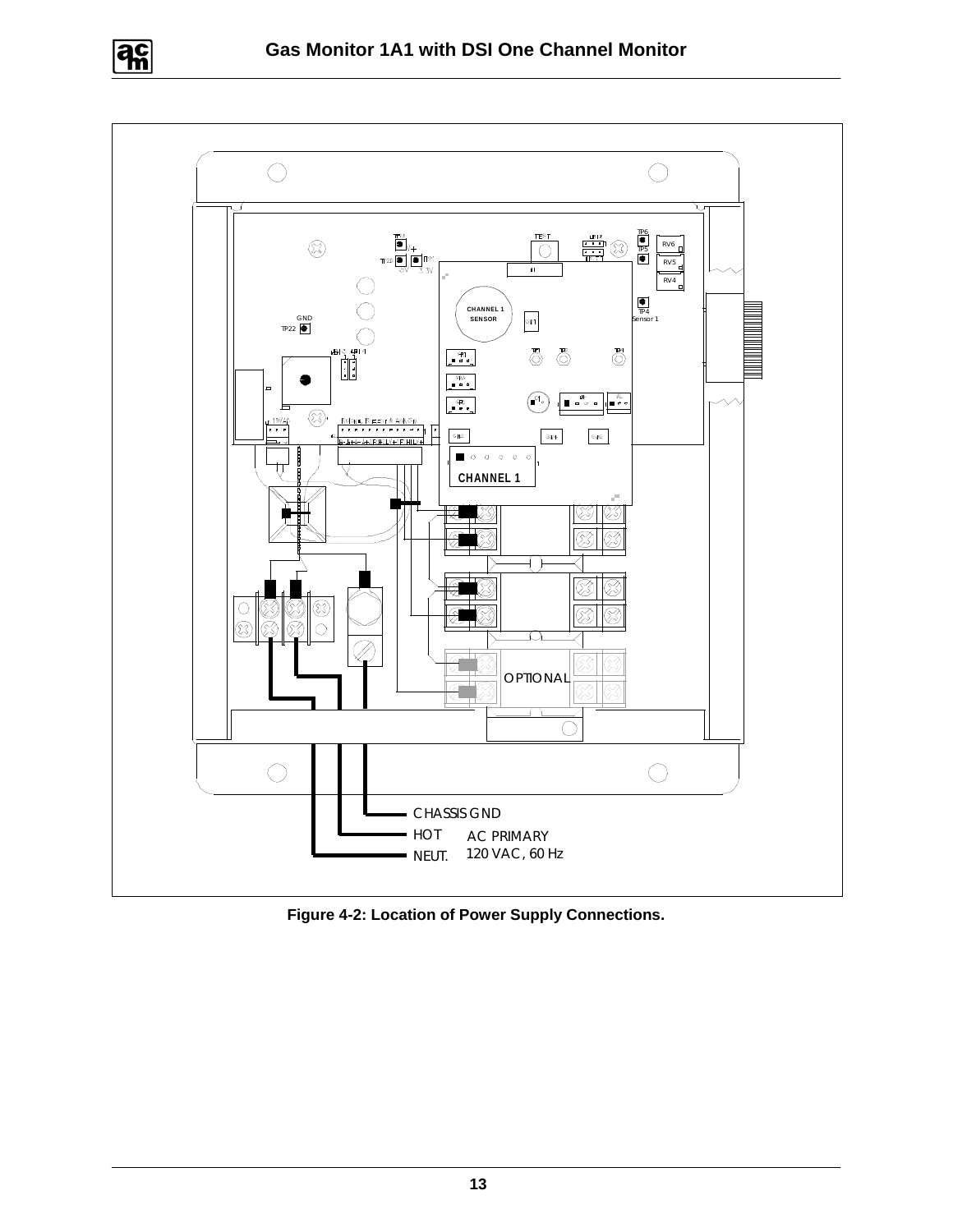



**Figure 4-3: Relay Contact Arrangement for 2 or 3 Relays.** 

The default relay programming configuration that is shipped is de-energized in the non-alarm state. See Section 5.1.2 ALARM RELAY PROGRAMMING The drawing above shows the schematic for the de-energized relay state. Note that N/O or normally open define the contact state for a specific relay pin or pins when the coil is not energized. N/C or normally closed also define the contact state for a specific relay pin or pins when the relay coil is not energized.

If the user prefers to have relays programmed in the normally energized (failsafe) state then contact pin 3 and pin 4 are closed and contact pin 1 and 2 are open.

See Figure 4-4 and Figure 4-5 for connection examples.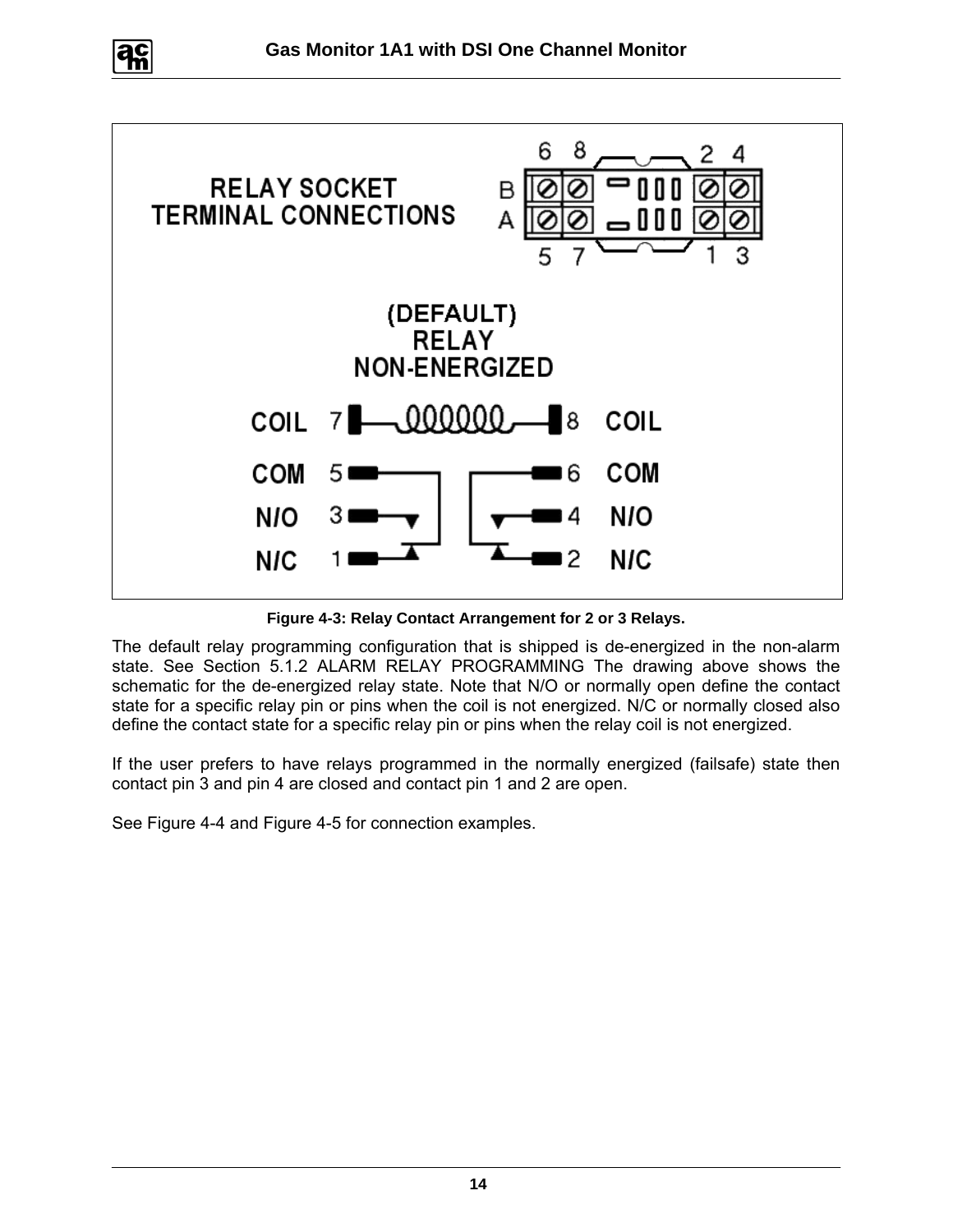

![](_page_19_Figure_2.jpeg)

**Figure 4-4 Connection when Relays programmed as De-Energized in Non Alarm State**

![](_page_19_Figure_4.jpeg)

#### **Figure 4-5 Connection when Relays Programmed as Energized in Non Alarm State**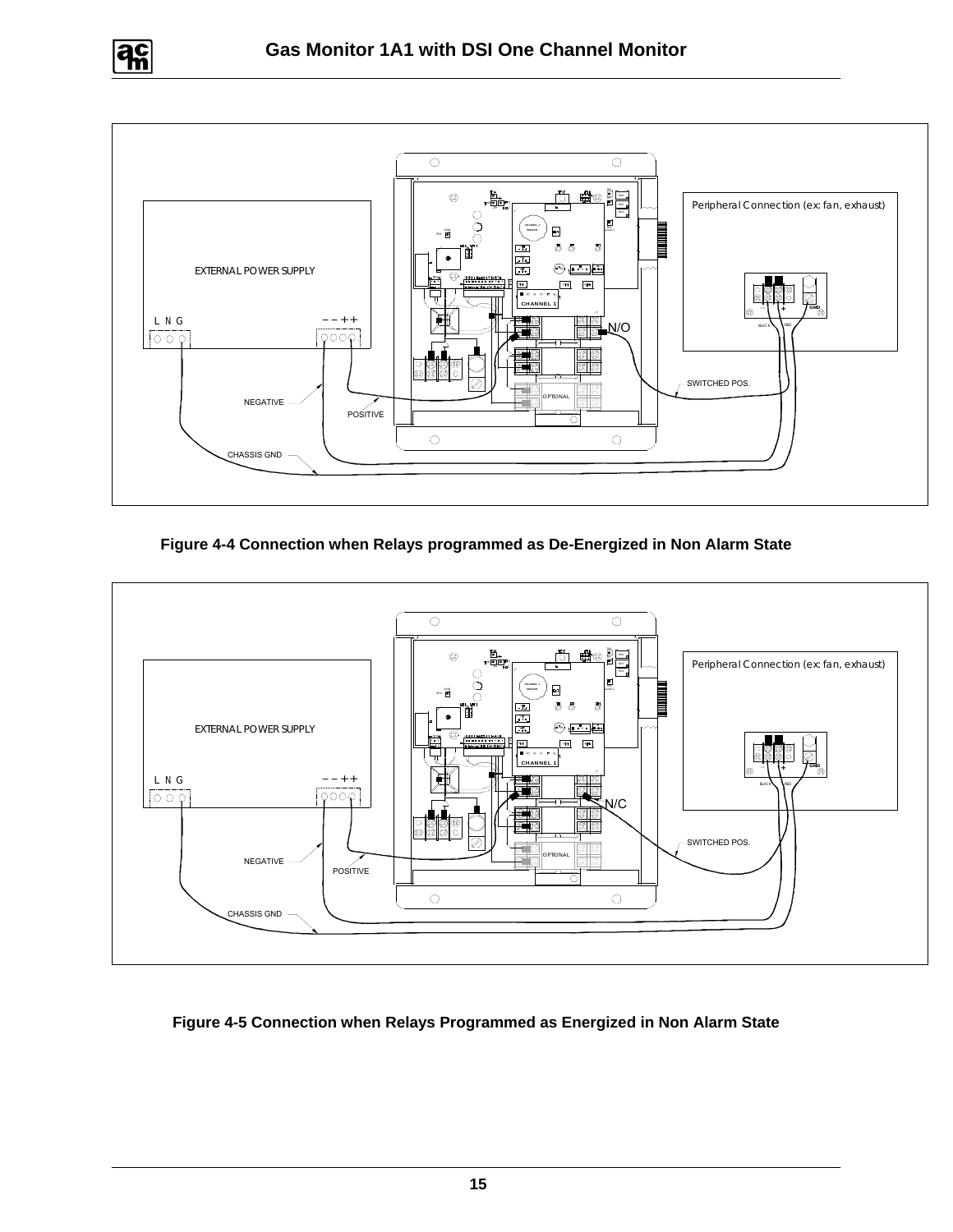![](_page_20_Picture_0.jpeg)

# **4.2.2 CABLE SELECTION**

Connections from the monitor to sensor modules should be made using shielded, 3-conductor cable. Connections from monitor to transmitter should be made using shielded, 2 or 3-conductor cable (depending on type of transmitter used). For best signal transmission and maximum noise rejection, run cable through steel conduit (cable shield must be grounded at the monitor). For basic selection of cable size and length (between monitor and transmitter), refer to the cable selection chart in the appropriate transmitter manual(s).

# **WARNING FOR REMOTE TRANSMITTER INSTALLED IN HAZ-LOC**

**– ALL cables MUST pass through conduit seals installed between the hazardous (Class I, Division 1 or 2) and non-hazardous areas, for safety reasons and to comply with the local municipal, provincial, state, or federal electrical regulations.** 

**– For UL only (U.S.) follow the National Electrical Code (NFPA 70) and the automotive & Marine Service Station Code (NFPA 30A).** 

### **4.2.3 DSI WIRING**

On the DSI board, the signal input/output terminal block (see Figure 3-2, item 15) allows for wiring. Figure 4-6 shows a detailed depiction of a signal input/output terminal block. A 4-20mA signal output is always present with either an on-board sensor or remote transmitter. If an onboard sensor is not employed, the DSI can be configured to accept the input for a remote transmitter, typically a 4-20mA current signal. Refer to Figure 5-2 for DSI layout. Table 5-7 defines the current output the DSI will supply on the 4-20mA signal when connected to a Sensor Module which utilizes a voltage signal out (AMC Multidrop Sensor Module). The following subsections detail transmitter, building automation, and VFD wiring.

![](_page_20_Figure_9.jpeg)

**Figure 4-6: Signal Input/Output Terminal Block.**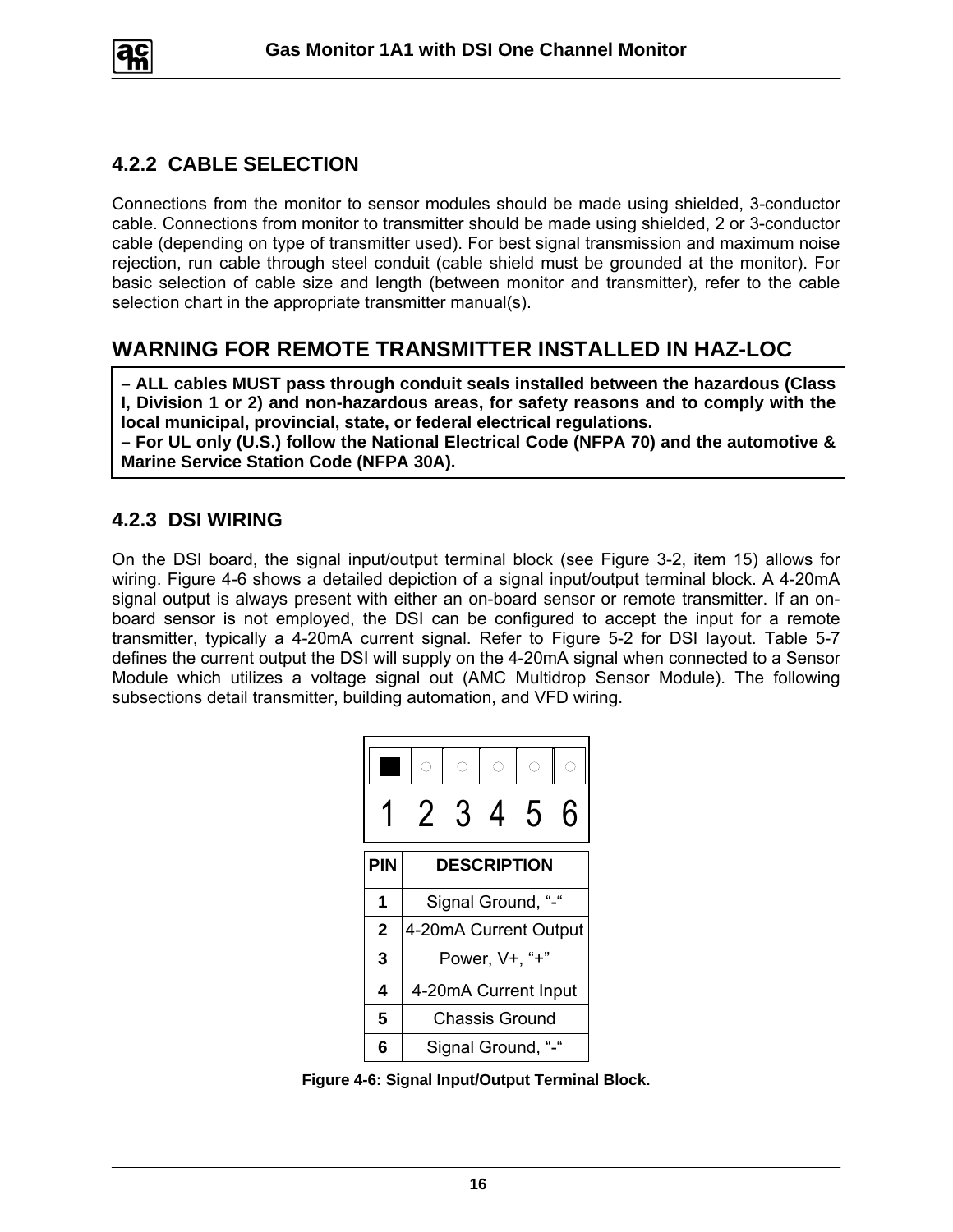![](_page_21_Picture_0.jpeg)

See specific transmitter manual for wire gauge recommendations, based upon installation distance from the monitor. Be certain to observe appropriate wire connection to specified monitor signal input channel to retain correct operation or factory set alarm functions.

#### **Note:**

#### **Use Copper Conductors Only. Be sure to use shielded cable where specified.**

#### **4.2.3.1 On-Board Sensor Connection**

The on-board sensor has a socket connection to the DSI board for easy sensor replacement in the field. For removal, unplug the sensor from the DSI when the main power supply is turned off. For installation, hold the sensor in such a way that the sensing area is not covered. Align the sensor pins with pin sockets on the DSI and lightly push the sensor on to the DSI. Sensors need to be calibrated at regular intervals, see 5.2.4 AMC-DSI CALIBRATION for procedure. Sensor replacement is needed when the sensor life has expired; see 6.3 SENSOR REPLACEMENT for details.

#### **CAUTION**

**TURN OFF THE MAIN POWER SUPPLY BEFORE REMOVING OR INSTALLING THE SENSOR.**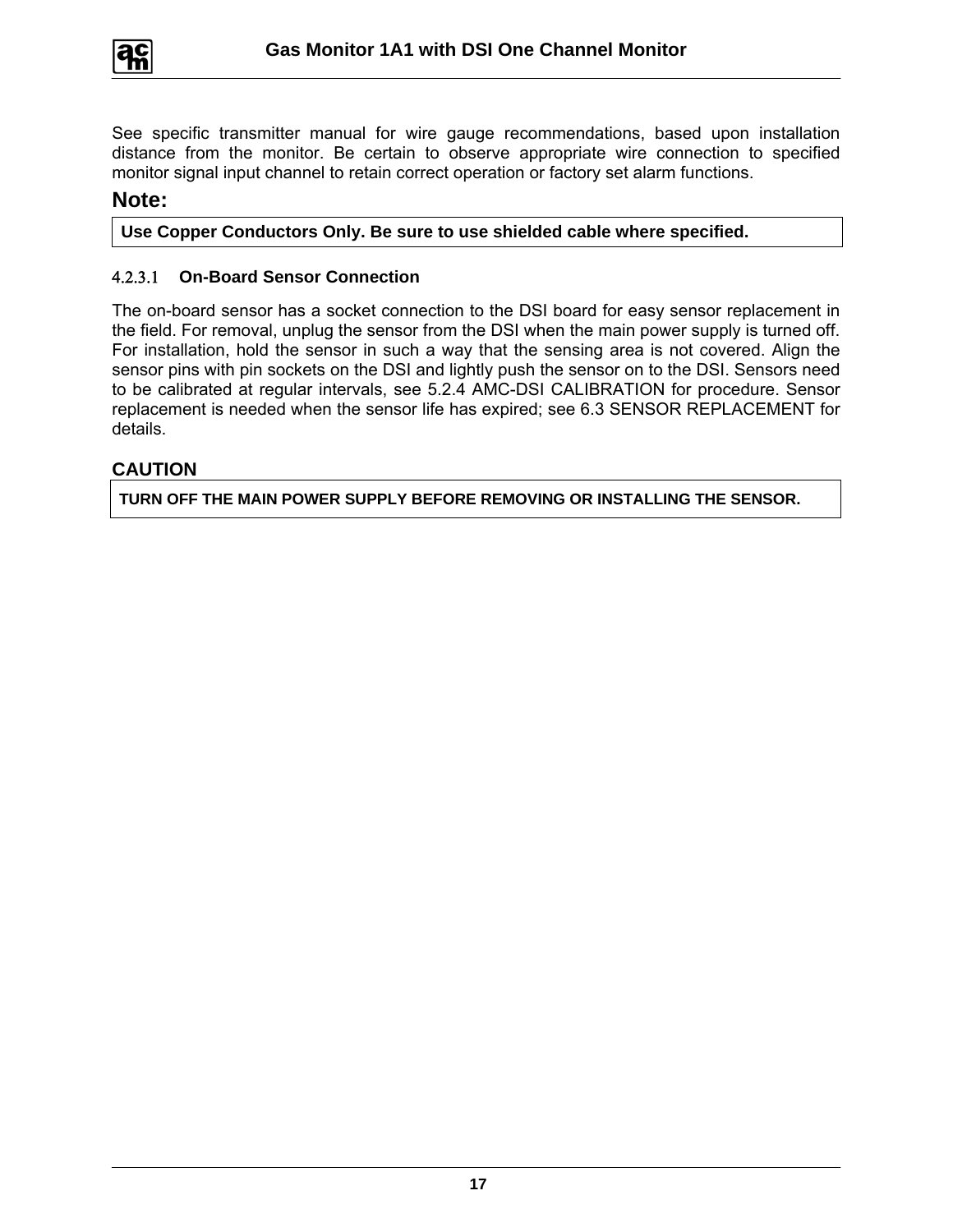#### **2-wire Transmitter Wiring**

The 2 wire transmitter is wired to the Gas Monitor through the signal input/output terminal block on the DSI board. The wiring is conveyed in Table 4-2.

#### **Table 4-2: 2-Wire Transmitter Wiring**

![](_page_22_Figure_5.jpeg)

![](_page_22_Figure_6.jpeg)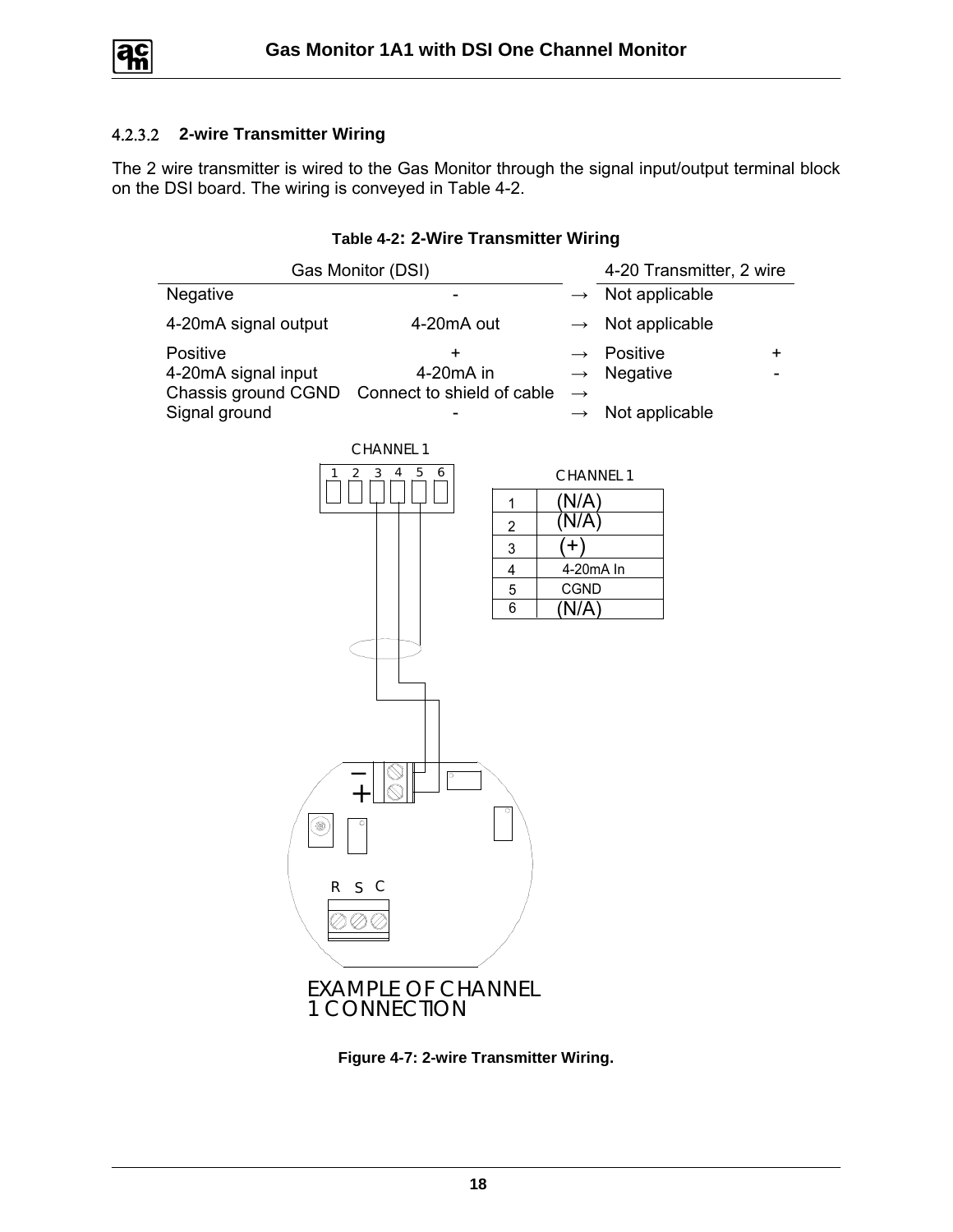#### **3-wire Transmitter Wiring**

The 3 wire transmitter is wired to the Gas Monitor through the signal input/output terminal block on the DSI board. This wiring is still true if the 3-wire transmitter is a multidrop (AMC-122X). The wiring is conveyed in Table 4-3.

![](_page_23_Figure_4.jpeg)

**Figure 4-8: 3-wire Transmitter Wiring.**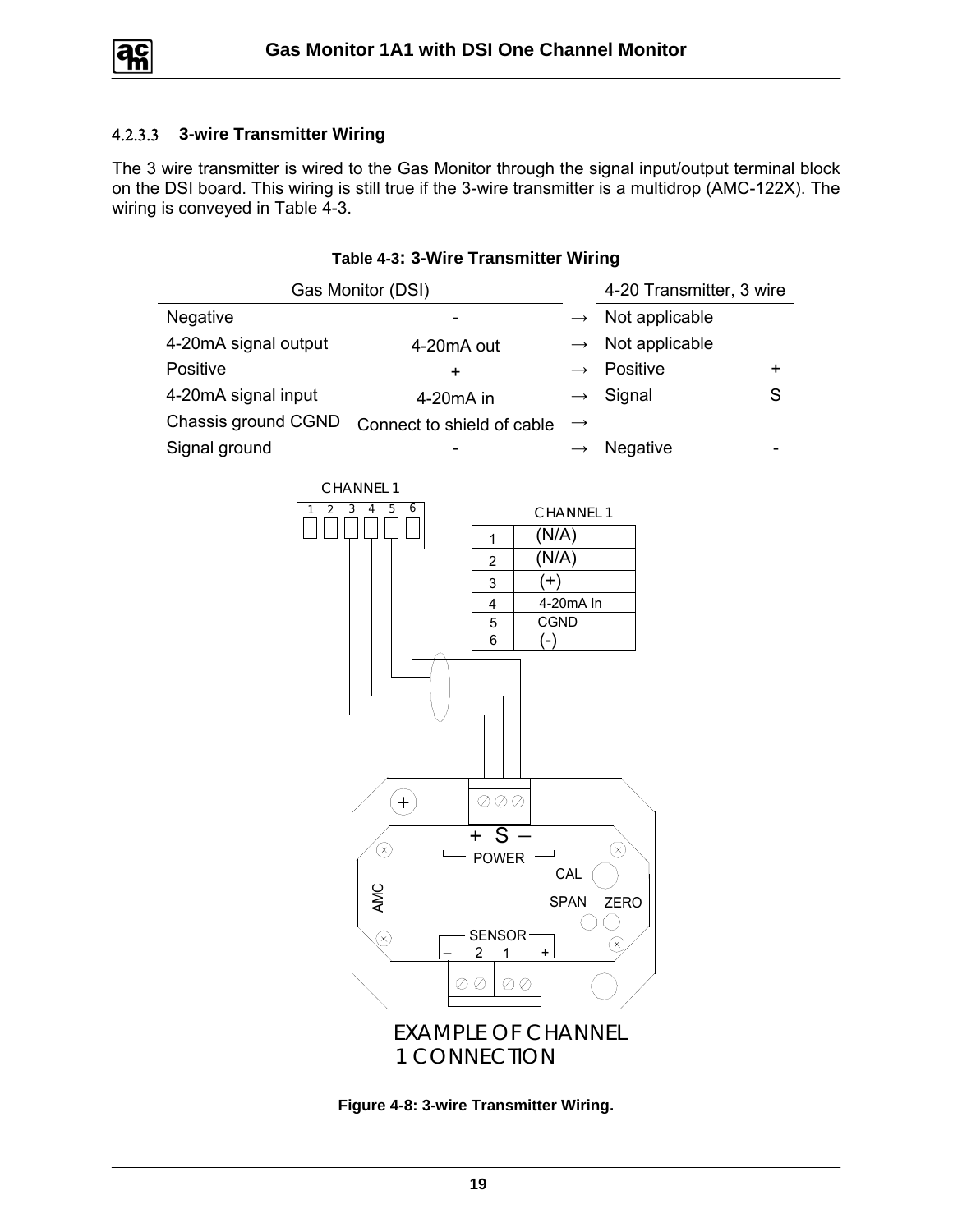![](_page_24_Picture_0.jpeg)

#### **4.2.3.4 Sensor Module (Multidrop) Wiring**

The Sensor module is wired to the Gas Monitor through the signal input terminal block. The wiring is conveyed in Table 4-4.

#### **Table 4-4: Sensor Module Wiring**

| Gas Monitor (DSI)    |                                                |               | Sensor Module                                   |   |
|----------------------|------------------------------------------------|---------------|-------------------------------------------------|---|
| <b>Negative</b>      | -                                              |               | Not applicable                                  |   |
| 4-20mA signal output | 4-20mA out                                     |               | $\rightarrow$ Not applicable                    |   |
| <b>Positive</b>      | ┿                                              |               | Positive                                        |   |
| 4-20mA signal input  | 4-20 <sub>m</sub> A in                         |               | $\rightarrow$ Remote Transmitter Signal Input S |   |
|                      | Chassis ground CGND Connect to shield of cable | $\rightarrow$ |                                                 |   |
| Signal ground        | -                                              |               | <b>Negative</b>                                 | - |

For further detailed wiring instructions for multiple sensor modules on one channel (up to 8) see the corresponding sensor module manual.

![](_page_24_Figure_7.jpeg)

**Figure 4-9: Multidrop Sensor Module Wiring**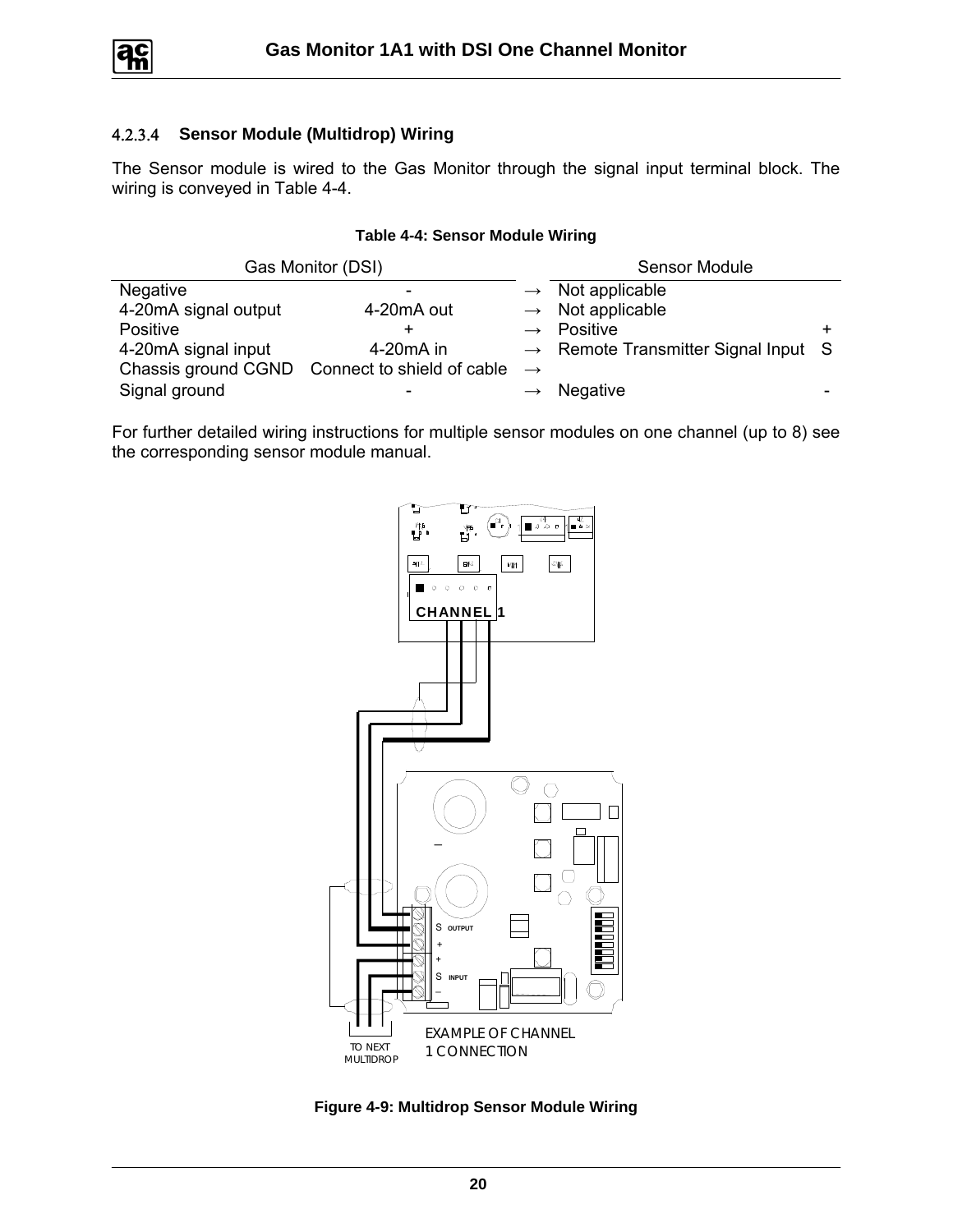![](_page_25_Picture_0.jpeg)

#### **Building Automation Wiring**

The building automation system is wired to the Gas Monitor through the signal input/output terminal block on the DSI board. The wiring is conveyed in the following table.

#### **Table 4-5: Building Automation Wiring**

![](_page_25_Figure_5.jpeg)

**Figure 4-10**: Building Automation Wiring.

#### **NOTE**

**MAXIMUM LOAD RESISTANCE IS 500 OHMS**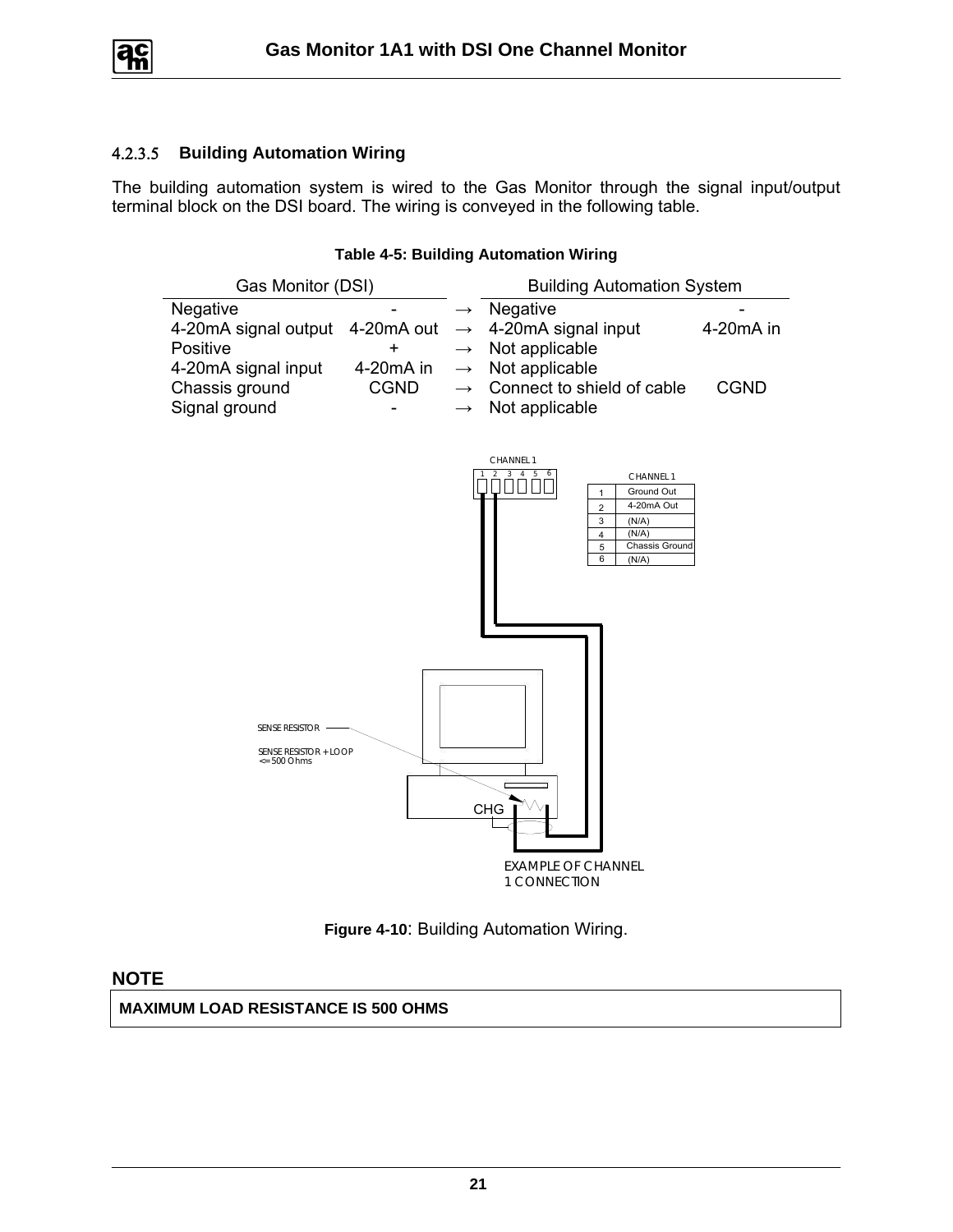![](_page_26_Picture_0.jpeg)

#### **VFD Wiring**

When a DSI board is equipped with the VFD option, connectors J4 and J2 are installed. Refer to Section 5.1.5 for the layout of a DSI board with VFD option. The VFD signal and external power is wired through J4; while the optional additional transformer is factory installed through J2. Figure 4-11 shows a detail description of the VFD connector (J4). When the additional transformer is not employed there will not be a 24VAC voltage on pin 1 of J4.

![](_page_26_Figure_4.jpeg)

**Figure 4-11: VFD Connector (J4)**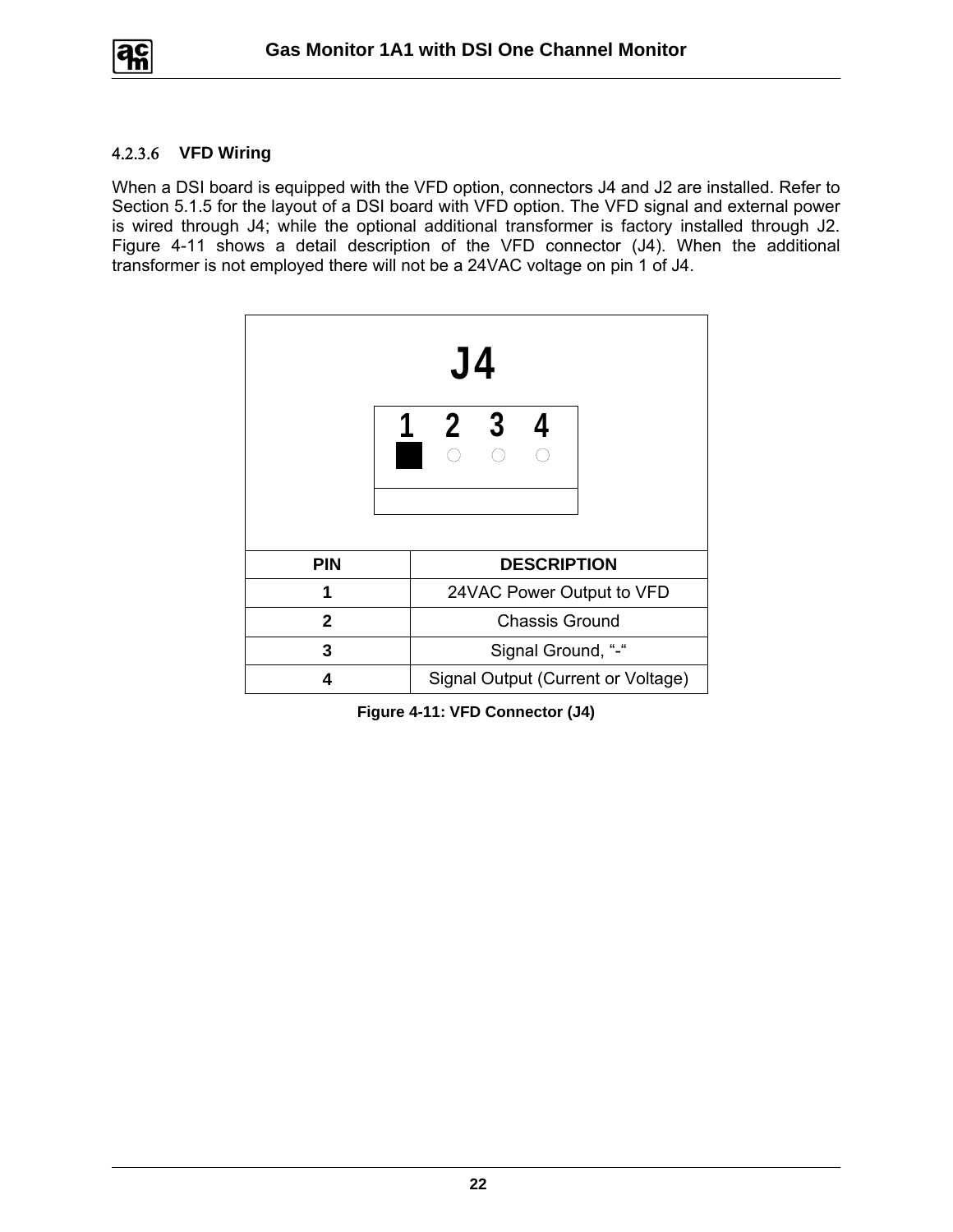![](_page_27_Picture_0.jpeg)

# 5 OPERATION AND CALIBRATION

# **5.1 OPERATION**

### **5.1.1 DIP SWITCH PROGRAMMING**

The 1A circuit board has two blocks of DlP-switches, located under the DSI Board, for configuring the various functions of the 1A; see Figure 3-2, item 11. Each DIP-switch can be set to OFF (left position) or ON (right position) depending on functions required.

Positions shown in **Bold** are typical settings for the Gas Monitor 1A1 with DSI. Some settings are not shown as they are factory wired and cannot be modified on the Gas Monitor 1A1 with DSI.

#### **CAUTION**

#### **TURN OFF THE MAIN POWER SUPPLY BEFORE REMOVING THE DSI BOARD TO MODFIY DIP SWITCHES.**

| Switch       | Feature                                 | Position    | Description                                                                                                                                                                                          |              |                                                                                                                                                |  |
|--------------|-----------------------------------------|-------------|------------------------------------------------------------------------------------------------------------------------------------------------------------------------------------------------------|--------------|------------------------------------------------------------------------------------------------------------------------------------------------|--|
| <b>SW1-1</b> | Activate<br>Alarms until<br>Acknowledge | <b>OFF</b>  |                                                                                                                                                                                                      |              | Warning and alarm relays are automatically de-activated<br>once activating condition has been<br>removed and<br>minimum run timer has expired. |  |
|              | (Latching<br>Relays)                    | ON          | Once activated, warning and alarm relays remain<br>activated (latched) until activation condition has been<br>removed, minimum run timer has expired and the<br>Acknowledge button has been pressed. |              |                                                                                                                                                |  |
| SW1-2,       | Minimum Run                             | See         |                                                                                                                                                                                                      |              | Warning and alarm relays are maintained in alarm state                                                                                         |  |
| <b>SW2-2</b> | Timer                                   | Description | for a minimum time interval following alarm activation, as                                                                                                                                           |              |                                                                                                                                                |  |
|              |                                         |             | follows:<br><b>SW1-2</b>                                                                                                                                                                             | <b>SW2-2</b> | Minimum Run Time                                                                                                                               |  |
|              |                                         |             | <b>OFF</b>                                                                                                                                                                                           | <b>OFF</b>   | 0 minutes                                                                                                                                      |  |
|              |                                         |             | ON.                                                                                                                                                                                                  | <b>OFF</b>   | 5 minutes                                                                                                                                      |  |
|              |                                         |             | <b>OFF</b>                                                                                                                                                                                           | <b>ON</b>    | 10 minutes                                                                                                                                     |  |
|              |                                         |             | <b>ON</b>                                                                                                                                                                                            | <b>ON</b>    | 30 minutes                                                                                                                                     |  |
|              |                                         |             |                                                                                                                                                                                                      |              | Note that a sensor level falling below the alarm threshold                                                                                     |  |
|              |                                         |             | and then re-occurring during this time resets the alarm                                                                                                                                              |              |                                                                                                                                                |  |
|              |                                         |             | timer for the associated alarm.                                                                                                                                                                      |              |                                                                                                                                                |  |
| SW1-3,       | Sensor Type                             | See         |                                                                                                                                                                                                      |              | Sensor type (threshold mode) is selected as follows:                                                                                           |  |
| SW1-4        | (Mode                                   | Description | SW1-3                                                                                                                                                                                                | SW1-4        | Sensor Type (Mode)                                                                                                                             |  |
|              | Select)                                 |             | <b>OFF</b>                                                                                                                                                                                           | <b>OFF</b>   | Both channels Increasing                                                                                                                       |  |
|              |                                         |             | ON                                                                                                                                                                                                   | <b>OFF</b>   | <b>Both channels Decreasing</b>                                                                                                                |  |
|              |                                         |             | <b>OFF</b>                                                                                                                                                                                           | ON           | <b>Channel 1 Decreasing</b>                                                                                                                    |  |
|              |                                         |             |                                                                                                                                                                                                      |              | Channel 2 Increasing                                                                                                                           |  |
|              |                                         |             | ON                                                                                                                                                                                                   | <b>ON</b>    | Reserved                                                                                                                                       |  |

**Table 5-1: DIP-switch Programming Chart**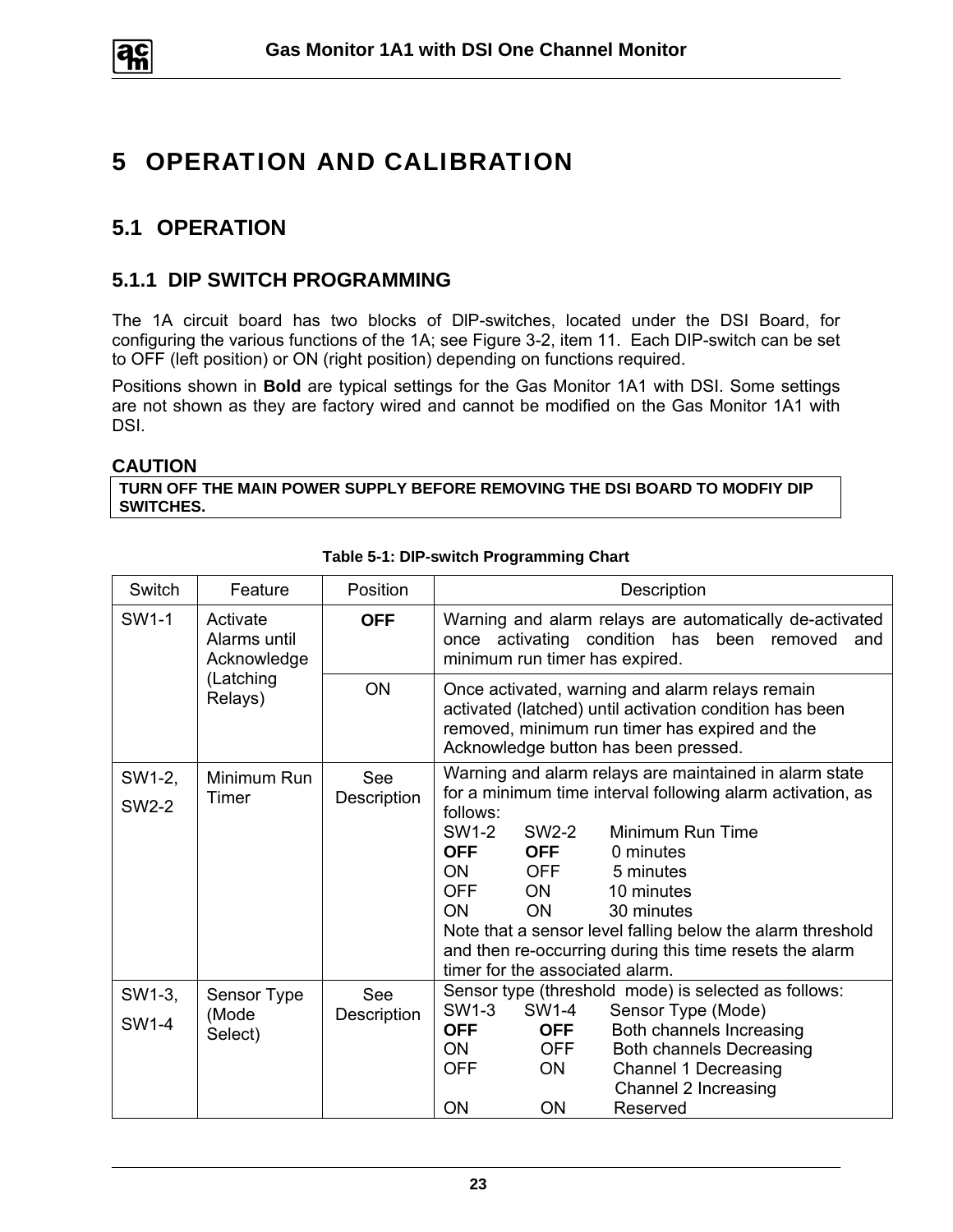![](_page_28_Picture_0.jpeg)

| Switch       | Feature                                 | Position         | Description                                                                                                                                                                                                                                                                                                                                                                                                                                                                                                                                                                                                                |
|--------------|-----------------------------------------|------------------|----------------------------------------------------------------------------------------------------------------------------------------------------------------------------------------------------------------------------------------------------------------------------------------------------------------------------------------------------------------------------------------------------------------------------------------------------------------------------------------------------------------------------------------------------------------------------------------------------------------------------|
| SW1-6        | Number of                               | <b>OFF</b>       | Channel 1 and 2 are enabled.                                                                                                                                                                                                                                                                                                                                                                                                                                                                                                                                                                                               |
|              | Sensors                                 | <b>ON</b>        | Only channel 1 enabled.                                                                                                                                                                                                                                                                                                                                                                                                                                                                                                                                                                                                    |
| <b>SW1-7</b> | Two Zone<br>Enabled                     |                  | With two sensor/channels (SW1-6 Off) and one group of<br>relays (SW1-8 On), this dipswitch configures the two<br>relays of group 1 to function as warning and alarm for a<br>single zone, or each relay acts as the Alarm relay for<br>each sensor/channel (Sensor/channel 1 with group 1<br>warning and Sensor/Channel 2 with group 1 Alarm). The<br>Alarm Relay Activated when Fail is detected (SW2-1)<br>applies to both relays when two zone is configured.                                                                                                                                                           |
|              |                                         | <b>OFF</b>       | One zone.                                                                                                                                                                                                                                                                                                                                                                                                                                                                                                                                                                                                                  |
|              |                                         | <b>ON</b>        | Two zones.                                                                                                                                                                                                                                                                                                                                                                                                                                                                                                                                                                                                                 |
| <b>SW1-8</b> | Enable One<br>group of<br>Relays        | <b>OFF</b><br>ON | Two groups of relays (group1: Warning/J2-2 and<br>Alarm/J2-3 and group2: Warning/J2-6 and Alarm/J2-7)<br>and Fault/J2-4 are enabled.<br>· Signals exceeding thresholds on channel 1 activate<br>group 1 relays<br>· Signals exceeding thresholds on channel 2 activate<br>group 2 relays<br>. Fault relay is activated as a result of fault detection on<br>either channel<br>. Alarm relay may be activated as a result of fault<br>detection on either channel (see SW2-1)<br>Only the first group of relays (Warning/J2-2 and Alarm/J2-<br>3) and Fault/J2-4 are enabled. See SW2-1 for double duty<br>Alarm and Fault. |
|              |                                         |                  | · Signals exceeding thresholds on either channel will<br>result in relays being activated                                                                                                                                                                                                                                                                                                                                                                                                                                                                                                                                  |
| <b>SW2-1</b> | Alarm Relay                             | <b>OFF</b>       | The Alarm relay is not activated when fault is detected.                                                                                                                                                                                                                                                                                                                                                                                                                                                                                                                                                                   |
|              | Activated<br>when Fault is<br>Detected  | <b>ON</b>        | When fault is detected, the Alarm relay is activated.<br>• When only one group of relays is selected (see SW1-8),<br>if fail is detected on a channel which is enabled (see<br>SW1-6) then the Alarm relay is activated<br>• When two groups of relays are selected (see SW1-8), if<br>fail is detected on a channel which is enabled (see<br>SW1-6) then the Alarm relay associated with the<br>channel is activated.                                                                                                                                                                                                     |
| <b>SW2-3</b> | <b>Audio Enable</b><br>for Warning      | <b>OFF</b>       | Audio alarm is disabled for Warning conditions<br>(2-threshold sensor modes only).                                                                                                                                                                                                                                                                                                                                                                                                                                                                                                                                         |
|              |                                         | ON               | Audio alarm is activated in conjunction with Warning<br>(2-threshold sensor modes only).                                                                                                                                                                                                                                                                                                                                                                                                                                                                                                                                   |
| <b>SW2-4</b> | <b>Sensor Fault</b><br><b>Threshold</b> | <b>OFF</b>       | Sensor Fault thresholds set at 0.4mA into 250R or 100<br>mV.                                                                                                                                                                                                                                                                                                                                                                                                                                                                                                                                                               |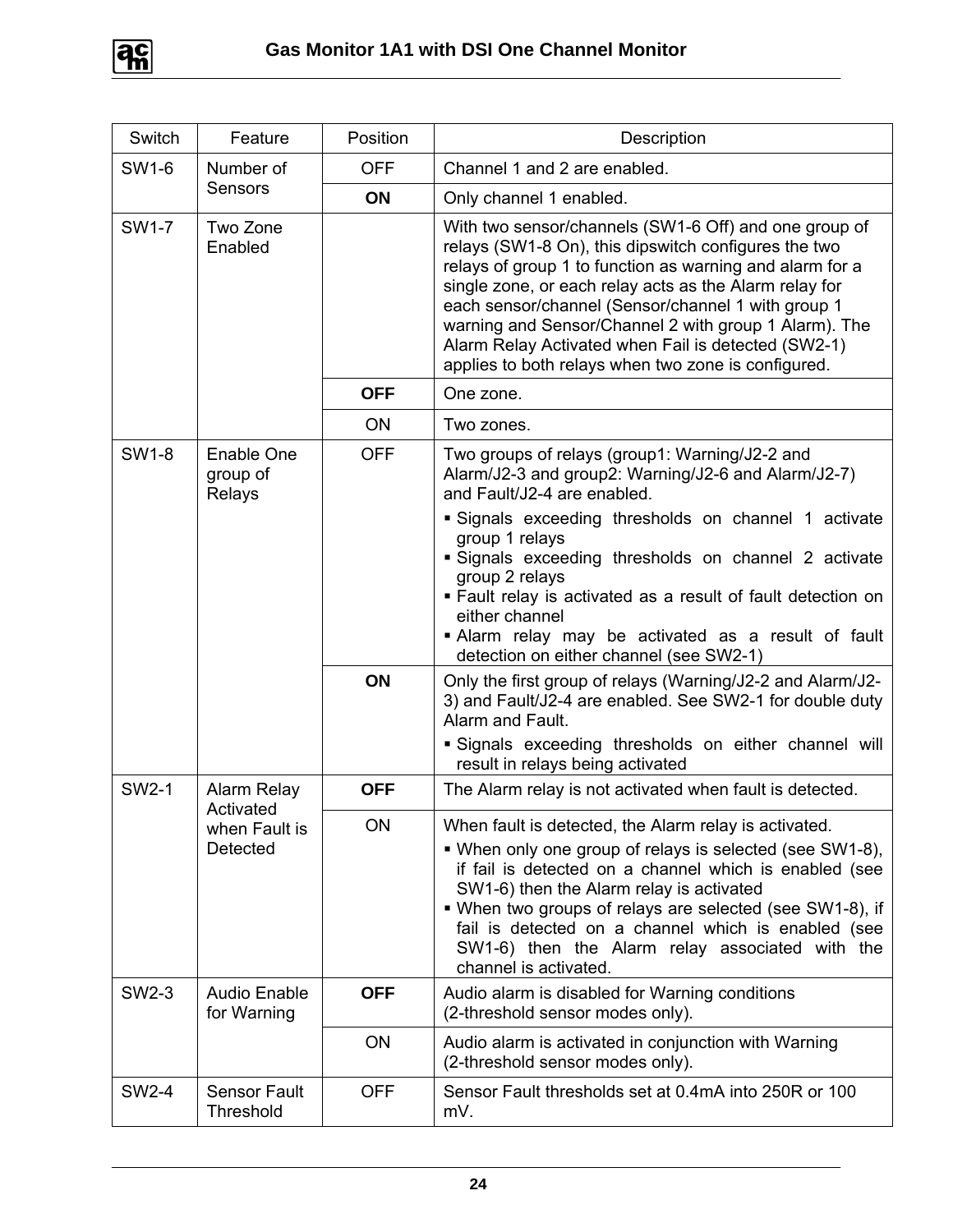![](_page_29_Picture_0.jpeg)

| Switch                                                                        | Feature                          | <b>Position</b> | Description                                                                                                                                           |
|-------------------------------------------------------------------------------|----------------------------------|-----------------|-------------------------------------------------------------------------------------------------------------------------------------------------------|
|                                                                               |                                  | <b>ON</b>       | Sensor Fault thresholds set at 1.4mA into 250R or<br>350mV.                                                                                           |
| <b>SW2-5</b>                                                                  | Activation                       | <b>OFF</b>      | No activation delay of Warning / S1 alarm conditions.                                                                                                 |
|                                                                               | Delay,<br>Warning or<br>Sensor 1 | <b>ON</b>       | Five minute delay on activation of Warning (2-threshold)<br>or Sensor 1 (1-threshold) alarm conditions following<br>sensor exceeding alarm threshold. |
| SW2-6<br>Activation<br><b>OFF</b><br>Delay, Alarm<br><b>ON</b><br>or Sensor 2 |                                  |                 | No activation delay of Alarm / S2 alarm conditions.                                                                                                   |
|                                                                               |                                  |                 | Delay on activation of Alarm (2-threshold) or Sensor 2<br>(1-threshold) alarm conditions following sensor exceeding<br>alarm threshold.               |
| SW <sub>2</sub> -7                                                            | Audio Alarm                      | <b>OFF</b>      | Audio alarm (buzzer) disabled.                                                                                                                        |
| Enable<br><b>ON</b>                                                           |                                  |                 | Audio alarm (buzzer) enabled.                                                                                                                         |
| SW2-8                                                                         | None                             | <b>Either</b>   | Not used                                                                                                                                              |

# **5.1.2 ALARM RELAY PROGRAMMING**

The WARNING and ALARM relays may be configured as normally energized or normally deenergized with the jumper straps identified in Table 5-2 WARNING and ALARM Relay Active State and shown in Figure 3-2, item 8. Typically the "normally de-energized" position is employed, activating the relay when an alarm condition is detected.

The "normally energized" position is selected when failsafe operation is required. For example, the requirement is that when power to the Gas Monitor is lost, the load connects to a power source via contacts of this normally energized relay.

| Relay   | Jumper Normally | De-Energized | Normally<br>Energized |
|---------|-----------------|--------------|-----------------------|
| Warning | <b>JB11</b>     | $1 - 2$      | $2 - 3$               |
| Alarm   | <b>JB12</b>     | $1 - 2$      | $2 - 3$               |

**Table 5-2: WARNING and ALARM Relay Active State**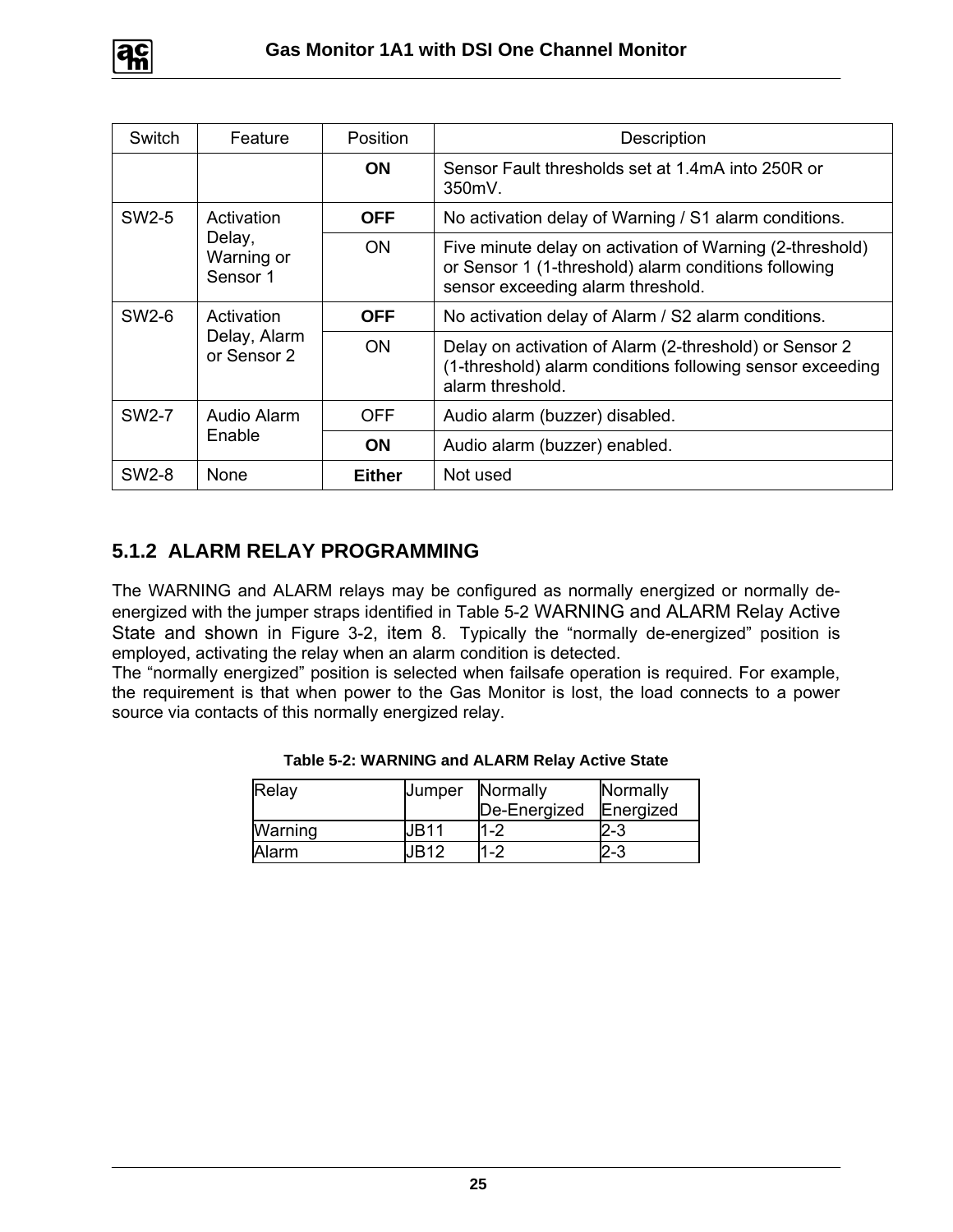![](_page_30_Picture_0.jpeg)

### **5.1.3 AUDIO ALARMS**

An audio alarm output is provided, which produces various alarm sounds, as shown in the chart below. The audio alarm can be disabled by turning OFF the DIP-switch SW2-7.

| TABLE: Audio alarm operation Sensor Status                                                               | <b>Output</b>               |  |  |  |
|----------------------------------------------------------------------------------------------------------|-----------------------------|--|--|--|
| Normal                                                                                                   | off                         |  |  |  |
| Warning (SW2-3 OFF, 2-threshold modes only)                                                              | off                         |  |  |  |
| Warning (SW2-3 ON, 2-threshold modes only)                                                               | long, slow<br>beeps.<br>two |  |  |  |
|                                                                                                          | followed by short pause     |  |  |  |
| Any Sensor (1-threshold modes),                                                                          | four fast beeps, followed   |  |  |  |
| or Alarm (2-threshold modes)                                                                             | by short pause              |  |  |  |
| Any Sensor Fault                                                                                         | short, slow beeps           |  |  |  |
| (with no unacknowledged alarms on opposite sensor)                                                       |                             |  |  |  |
| Notes:                                                                                                   |                             |  |  |  |
| 1) Micro-controller operation ensures that Warning, Alarm and                                            |                             |  |  |  |
| Fault conditions will not occur simultaneously on the same sensor.                                       |                             |  |  |  |
| 2) An Alarm or Warning condition on either sensor overrides a Fault condition<br>on the opposite sensor. |                             |  |  |  |

#### **Table 5-3: Audio Alarm Operation**

### **5.1.4 GAS MONITOR INTERFACE CONFIGURATION**

The input interface is factory pre-configured for proper operation of the DSI board. Figure 5-1 is included as a guide for troubleshooting purposes as the jumpers must be strapped as indicated in Table 5-4. Note V+ equals 19 - 24 volts DC depending on the load.

|                                      | SENSOR 1                   |                             |  |
|--------------------------------------|----------------------------|-----------------------------|--|
| SIGNAL INPUT<br><b>CONFIGURATION</b> | JB 8<br><b>TERMINATION</b> | JB10<br><b>POWER SUPPLY</b> |  |
| D.SI                                 | $4-20mA$                   | V+                          |  |

### **Note:**

**The signal input configuration jumpers are under the DSI board. Turn off the main power supply of the monitor before removing the DSI board to configure the jumpers.**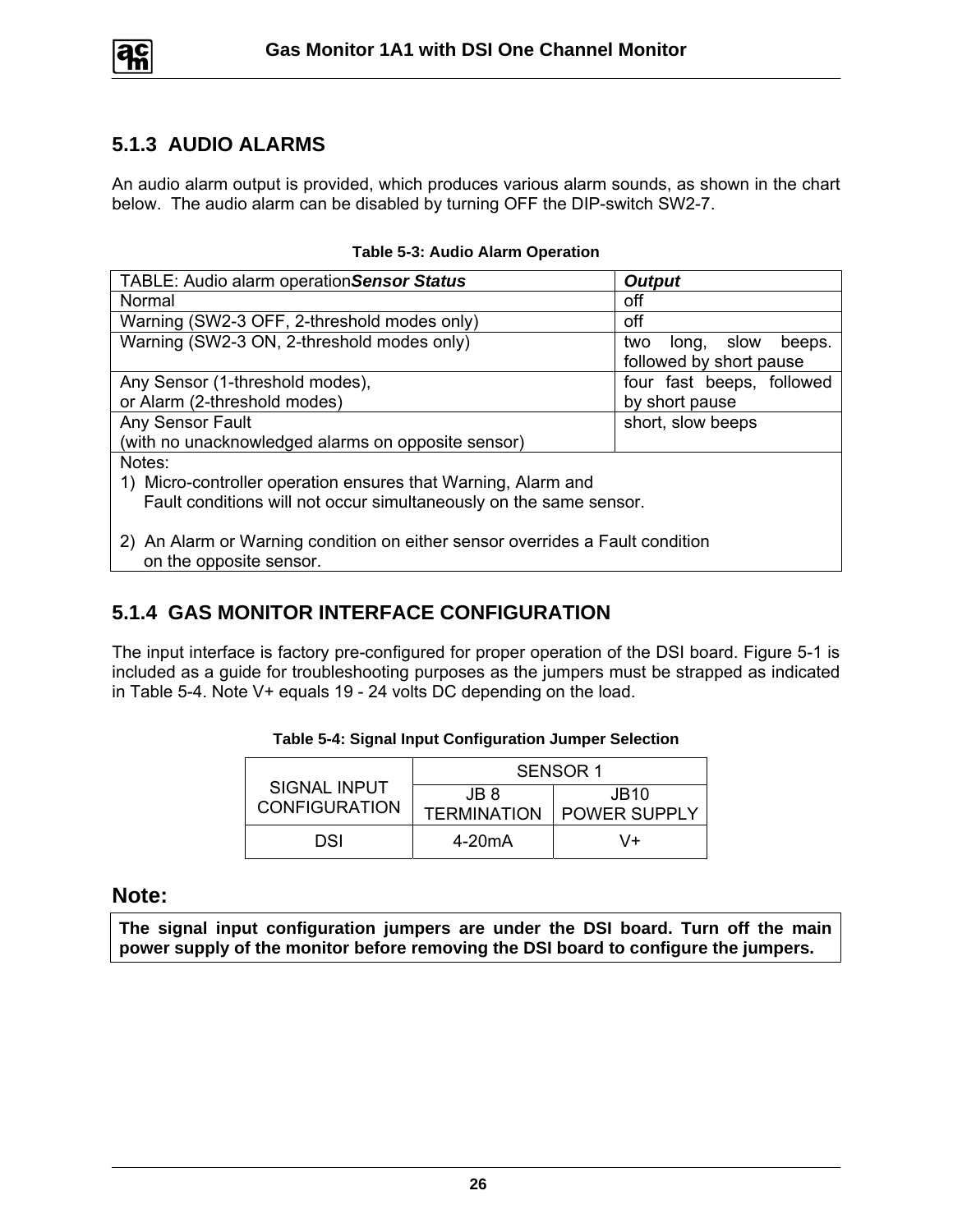![](_page_31_Picture_0.jpeg)

![](_page_31_Figure_2.jpeg)

**Figure 5-1: Gas Monitor Signal Input Configuration Jumpers**

# **5.1.5 DSI INTERFACE CONFIGURATION**

With the signal input configuration as shown in Table 5-4, the Gas Monitor board is correctly configured for the DSI board. The AMC-DSI is factory pre-configured as per order; the required interface is configured by dip switch settings found in Table 5-5, **bold** positions indicate defaults. Figure 5-2 illustrates the layout of the DSI board, while Table 5-6 gives detailed descriptions of the dip switch settings found in Table 5-5.

Note : The settings for SW4 and SW5 are critical in the setup for either a current input 4-20mA transmitter or 4-20mA current mode Sensor Module (AMC Multidrop) or a voltage input from a voltage mode Sensor Module (AMC Multidrop).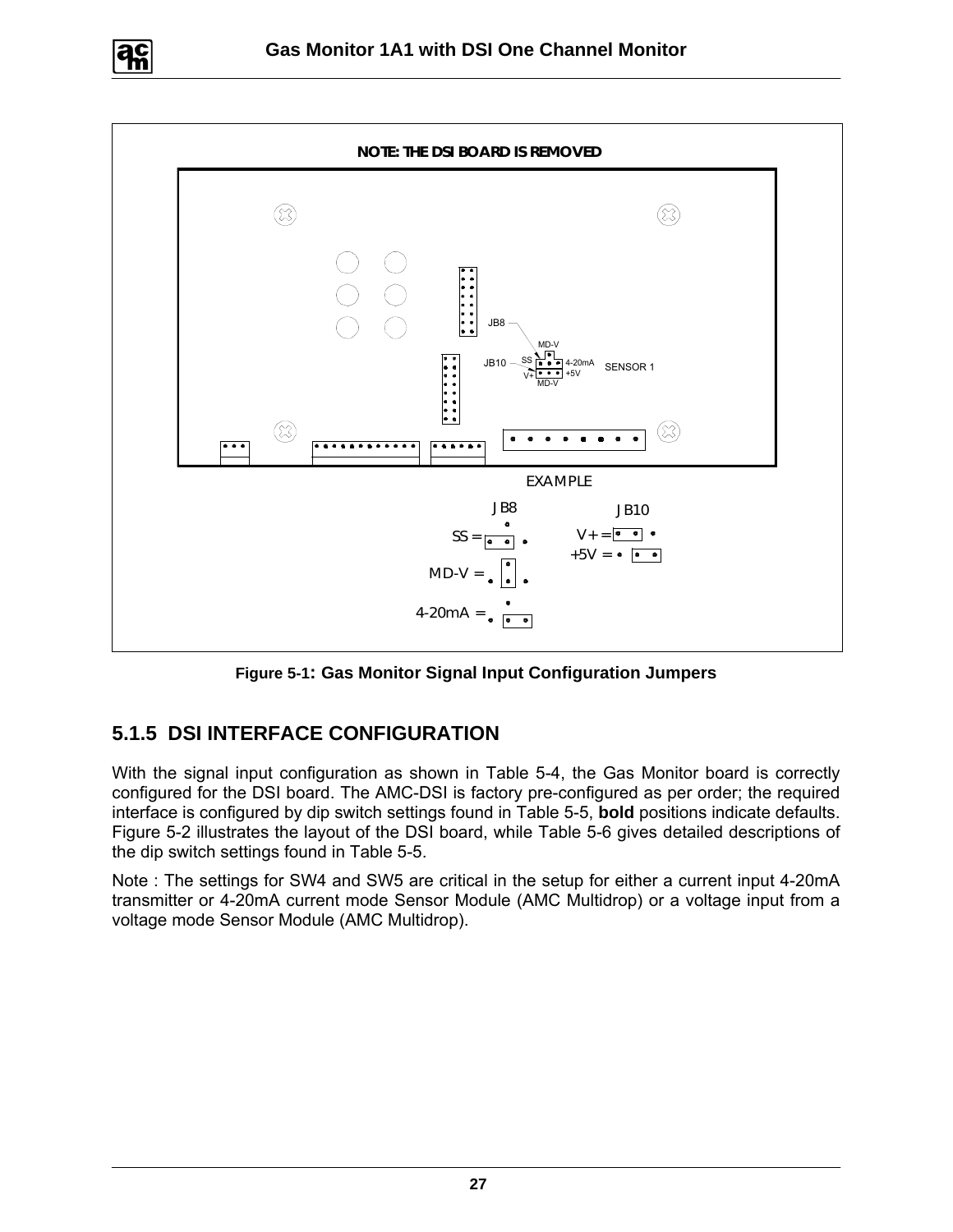![](_page_32_Picture_0.jpeg)

![](_page_32_Figure_2.jpeg)

**Figure 5-2: A 1CH DSI board with VFD Option and One Onboard Sensor** 

| <b>Switch</b> | Title                                      | <b>Position</b>                              |
|---------------|--------------------------------------------|----------------------------------------------|
| SW1-1 Upper   | Channel 2 Service Mode                     | Left $-$ CH 2 Service<br>Right - CH 2 Normal |
| SW1-2 Lower   | Channel 1 Service Mode                     | Left $-$ CH 1 Service<br>Right – CH 1 Normal |
| SW2-1 Left    | <b>NFD Selector for Voltage or Current</b> | $Up$ – Current<br>Down - Voltage             |

**Table 5-5: Dip Switch Setting for DSI Board**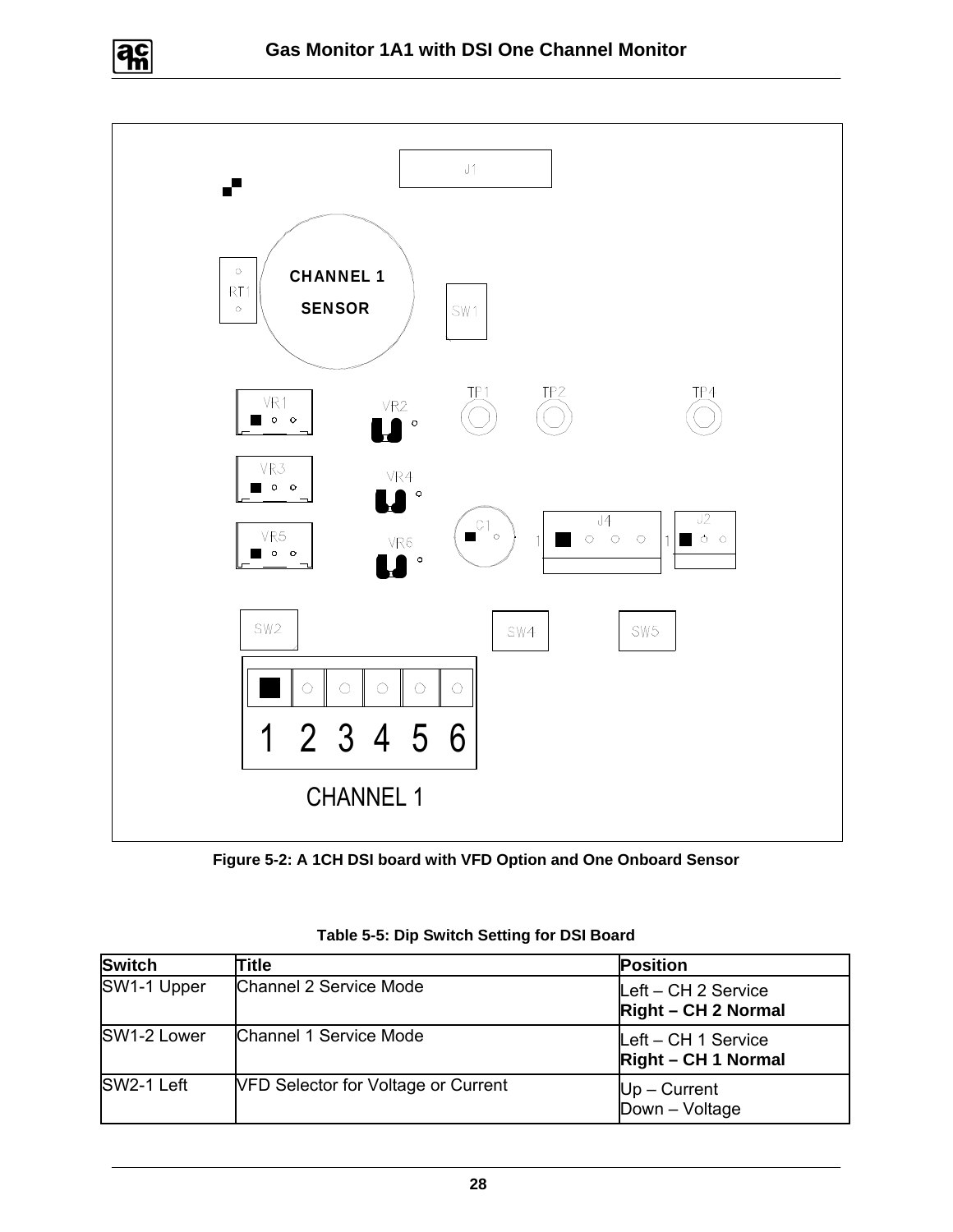![](_page_33_Picture_0.jpeg)

| <b>Switch</b> | Title                                                          | <b>Position</b>                                         |
|---------------|----------------------------------------------------------------|---------------------------------------------------------|
| SW2-1 Right   | VFD Selector for 0 or Offset (2V/4mA)                          | $Up - 2V/4mA$ offset<br>Down - No offset                |
| SW4-1 Left    | CH 1 Selector External or On Board Electro-<br>chemical Sensor | $Up$ – On Board Sensor<br>Down - External               |
| SW4-2 Right   | CH 1 Selector External Input Resistor 10K or<br>100R           | $Up - 100R$ Input Resistor<br>Down - 10K Input Resistor |
| SW5-1 Left    | CH 2 Input Selector for Voltage or current                     | Up - CH 2 Input Voltage<br>Down - CH 2 Input Current    |
| SW5-2 Right   | CH 1 Input Selector for Voltage or current                     | $Up - CH1$ Input Current<br>Down - CH 1 Input Voltage   |

| <b>Service Mode</b>                                               | Default setting is normal, this mode must be selected for regular<br>operation. Service mode is used by trained technicians to simulate a full<br>scale gas reading on the available channel. Proper precautions must be<br>taken for resulting alarms.                                                                                                                                                                                                             |
|-------------------------------------------------------------------|---------------------------------------------------------------------------------------------------------------------------------------------------------------------------------------------------------------------------------------------------------------------------------------------------------------------------------------------------------------------------------------------------------------------------------------------------------------------|
| <b>External or On Board</b><br><b>Electro-chemical</b><br>Sensor  | Sets the operation of an external transmitter or on board sensor. The on<br>board or external operation is factory set per order. Please consult<br>Armstrong Monitoring for available configurations.                                                                                                                                                                                                                                                              |
| <b>External Input</b><br><b>Resistor Selector:</b><br>10K or 100R | Selects the input resistance required. This setting is dependant if the<br>input is voltage or current driven When a external 4-20mA transmitter or<br>a sensor module configured for current mode is employed the setting<br>must be set for a 100R input resistance. If a sensor module is configured<br>for a voltage mode (voltage output) the 10K input resistance setting is<br>required.                                                                     |
| <b>Input Selector for</b><br><b>Voltage or current</b>            | Configures the input required to interpret the signal from the external<br>transmitter employed. For an on board sensor or a 4-20mA transmitter,<br>or sensor module in current mode select current input for the appropriate<br>channel. If an AMC Sensor Module (Multidrop) set in Voltage Mode is<br>used, select voltage input for the appropriate channel. Table 5-7<br>indicates the cross reference for current out when a voltage driven<br>device is used. |
| <b>VFD Voltage or</b><br><b>Current Selector</b>                  | Selects the output mode for the VFD signal. Voltage (0-10VDC) or<br>current (4-20mA). Refer to VFD Offset Selector for setting the minimum<br>VFD signal output.                                                                                                                                                                                                                                                                                                    |
| <b>VFD Offset Selector</b><br>for 0 or (2V/4mA)                   | Sets an offset, if desired, for a zero reading from the sensor/transmitter<br>input. In voltage mode the VFD offset is 2V, for current mode the offset<br>is 4mA. Having an offset is ideal as the offset will help indicated<br>sensor/transmitter connectivity, i.e. with no connectivity the VFD output<br>signal will drop to read OV or 0mA. This unique feature is lost with no<br>offset as the 0 (V or mA) indicates everything is fine.                    |

#### **Table 5-6: Detailed Descriptions of Dip Switch Settings**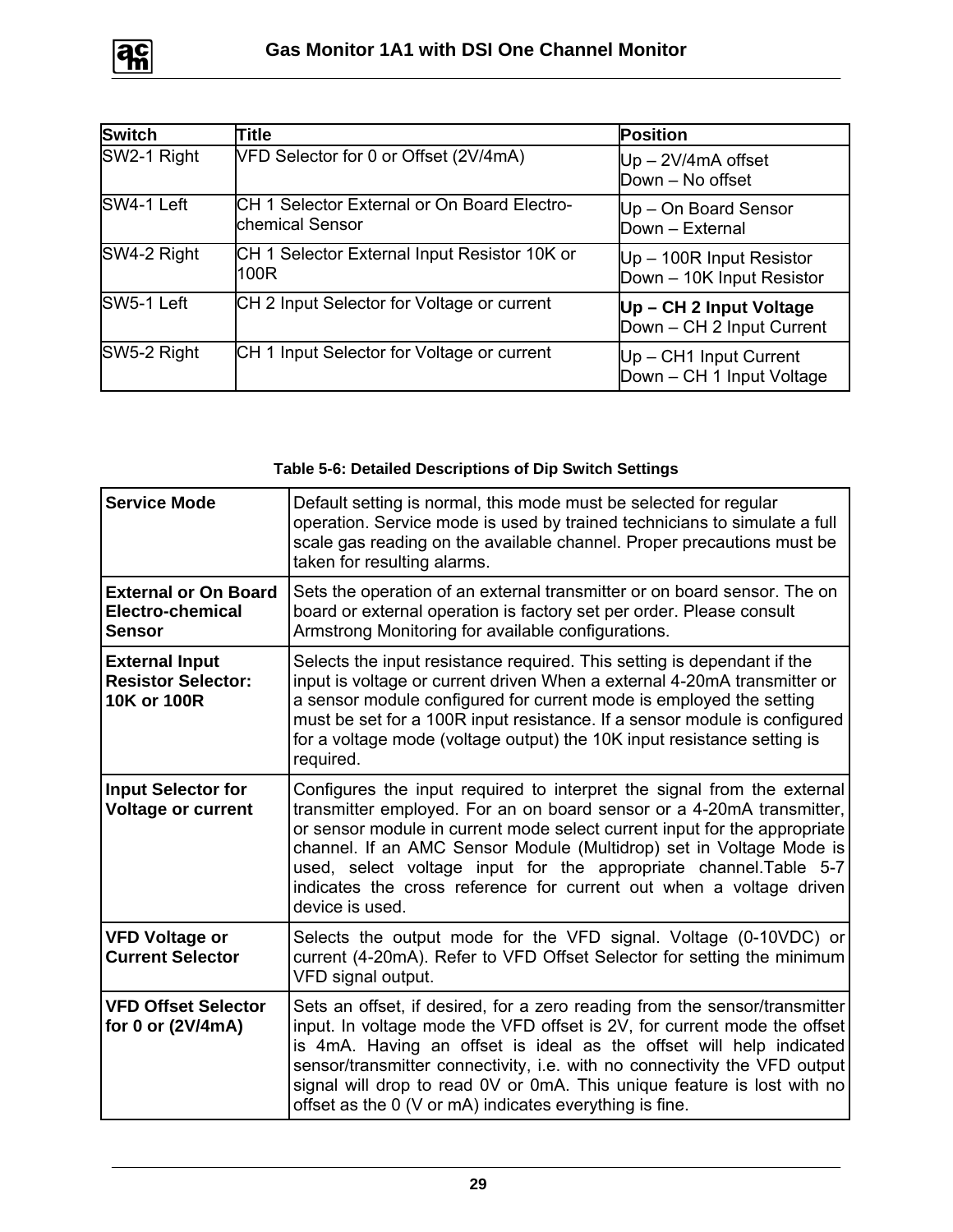| <b>Transmitter Output Voltage (V)</b><br>(Same as AMC122X Signaling Levels) | <b>State</b>   | <b>Output Current</b><br>(mA) |
|-----------------------------------------------------------------------------|----------------|-------------------------------|
|                                                                             | <b>FAULT</b>   |                               |
|                                                                             | <b>NORMAL</b>  |                               |
|                                                                             | <b>WARNING</b> |                               |
|                                                                             | AI ARM         |                               |

| Table 5-7: Remote Transmitter Voltage In/Current Out Cross Reference |
|----------------------------------------------------------------------|
|----------------------------------------------------------------------|

### **VFD Configuration**

The DSI board is also capable of providing a variable-frequency drive (VFD) option. Figure 5-3 shows the layout of a DSI board with VFD option configured for remote transmitter input.

![](_page_34_Figure_6.jpeg)

![](_page_34_Figure_7.jpeg)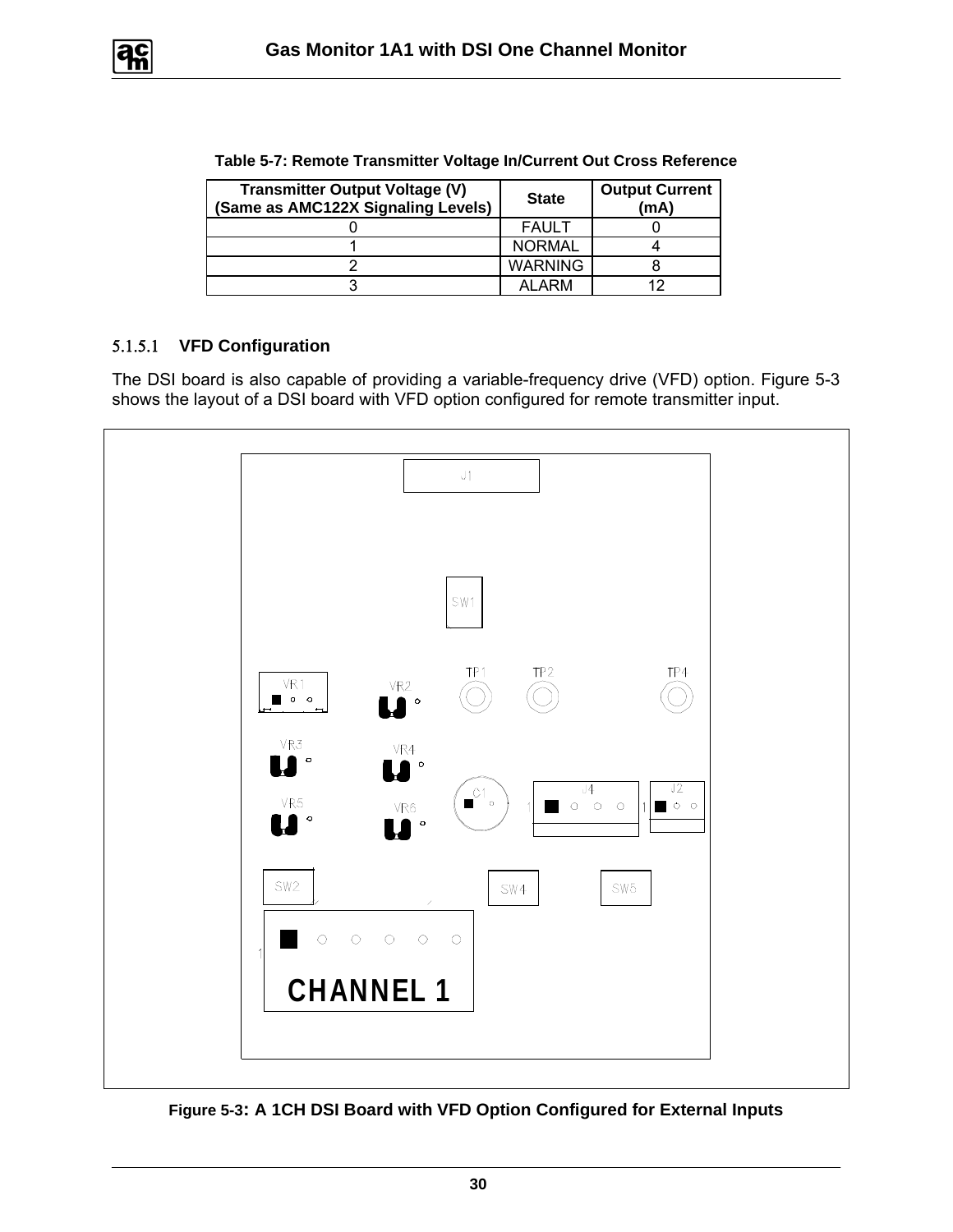![](_page_35_Picture_0.jpeg)

### **5.1.6 POWER-ON DELAY**

Following successful completion of all self-tests, detection of sensor WARNING, ALARM and FAULT conditions is disabled for 30 seconds. This delay is provided to allow the sensors to stabilize. During this delay, the status LEDs shows the "sensor normal" condition (only the green LED on). The audio alarm is silent, and the alarm relay outputs are held in the non-alarm condition.

# **5.1.7 TEST SWITCH FUNCTION**

While pressed, the on-board test switch will cause continuous activation of the available relay outputs (energized or de-energized, depending on configuration), continuous activation of the audio alarm, and all status LEDs will be illuminated. Sensor processing and updating of internal status and timers continues. When released, the outputs and LEDs return to normal operation.

This test switch differs from the service mode setting on the DSI, service mode will output a full scale gas reading on the signal output of the available channels.

# **5.1.8 ACKNOWLEDGE FUNCTION**

An option exists for an Acknowledge pushbutton switch. When pressed, any present WARNING, ALARM or FAULT condition, including those previously acknowledged, will be silenced (audio alarm off) for 30 minutes. If any WARNING, ALARM or FAULT condition remains after 30 minutes, the audio alarm will again be activated. Any WARNING, ALARM or FAULT condition returning to normal and then reactivating, or any new WARNING, ALARM or FAULT condition will cause an immediate audio alarm.

If the Activate Alarms Until Acknowledge (latching relays) (SW1-1 ON) feature is enabled, the alarm outputs will not automatically return to normal, but will remain in alarm until the acknowledge button has been pressed. While a relay remains latched, the audio alarm remains active.

# **5.1.9 ALARM/WARNING RELAY ACTIVATION DELAYS**

The Gas Monitor 1A1 with DSI has a user configurable option of 5 min activation time delays for the WARNING and ALARM relay contacts. The activation time delays can help prevent short cycling WARNING/ALARM in some applications. The delays can be enabled by turning ON switches SW2-5 and SW2-6, for WARNING/ALARM respectively.

# **5.1.10 RELAY OUTPUTS**

A WARNING condition on the sensor will result in activation of the WARNING relay output. An ALARM condition on the sensor will result in activation of both the WARNING and ALARM relay outputs.

Each alarm relay (WARNING, ALARM) may be selected as either energized when alarm active, or de-energized when alarm active, using on-board jumpers JB11 and JB12, respectively. This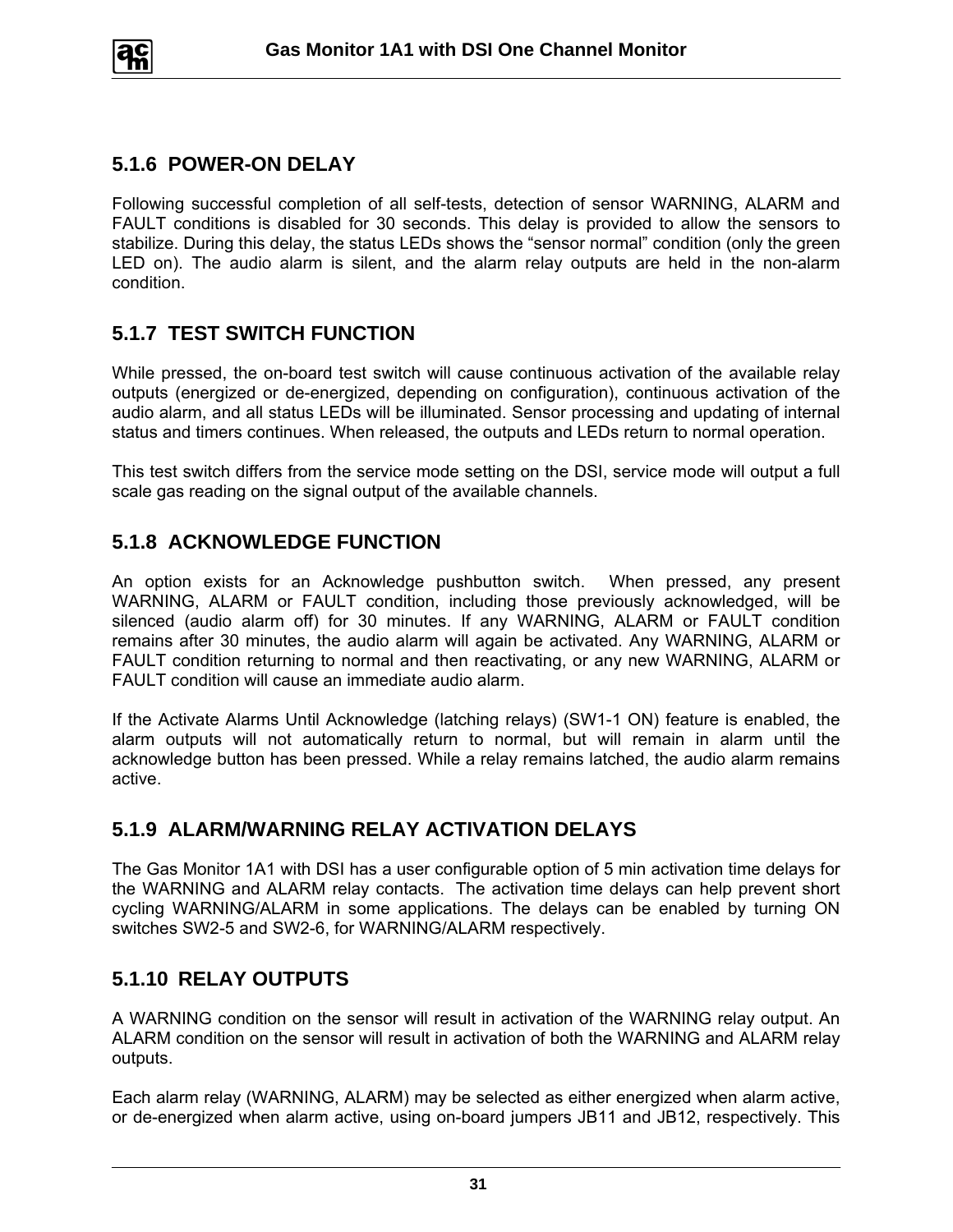![](_page_36_Picture_0.jpeg)

option is provided to allow configuration flexibility. If configured to energize the relay when alarm becomes active (jumpers set to "normally de-energized"), a controller failure or controller power failure will prevent an alarm condition from being produced. The opposite setting of jumpers (relay "normally energized") will result in an alarm condition produced on reaching the gas threshold level, controller failure or controller power failure.

# **5.2 CALIBRATION**

Gas sensors need to be calibrated and periodically checked to ensure sensor accuracy and system integrity.

Calibration of transmitters or sensor modules is performed at their respective sensor electronics, only trip point settings are made at the monitor. See the transmitter or sensor module manual for calibration instructions.

The Gas Monitor 1A1 with DSI series system comes factory calibrated and does not need to be adjusted as part of installation. Testing of all peripherals and/or relays should be checked twice a year The AMC-DSI is part of the EZ Cal Sensor Replacement Program, for further information please contact the factory. Direct service enquiries to The Armstrong Monitoring Corp at (800)465-5777 or **service@armstrongmonitoring.com**. The monitor should not need recalibration when first installed and powered up, but a test for correct operation is recommended after a stabilization period.

# **5.2.1 GAS MONITOR TRIP THRESHOLD ADJUSTMENT**

This section discusses the adjustment of the WARNING and ALARM thresholds on the Gas Monitor when connected to a 2 or 3-wire transmitter or sensor module through the DSI.

It does not matter what type of input the DSI receives it always supplies a linear 4 to 20 mA signal to the monitor. This translates to a 0.4 to 2.0 volt DC signal at TP4 (Sensor 1) see Figure 5-1: Gas Monitor Signal Input Configuration Jumpers. The alarms are set to correspond to some fraction of the transmitters full scale calibration, see section 2 PRODUCT INFORMATION.

Table 5-8 and Figure 5-4 below are provided to identify key components used in trip threshold adjustment.

- RV5 is used to set a threshold at which the WARNING is triggered. TP5 is used to monitor these WARNING levels.
- RV6 is used to set a threshold at which the ALARM is triggered. TP6 is used to monitor these ALARM levels.

| <b>Reference Points</b> |                | <b>Sensor/Channel 1</b>   |  |
|-------------------------|----------------|---------------------------|--|
|                         | Signal         | TP4                       |  |
| <b>Test Points</b>      | WARNING        | TP5                       |  |
|                         | <b>ALARM</b>   | TP6                       |  |
|                         | Ground         | TP22 (or TP4 on DSI card) |  |
|                         | <b>WARNING</b> | RV <sub>5</sub>           |  |
| Trimpots                | AI ARM         | RV <sub>6</sub>           |  |

**Table 5-8: Test Points and Trimpots Allocation**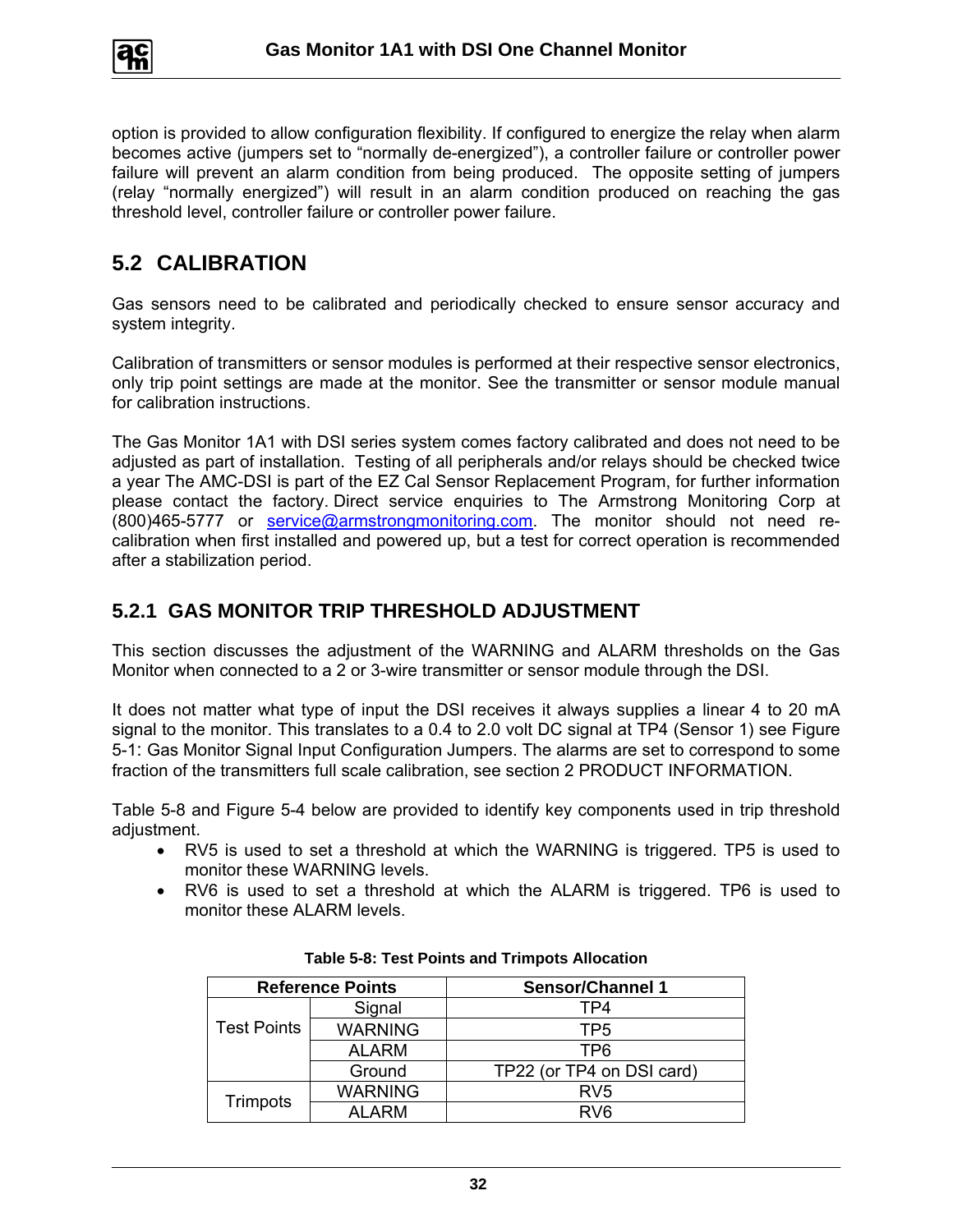![](_page_37_Picture_0.jpeg)

![](_page_37_Figure_2.jpeg)

**Figure 5-4: Gas Monitor 1A1 Test Points and Trimpots**

#### **Equipment Required**

- Digital multimeter with a minimum display range of 0 to 10.0 VDC.
- Miniature screwdriver or trimmer adjustment tool.

#### **Trip Threshold Adjustment for 4-20mA transmitters**

Ensure that the interface is configured for 4-20mA transmitters. The formula below is used to determine the voltages the thresholds are adjusted to with the trimpots.

 $V_{\text{alarm}} = ((C_{\text{alarm}} / C_{\text{full scale}} * I_{\text{Range}}) + I_{\text{base}}) * R_{\text{termination}} * K_{\text{Gas Monitor 1A}})$ 

Where

- $\bullet$  V<sub>alarm</sub> The voltage measured at the alarm test point while adjusting the alarm trimpot.
- Calarm The target gas concentration for the alarm
- C<sub>full scale</sub> The gas concentration corresponding to full scale (20mA)
- I<sub>Range</sub> Calibrated at transmitter, typically 16mA for full range.
- $\circ$  I<sub>Range</sub> + I<sub>base</sub> typically add to 20mA.
- $I<sub>base</sub> fixed at 4.0mA$
- Rtermination fixed internally on Gas Monitor at 250 ohms
- $K_{\text{Gas Monitor 1A}}$  constant which describes the scaling used within the Gas Monitor, fixed at 0.4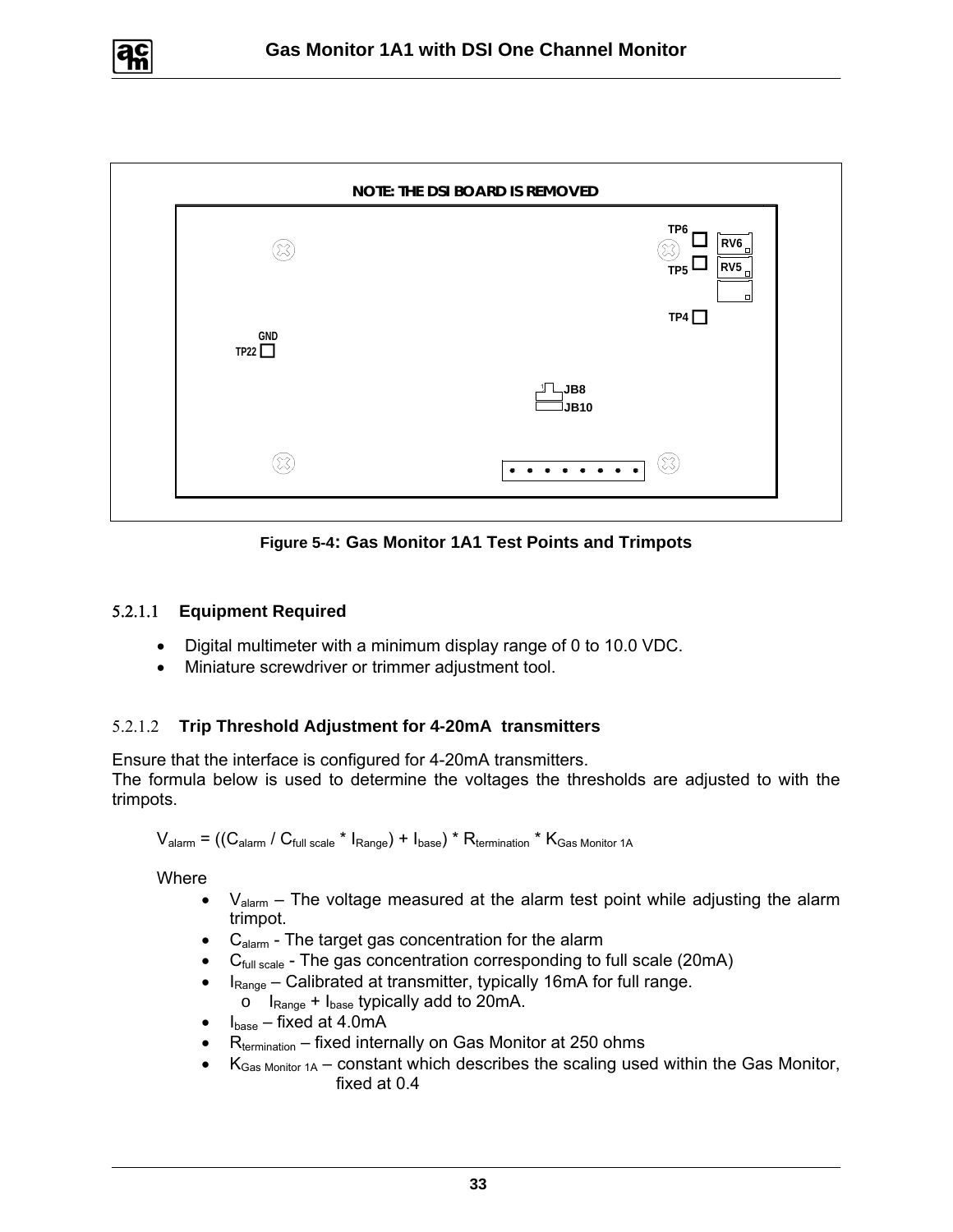![](_page_38_Picture_0.jpeg)

 EXAMPLE 1: To set an ALARM threshold of 100 PPM for a 4-20mA transmitter calibrated for 20mA for a concentration of 100 PPM;

- $\bullet$   $C_{\text{alarm}}$ : 100 PPM
- $\bullet$   $C_{\text{full scale}}$ : 100 PPM
- $I_{\text{Range}}$ : 20mA 4mA = 16mA
- $V_{\text{alarm}}$  = (((100 PPM / 100 PPM) \* 16mA) + 4mA) \* 250 \* 0.4  $= 2.0V$
- RV6 would be adjusted so that 2.0V is measured at TP6.

EXAMPLE 2: Using the same transmitter as example 1, set a WARNING threshold of 25 PPM;

- $\bullet$  C<sub>alarm</sub>: 25 PPM
- $\bullet$   $C_{full scale}$ : 100 PPM
- $\bullet$  I<sub>Range</sub>: 20mA 4mA = 16mA
- Valarm = ((( **25 PPM** / 100 PPM) \* 16mA) + 4mA) \* 250 \* 0.4  $= 0.8V$
- RV5 would be adjusted so that 0.8V is measured at TP5.

### **Trip Threshold Adjustment for Sensor Modules**

 The warning output from a DSI connected to a sensor modules is 8mA and the alarm output is 12mA. The factory thresholds are set to .706V (Warning) at TP5 and 1.073V (Alarm) at TP6 to ensure the Monitor will detect these conditions. Trip threshold adjustment is to verify these correct voltages are set up and adjust if required.

# **5.2.2 2-WIRE AND 3-WIRE TRANSMITTERS CALIBRATION**

The calibration procedure of the two or three wire transmitters is specified in the corresponding transmitter manual.

# **5.2.3 SENSOR MODULE CALIBRATION**

The calibration procedure of the sensor module is specified in the corresponding sensor module manual.

# **5.2.4 AMC-DSI CALIBRATION**

Every AMC-DSI sensor/transmitter is factory calibrated, so each unit should be ready for operation after installation and a 30 minute stabilization time.

Periodic calibration is required as a part of regular maintenance. Calibration is recommended two times per year. When the sensor life has expired, sensor replacement is needed, see section 6.3 SENSOR REPLACEMENT.

# **Caution:**

**- Only qualified personnel should perform the actual calibration.** 

**- Users new to gas calibration are advised to consult with Armstrong Monitoring**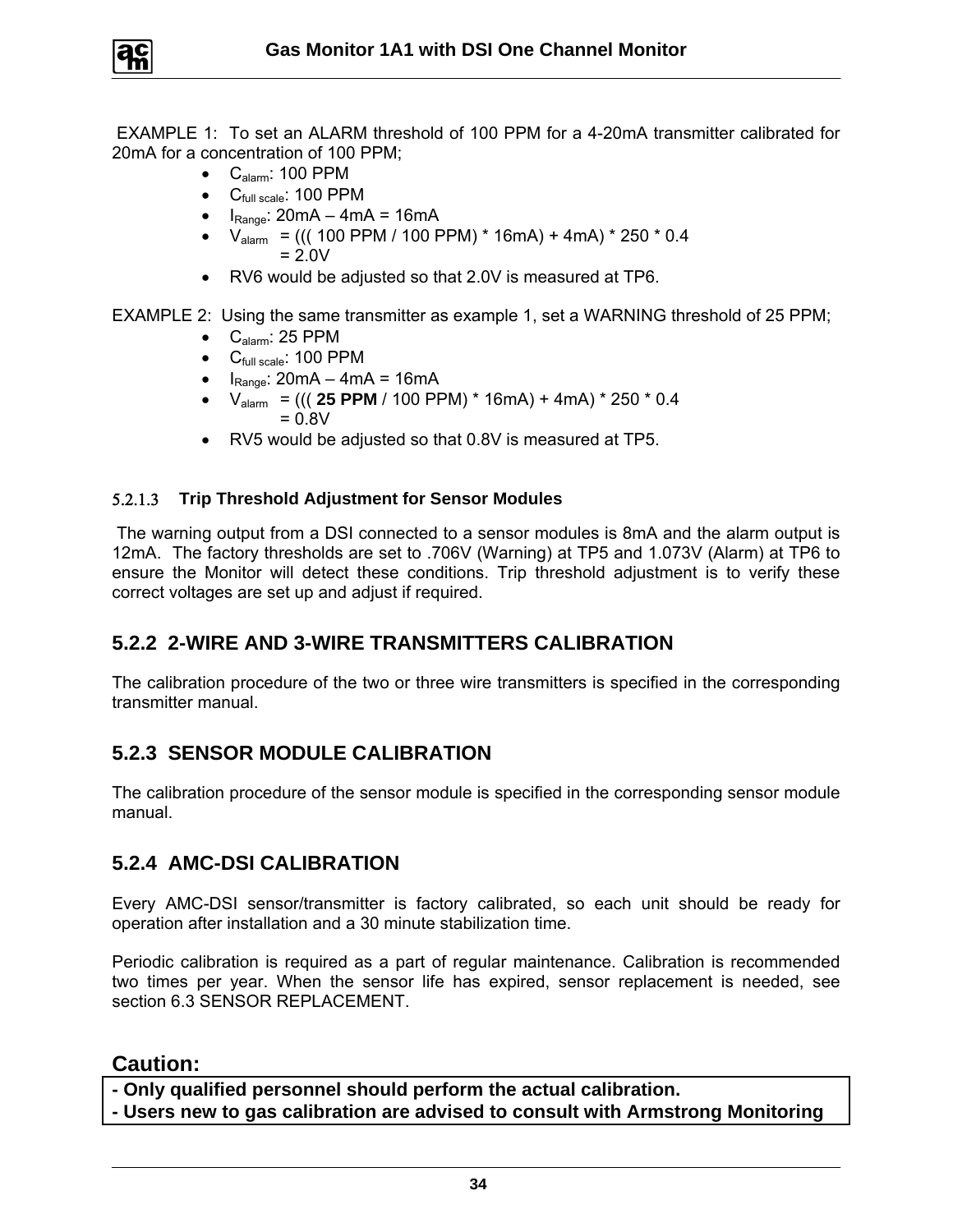![](_page_39_Picture_0.jpeg)

The Armstrong Monitoring Corporation offers the following plans:

- 1. On site installation and calibration by Armstrong Monitoring
- 2. On site calibration by Armstrong Monitoring
- 3. Training by Armstrong Monitoring
- 4. Extended warranty calibration program
- 5. EZ Cal Sensor Replacement Program

Figure 5-5 illustrates the test points used to calibrate the on board sensors and VFD. Table 5-9 details the function of the test points.

![](_page_39_Figure_9.jpeg)

**Figure 5-5: AMC-DSI Test Points and Trimpots.**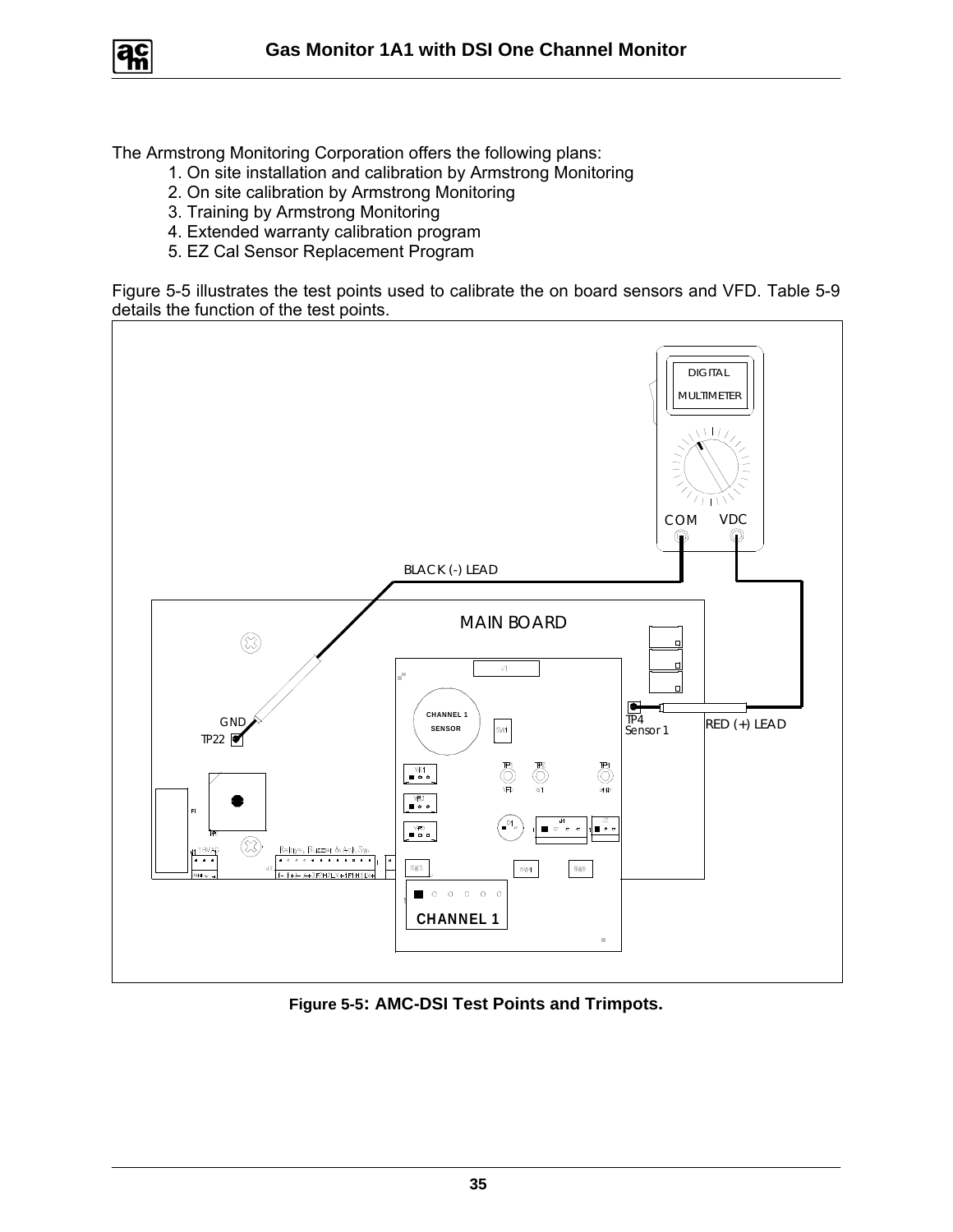![](_page_40_Picture_0.jpeg)

| TP# | Title          | <b>Usage</b>                                                                     |
|-----|----------------|----------------------------------------------------------------------------------|
|     | <b>VFD</b>     | Provides a voltage representation of the VFD output                              |
|     |                | Measure between GND (TP4) and VFD (TP1)                                          |
|     |                | Range: Minimum 0 or 2V based upon SW2-2                                          |
|     |                | No target (0 ppm) gas measured                                                   |
|     |                | Range: Maximum 10V                                                               |
|     |                | High gas concentration measured                                                  |
| 2   | S <sub>1</sub> | Provides a voltage representation of the gas concentration reported on channel 1 |
|     |                | Measure between GND (TP4) and S1 (TP2)                                           |
|     |                | Range: Minimum 0.4V                                                              |
|     |                | No target (0 ppm) gas measured, 4mA on 4-20mA input                              |
|     |                | Range: Maximum 2V                                                                |
|     |                | High gas concentration measured, 20mA on 4-20mA input                            |
|     | <b>GND</b>     | Reference ground, used with VFD (TP1), S1 (TP2) and S2 (TP3)                     |

#### **5.2.4.1 On Site Calibration Equipment Required**

- Digital multi-meter with a minimum display range of 0 to 10.0 VDC.
- Miniature screwdriver or trimmer adjustment tool.
- Calibration adapter, available from AMC
- Zero and Span gases (Contact AMC for information)

#### **Calibration Procedure**

#### *5.2.4.2.1 On Board Sensor*

Calibration of the gas sensor involves two steps. First the "zero" must be set and then the "span" must be calibrated.

#### **Note:**

**The calibration procedure will cause false alarms and or fail signal. Appropriate precautions may be required.** 

Refer to the Figure 5-5 for DSI Layout, to perform the following calibration procedure:

- 1. Open the front cover on the Gas Monitor 1A1 enclosure.
- 2. Attach the multi-meter as shown in Figure 5-5.
	- Connect negative (black) lead to TP22 (main board)
	- Connect positive (red) lead to TP4 (main board)
	- Alternatively the measurements can be taken on the DSI board by connecting negative (black) lead to TP4 (GND) and connecting positive (red) lead to TP2
	- Measurements through the Gas Monitor 1A1 main board is preferred
- 3. Apply a Zero gas sample, with a calibration adapter cup firmly and completely over the sensor on the AMC-DSI for 2 minutes with a flow rate of .5 liters per minute.
- 4. At 2 minutes adjust the Zero trimmer VR5 (DSI board) for a reading of 0.4 V +/- 5mV.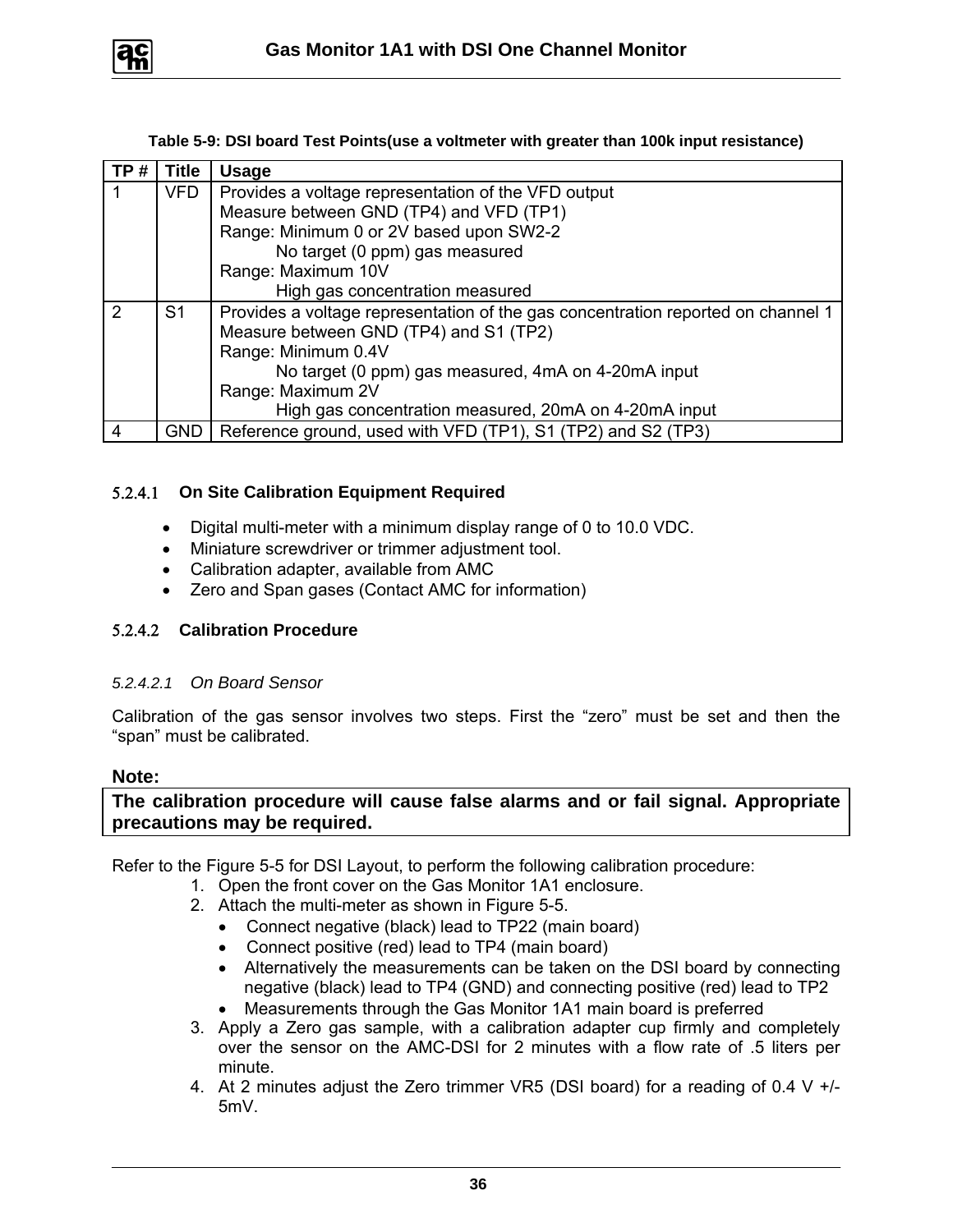![](_page_41_Picture_0.jpeg)

- 5. Apply the Span gas sample, with a calibration adapter cup firmly and completely over the sensor on the AMC-DSI for 2 minutes with a flow rate of .5 liters per minute. Since the output range is 0.4 to 2.0 V, a full-scale concentration should register 2.0 V after a 2 minute exposure. Proportionately, a half-scale concentration of gas should register 1.2 V, and so on.
	- V span adjust =  $((\text{Gas used } / \text{Full scale}) \times 1.6 \text{VDC}) + 0.4 \text{ VDC}.$
- 6. At 2 minutes adjust the Span trimmer VR3 (DSI board) for the appropriate the Span voltage reading.
- 7. Make sure alarm indicators (see Figure 3-1, item 1) turn on when meter reading passes the WARNING and/or ALARM thresholds.
- 8. Let sensor recover in air.

#### *5.2.4.2.2 VFD Calibration*

A VFD adjust trimpot is provided for each channel, this allows for independent scaling of the VFD output for different gas concentrations.

An example of this unique usage would be to provide the fullscale, 20mA output current at the channel output ie. 100PPM, then have the VFD output adjusted to full scale (10V) on a partial channel scale ie 50PPM.

Refer to Figure 5-2 to perform the following calibration procedure:

- 1. Open the front cover on the Gas Monitor 1A2 enclosure.
- 2. Measurements are taken on the DSI board by connecting negative (black) lead to TP4 (GND) and connecting positive (red) lead to TP1 (VFD).
- 3. Apply the desired gas concentration, with a calibration adapter cup firmly and completely over the sensor on the AMC-DSI for 2 minutes with a flow rate of .5 liters per minute.
- 4. At 2 minutes adjust the VFD trimmer VR1 (DSI board) for the appropriate VFD voltage reading. Full scale is 10V.
- 5. Make sure VFD activates appropriately for given voltage.
- 6. Let sensor recover in air.

#### 5.2.4.3 Recalibration

Calibration is recommended two times per year. Refer to section 5.2 for contacting factory.

# **5.3 GAS CONCENTRATION DISPLAY (OPTIONAL)**

The digital display on the Gas Monitor 1A1 series monitor shows the current gas concentration of the on-board or remote sensor/transmitter. The display is completely user configurable and is designed to be able to work with the most common gas concentration ranges. For proper setup, refer to the next section.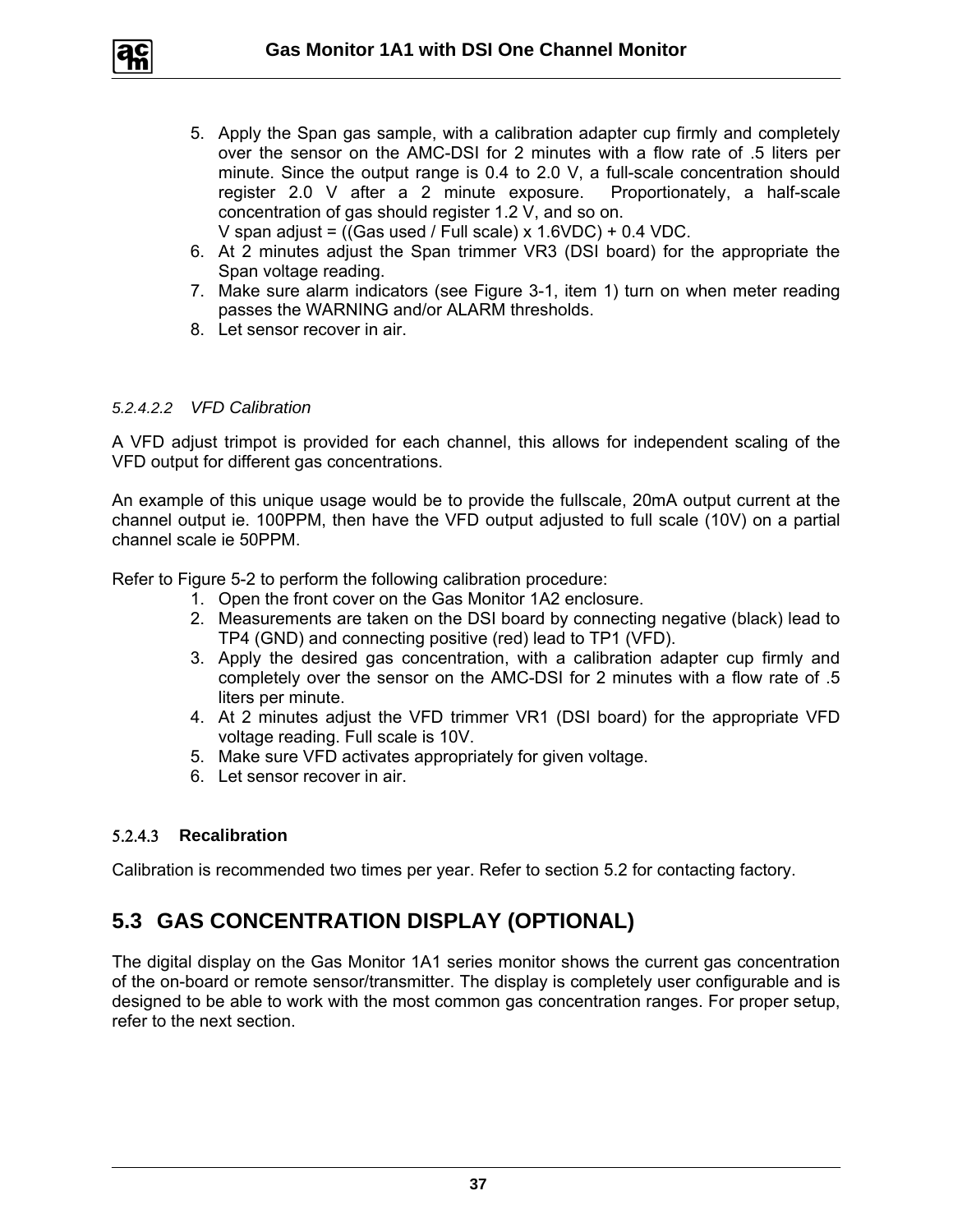![](_page_42_Picture_0.jpeg)

# **5.3.1 OPTIONAL GAS CONCENTRATION DISPLAY SETUP**

The display needs to be configured to the required gas range. On the back side of the display, there are 8 DIP-switches (Figure 5-6). The first 4 switches control the range and 6, 7 and 8 controls the placement of the decimal point (switch 5 is not used). In Table 5-10 below, common gas ranges are listed with the corresponding DIP-switch selection. For decimal point placement, only one of the switches (6, 7 and 8) can be ON at once. The selected gas range must be calibrated to display accurate values by adjusting the Zero and Span trimmers (Figure 5-6). A test transmitter with 4-20mA output is required to simulate zero and full scale outputs. Follow the steps below for proper setup.

- 1. Refer to Table 15 below to select the desired gas range, change DIP-switch accordingly
- 2. Set Zero and Span trimmers fully clockwise, refer to Figure 5-6.
- 3. Connect the test transmitter to the Gas Monitor 1A; refer to section 4.2.3. Remove field wiring if required
- 4. Adjust transmitter to output 4.0mA and adjust the display Zero trimmer so the display reads 0
- 5. Adjust transmitter to output 20.0mA and adjust the display Span trimmer so the display reads the selected full scale
- 6. Repeat steps 4 and 5 to make sure the adjustments do not affect one another
- 7. Remove the transmitter and reconnect the field wiring .

| <b>Range ppm</b>    |            | 2          | 3          | 4          | <b>Decimal Point</b> |
|---------------------|------------|------------|------------|------------|----------------------|
| 1.000               | ON         | <b>OFF</b> | <b>OFF</b> | <b>OFF</b> | 6                    |
| 3.00                | <b>OFF</b> | <b>OFF</b> | ON         | <b>OFF</b> |                      |
| 10.00               | <b>ON</b>  | <b>OFF</b> | <b>OFF</b> | <b>OFF</b> |                      |
| 25.0 (% for $O_2$ ) | <b>OFF</b> | <b>ON</b>  | <b>ON</b>  | <b>OFF</b> | 8                    |
| 50.0                | <b>OFF</b> | <b>ON</b>  | <b>OFF</b> | <b>OFF</b> | 8                    |
| 100.0               | <b>ON</b>  | <b>OFF</b> | <b>OFF</b> | <b>OFF</b> | 8                    |
| 200                 | <b>OFF</b> | ON         | ON         | <b>OFF</b> | None                 |
| 300                 | <b>OFF</b> | <b>OFF</b> | ON         | <b>OFF</b> | None                 |
| 400                 | <b>OFF</b> | 0N         | <b>OFF</b> | <b>OFF</b> | None                 |
| 500                 | <b>OFF</b> | ON         | <b>OFF</b> | <b>OFF</b> | None                 |
| 1000                | ON         | <b>OFF</b> | <b>OFF</b> | <b>OFF</b> | None                 |

**Table 5-10: Display DIP Switch Settings**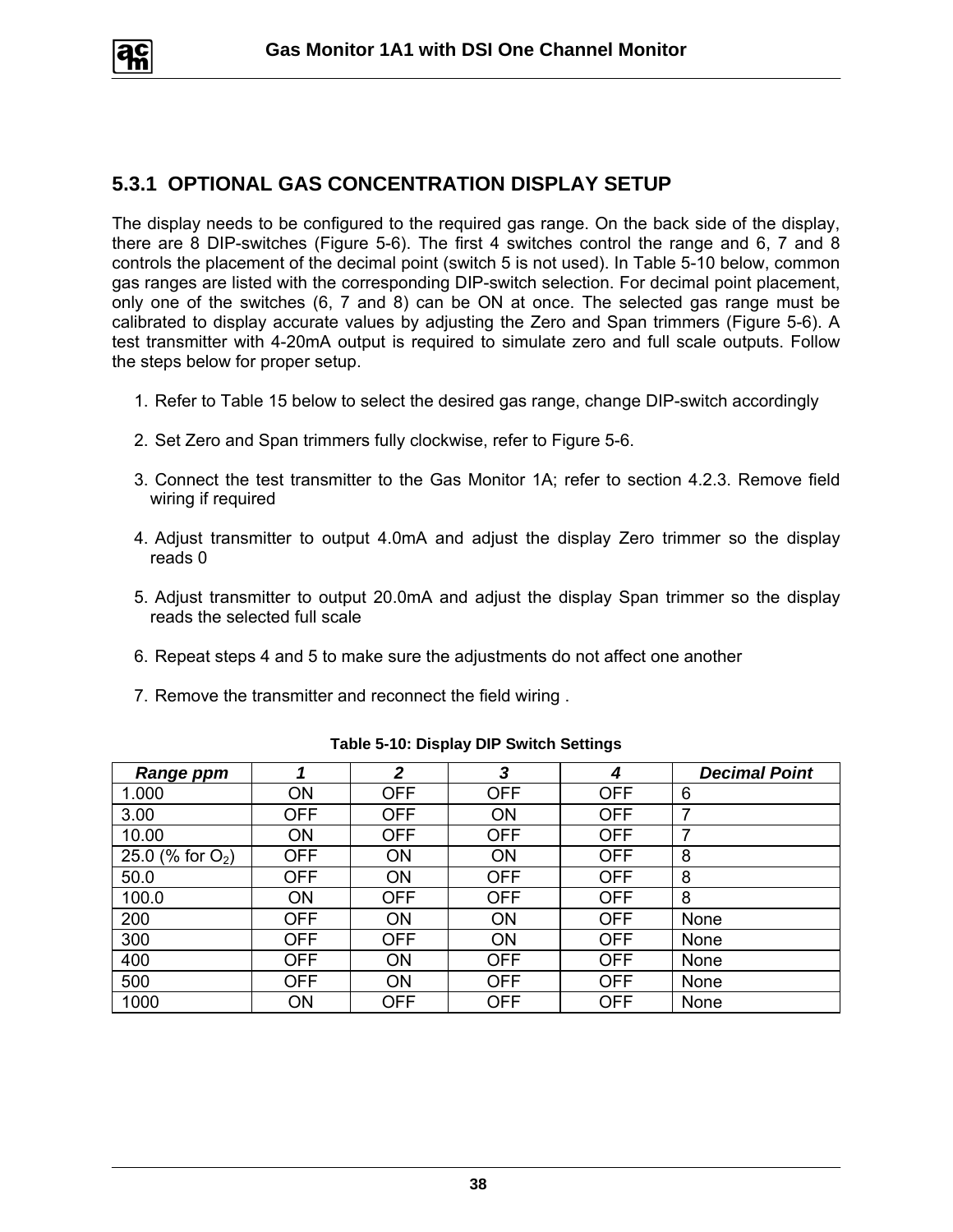![](_page_43_Picture_0.jpeg)

![](_page_43_Figure_2.jpeg)

**Figure 5-6 Back view of Gas Concentration Display**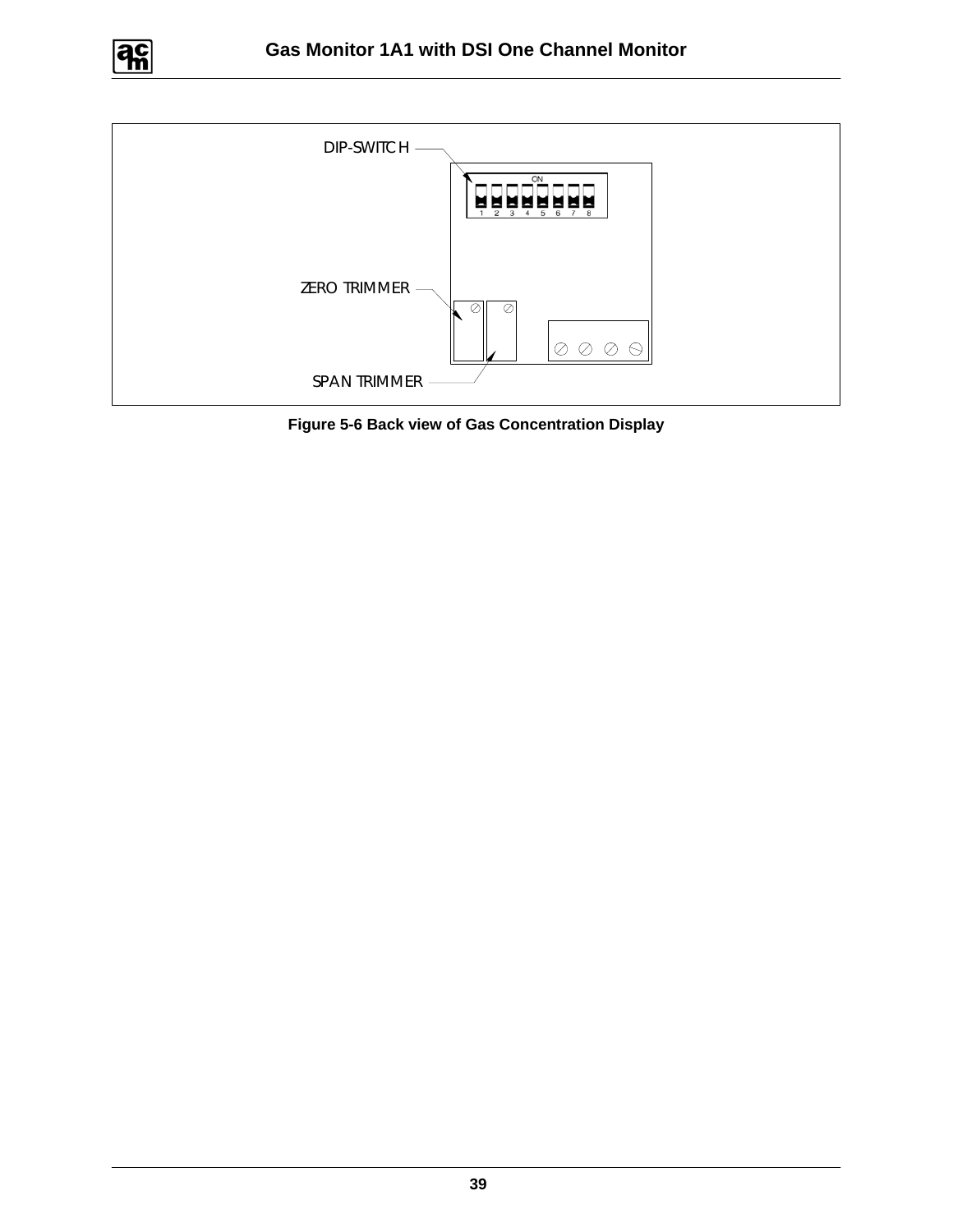![](_page_44_Picture_0.jpeg)

# 6 PREVENTIVE MAINTENANCE

This section covers all aspects of the Gas Monitor 1A1 with DSI. First, a description of general maintenance is given followed by a verification of operation and sensor replacements.

# **6.1 GENERAL**

The monitor unit should be brushed or wiped clean, once a year or more, of any dust or dirt that settles on it, depending on the accumulation.

The unit SHOULD NOT be submerged in water or other liquids. Also, hosing and other conditions that could cause a liquid to enter the enclosure must be prevented.

# **6.2 VERIFICATION OF OPERATION**

Verification of operation should be performed at least once every 6 months. For highly demanding applications more frequent verification is recommended.

To verify the operation of the system, make sure that the green power LED indicator is on steady state. Push and hold the test button to verify the audio and WARNING and ALARM relays are operational.

# **6.3 SENSOR REPLACEMENT**

The sensor should be replaced when the sensor no longer adequately responds to test gas. Refer to the corresponding calibration section and follow the calibration steps to apply the test gas to the sensor.

#### **CAUTION**

**TURN OFF THE MAIN POWER SUPPLY BEFORE ATTEMPTING THE FOLLOWING PROCEDURE.** 

ON-BOARD SENSOR:

The on-board sensor has a socket connection to the DSI board for easy sensor replacement in the field. For removal, unplug the sensor from the DSI when the main power supply is turned off. For installation, hold the sensor in such a way that the sensing area is not covered. Align the sensor pins with pin sockets on the DSI and lightly push the sensor on to the DSI. Sensors need to be calibrated at regular intervals, see 5.2.4 AMC-DSI CALIBRATION for procedure. Sensor replacement is needed when the sensor life has expired. New sensor elements may require calibration.

The AMC-DSI is part of the Armstrong EZ Cal Sensor Replacement Program which allows a replacement with a complete calibrated AMC-DSI with onboard Sensor.

#### TRANSMITTER or SENSOR MODULE:

For a transmitter or sensor module, follow the sensor replacement procedure described in the appropriate transmitter or sensor module manual.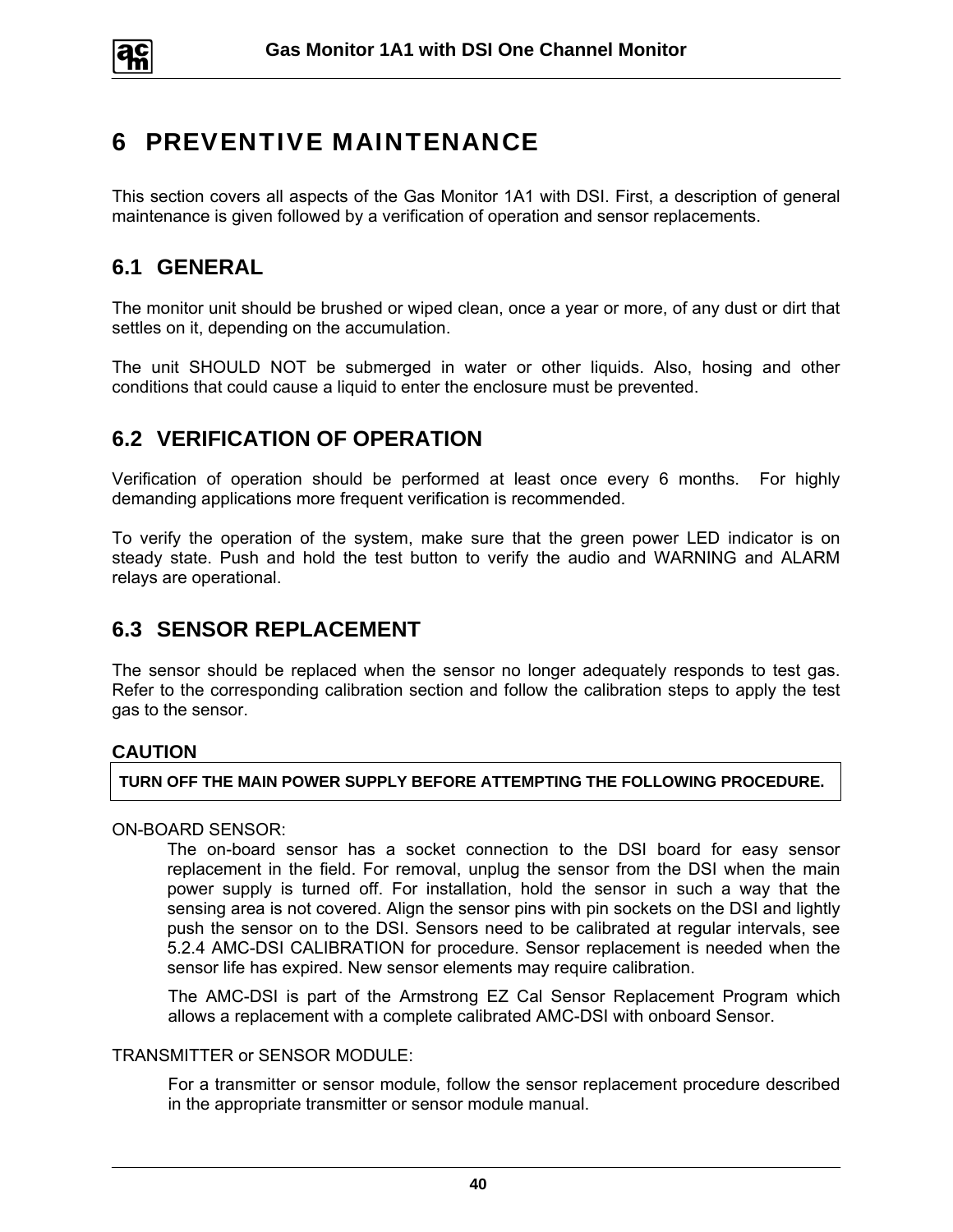![](_page_45_Picture_0.jpeg)

# 7 INSTALLATION TIPS AND TRICKS

### **CABLING**

- Cabling use 2 conductor cable with 2 wire transmitter and 3 conductor cable with everything else. Generally, 18 gauge conductors are used (not true in all cases). Shielded wires are used to connect all gas sensors.
- Route cabling in conduit to avoid damage to cabling.
- Cable shielding must be grounded at the monitor end only. For Sensor modules ensure grounding continuity by tying grounding shields together see Figure 8-1. The cable shield at the end of a cable where the grounding is not propagated or tied to a landing point must be clipped short and wrapped with electrical tape to avoid electrical contact with any components in the housing.
- Route cabling away from AC power cabling and any source of electro-magnetic interference (EMI) or radio frequency interference (RFI) such as power transformers, electric motors, etc.
- EMT (Electrical Metal Tube) conduit also adds an added degree of electrical shielding against EMI (Electro-Magnetic Interference) from devices such as RF (i.e. radio) sources.
- All cabling must enter the sensors and monitors from the bottom to ensure protection against water damage due to water inside the conduit from condensation or leaks.
- Ensure that there are no short or open circuits in the sensor cabling.
- Verify that there is no AC or DC voltage present on the sensor cabling prior to connecting the cabling to either the sensor or the monitor.

### **EQUIPMENT LOCATION**

- Mount all equipment away from any source of electro-magnetic interference (EMI) or radio frequency interference (RFI) such as power transformers, electric motors, etc.
- Mount sensors in accordance with the installation guidelines for the specific species of gas to be detected; i.e. CO sensors should be mounted at breathing height etc.
- Equipment must be positioned such that the chance of water damage is minimized; i.e. away from fire suppression sprinkler heads, away from wet or damp locations where there would be a risk of water damage.
- Ensure a balanced layout of sensors to cover the intended area.
- Ensure that sensors are not in close proximity to clean air sources.
- Ensure only appropriate equipment is installed in hazardous locations. Proper procedures are to be followed for this equipment.

### **POWER AND GROUNDING**

- All power and grounding connections to equipment must be made in accordance with applicable electrical and building codes.
- A separate, dedicated, noise free, 15 amp power circuit, with an appropriately labeled circuit breaker.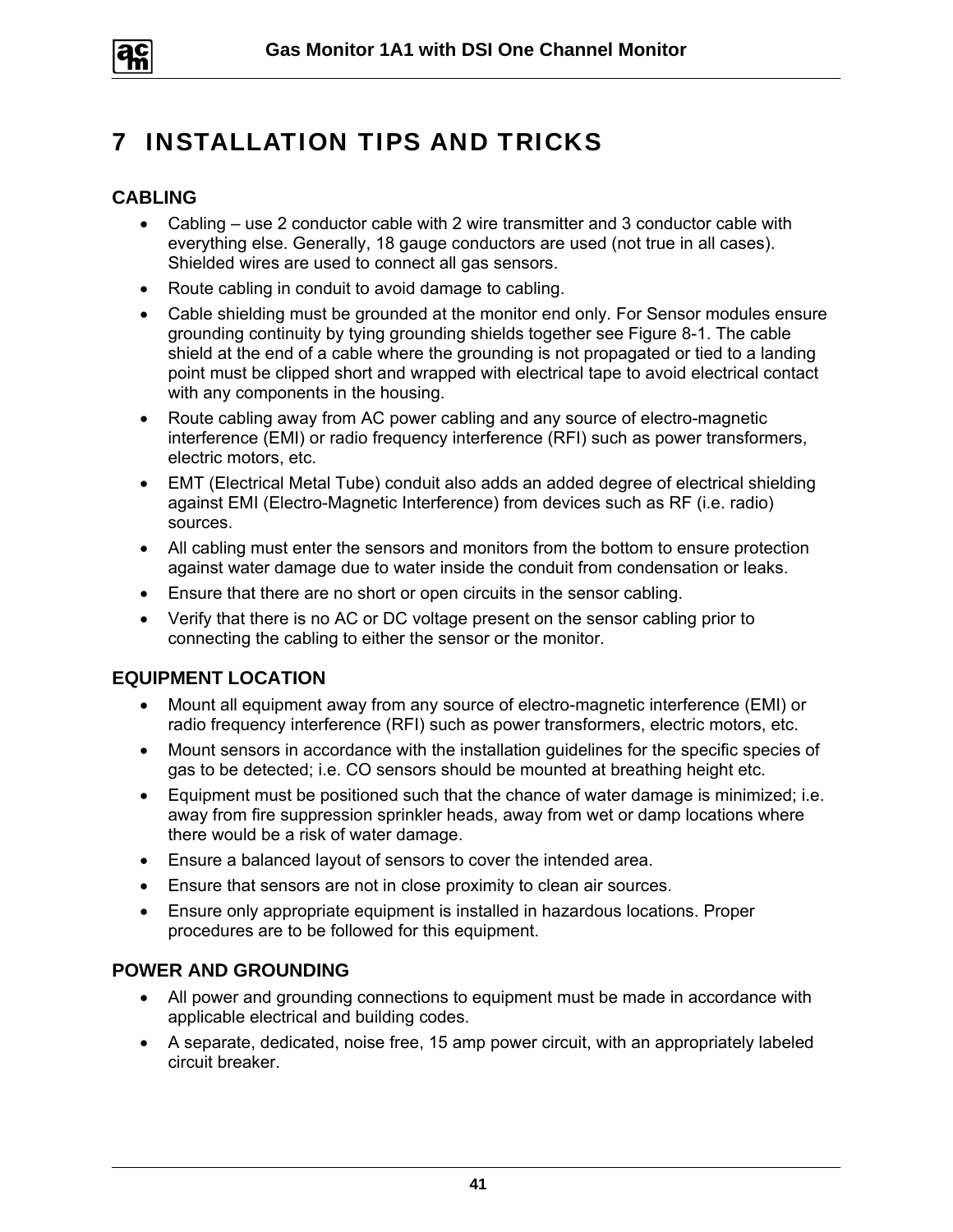![](_page_46_Picture_0.jpeg)

# 8 TROUBLE SHOOTING

- If you have connected 122X Sensor Modules to the monitor and are experiencing a fault you will need to check the inputs and output wiring and either the end of line termination jumpers or dipswitch settings. See Figure 8-1 to Figure 8-4.
- Another thing to watch is that a sensor module run should be either set to all voltage mode or all current mode. Note the AMC-1225 or AMC-1228 Sensor Modules work **only**  in voltage mode but the AMC-1222 or AMC-1228s can work in either current or voltage mode. To avoid conflicts it is best to configure all of a run in current or voltage mode. See sensor module manual for configuring voltage or current mode. Ensure switches on DSI (Table 5-5) are setup to function in correct mode. (Table 5-6)

#### MONITOR DSI CHANNEL 1 ര ⊕  $\circ$   $\Box$  $\boxed{0}$  $\circ$  $\circledcirc$ Ō .ම Ľ ທ  $\circ$ **INPUT** ທ ⊕ **Up to 8 1222s can be Daisy-chained Max 150ft 18AWG wire between each module** ⊕ ര  $\circ$   $\overline{m}$  $\circ$  $\circ$  $\circledcirc$  $\mathbb{E}$  $\circ$  $\mathsf{I}$ **OUTPUT** €₽ **To next Module**

# **8.1 1222 WIRING AND TERMINATION**

**Figure 8-1: 1222 Sensor Module Wiring**

The input terminal block for the last module in the chain will be empty and the EOL (end of line) DIP switch is switched on. See Figure 8-2.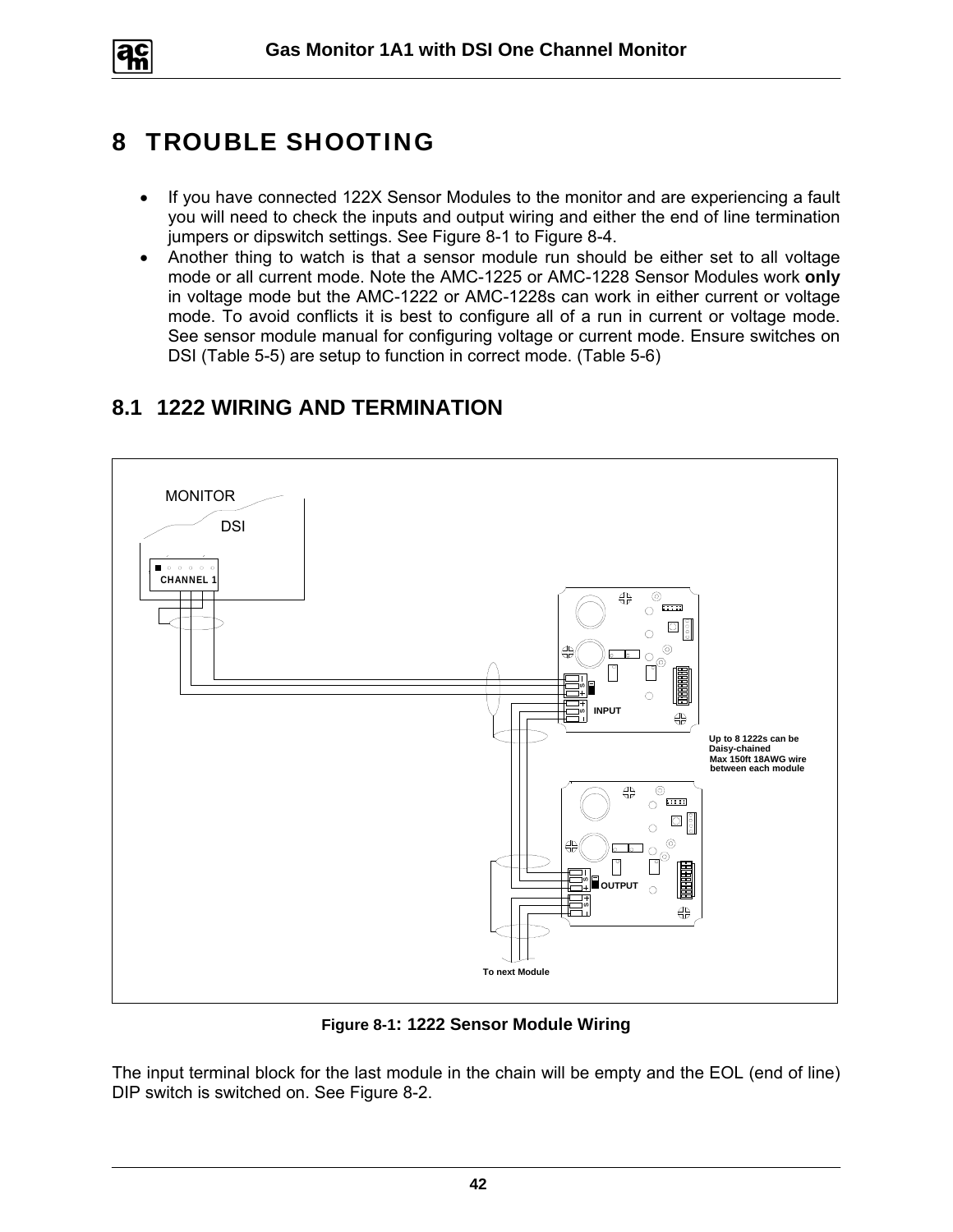![](_page_47_Picture_0.jpeg)

![](_page_47_Figure_2.jpeg)

**Figure 8-2: 1222 Sensor Module Termination**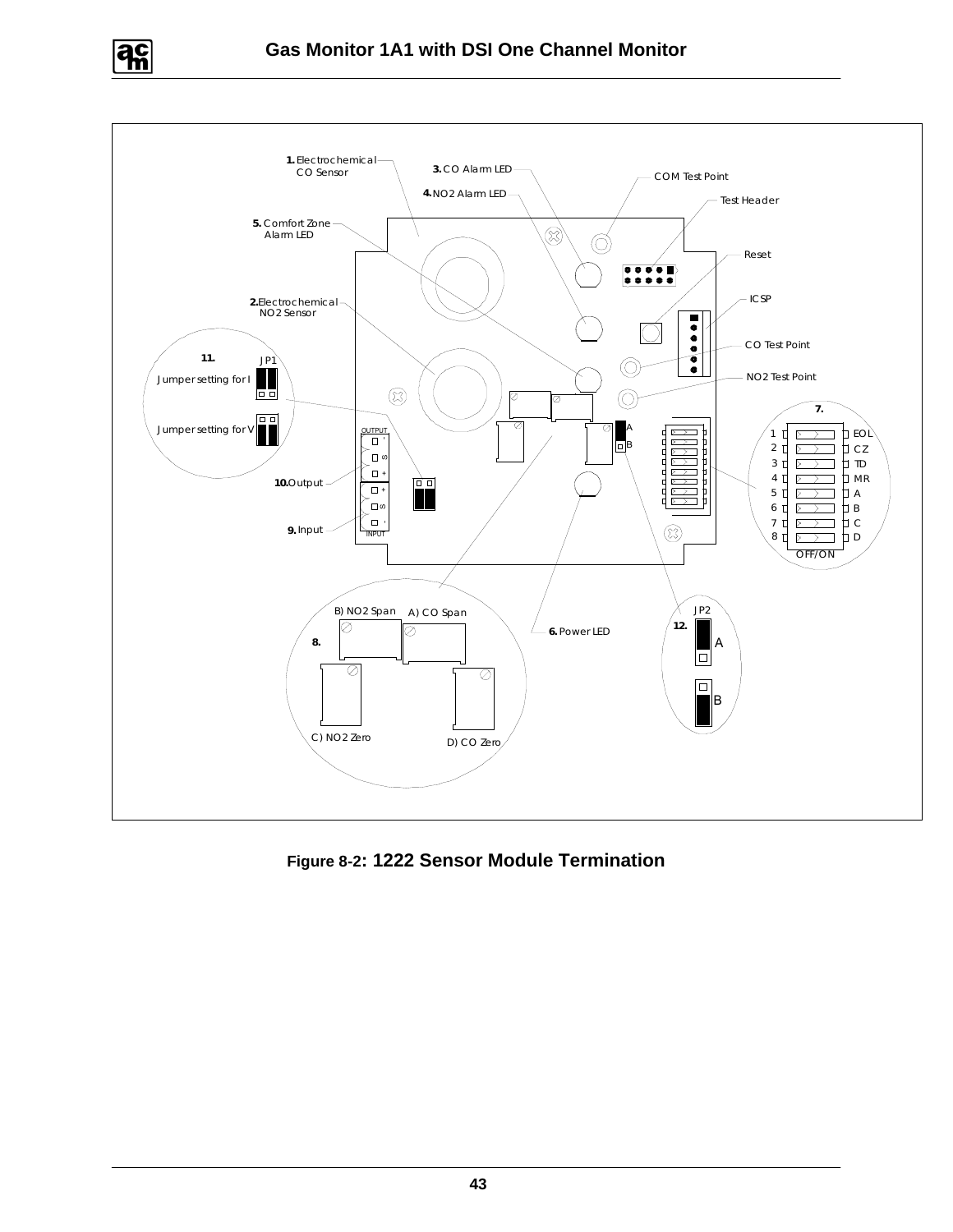![](_page_48_Picture_0.jpeg)

# **8.2 1228s WIRING AND TERMINATION**

![](_page_48_Figure_3.jpeg)

**Figure 8-3: 1228s Sensor Module Wiring and Termination**

JB3 jumper is installed if input TB4 is not used. JB4 jumper is installed if input TB1 is not used. JB1 and JB2 jumpers are only installed if set for current output.